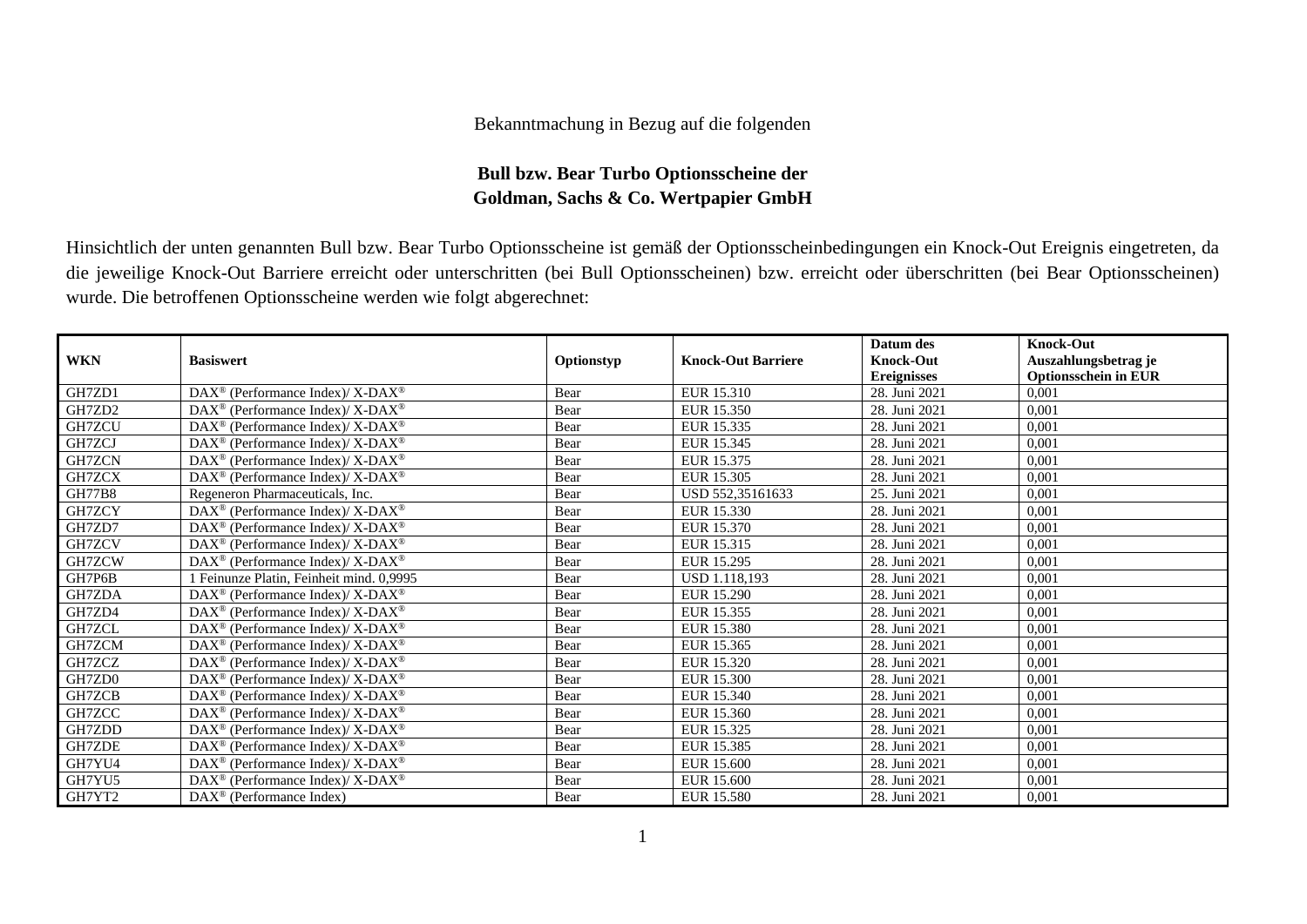|            |                                                                 |            |                           | Datum des          | <b>Knock-Out</b>            |
|------------|-----------------------------------------------------------------|------------|---------------------------|--------------------|-----------------------------|
| <b>WKN</b> | <b>Basiswert</b>                                                | Optionstyp | <b>Knock-Out Barriere</b> | <b>Knock-Out</b>   | Auszahlungsbetrag je        |
|            |                                                                 |            |                           | <b>Ereignisses</b> | <b>Optionsschein in EUR</b> |
| GH7YT3     | $\overline{\text{DAX}}^{\textcirc}$ (Performance Index)         | Bear       | EUR 15.580                | 28. Juni 2021      | 0,001                       |
| GH7YTG     | $DAX^{\circledR}$ (Performance Index)                           | Bear       | EUR 15.570                | 28. Juni 2021      | 0,001                       |
| GH7YTM     | DAX <sup>®</sup> (Performance Index)                            | Bear       | EUR 15.560                | 28. Juni 2021      | 0,001                       |
| GH7YTN     | $DAX^{\circledast}$ (Performance Index)                         | Bear       | EUR 15.560                | 28. Juni 2021      | 0,001                       |
| GH7YTE     | $DAX^{\circledast}$ (Performance Index)                         | Bear       | EUR 15.570                | 28. Juni 2021      | 0,001                       |
| GH7YTF     | $\text{DAX}^{\textcircled{}}$ (Performance Index)               | Bear       | <b>EUR 15.570</b>         | 28. Juni 2021      | 0,001                       |
| GH7YT4     | DAX <sup>®</sup> (Performance Index)                            | Bear       | <b>EUR 15.580</b>         | 28. Juni 2021      | 0,001                       |
| GH7YT5     | $\overline{\text{DAX}}^{\textcirc}$ (Performance Index)         | Bull       | EUR 15.575                | 28. Juni 2021      | 0,001                       |
| GH7YSV     | $DAX^{\circledast}$ (Performance Index)                         | Bull       | EUR 15.590                | 28. Juni 2021      | 0,001                       |
| GH7YTQ     | DAX <sup>®</sup> (Performance Index)                            | Bear       | EUR 15.550                | 28. Juni 2021      | 0,001                       |
| GH7YTJ     | $\overline{\text{DAX}^{\otimes}}$ (Performance Index)           | Bear       | EUR 15.560                | 28. Juni 2021      | 0,001                       |
| GH7YTK     | DAX <sup>®</sup> (Performance Index)                            | Bear       | EUR 15.560                | 28. Juni 2021      | 0,001                       |
| GH7YTL     | $DAX^{\circledast}$ (Performance Index)                         | Bear       | EUR 15.560                | 28. Juni 2021      | 0,001                       |
| GH7YT6     | DAX <sup>®</sup> (Performance Index)                            | Bear       | EUR 15.575                | 28. Juni 2021      | 0,001                       |
| GH7YT7     | DAX <sup>®</sup> (Performance Index)                            | Bear       | EUR 15.575                | 28. Juni 2021      | 0,001                       |
| GH7YTC     | $\overline{\text{DAX}}^{\textcirc}$ (Performance Index)         | Bear       | <b>EUR 15.570</b>         | 28. Juni 2021      | 0,001                       |
| GH7YTD     | $DAX^{\circledR}$ (Performance Index)                           | Bear       | EUR 15.570                | 28. Juni 2021      | 0,001                       |
| GH7YT1     | $\overline{\text{DAX}^{\otimes}}$ (Performance Index)           | Bull       | <b>EUR 15.580</b>         | 28. Juni 2021      | 0,001                       |
| GH7YT8     | $DAX^{\circledast}$ (Performance Index)                         | Bear       | EUR 15.575                | 28. Juni 2021      | 0,001                       |
| GH7YT9     | $DAX^{\circledast}$ (Performance Index)                         | Bear       | EUR 15.575                | 28. Juni 2021      | 0,001                       |
| GH7YTA     | DAX <sup>®</sup> (Performance Index)                            | Bear       | EUR 15.575                | 28. Juni 2021      | 0,001                       |
| GH7WJS     | Ørsted A/S                                                      | Bear       | DKK 876,10580521          | 28. Juni 2021      | 0,001                       |
| GH7ZD5     | DAX <sup>®</sup> (Performance Index)                            | Bear       | EUR 15.365                | 28. Juni 2021      | 0,001                       |
| GH7ZD6     | $DAX^{\circledR}$ (Performance Index)                           | Bear       | EUR 15.320                | 28. Juni 2021      | 0,001                       |
| GH7ZCT     | $DAX^{\circledcirc}$ (Performance Index)                        | Bear       | EUR 15.335                | 28. Juni 2021      | 0,001                       |
| GH7ZCH     | DAX <sup>®</sup> (Performance Index)                            | Bear       | EUR 15.330                | 28. Juni 2021      | 0,001                       |
| GH7ZF0     | <b>Imperial Brands PLC</b>                                      | Bull       | GBP 15,78                 | 28. Juni 2021      | 0,001                       |
| GH7ZCP     | $\overline{\text{DAX}^{\otimes}}$ (Performance Index)           | Bear       | <b>EUR 15.290</b>         | 28. Juni 2021      | 0,001                       |
| GH7ZFD     | <b>Imperial Brands PLC</b>                                      | Bull       | GBP 16,02                 | 28. Juni 2021      | 0,001                       |
| GH7ZFU     | <b>Imperial Brands PLC</b>                                      | Bull       | GBP 15,69                 | 28. Juni 2021      | 0,001                       |
| GH7ZCQ     | $\overline{\text{DAX}^{\otimes}}$ (Performance Index)           | Bear       | EUR 15.350                | 28. Juni 2021      | 0,001                       |
| GH7ZE7     | <b>Imperial Brands PLC</b>                                      | Bull       | GBP 15,86                 | 28. Juni 2021      | 0,001                       |
| GH7ZCF     | $\overline{\text{DAX}^{\otimes}}$ (Performance Index)           | Bear       | EUR 15.325                | 28. Juni 2021      | 0,001                       |
| GH7ZCG     | $DAX^{\circledast}$ (Performance Index)                         | Bear       | EUR 15.295                | 28. Juni 2021      | 0,001                       |
| GH7ZGR     | <b>Imperial Brands PLC</b>                                      | Bull       | GBP 16,1                  | 28. Juni 2021      | 0,001                       |
| GH7ZG8     | <b>Imperial Brands PLC</b>                                      | Bull       | GBP 15,94                 | 28. Juni 2021      | 0,001                       |
| GH7ZD8     | DAX <sup>®</sup> (Performance Index)                            | Bear       | EUR 15.355                | 28. Juni 2021      | 0,001                       |
| GH7ZCR     | $\overline{\text{DAX}^{\circledast}(\text{Performance Index})}$ | Bear       | EUR 15.370                | 28. Juni 2021      | 0,001                       |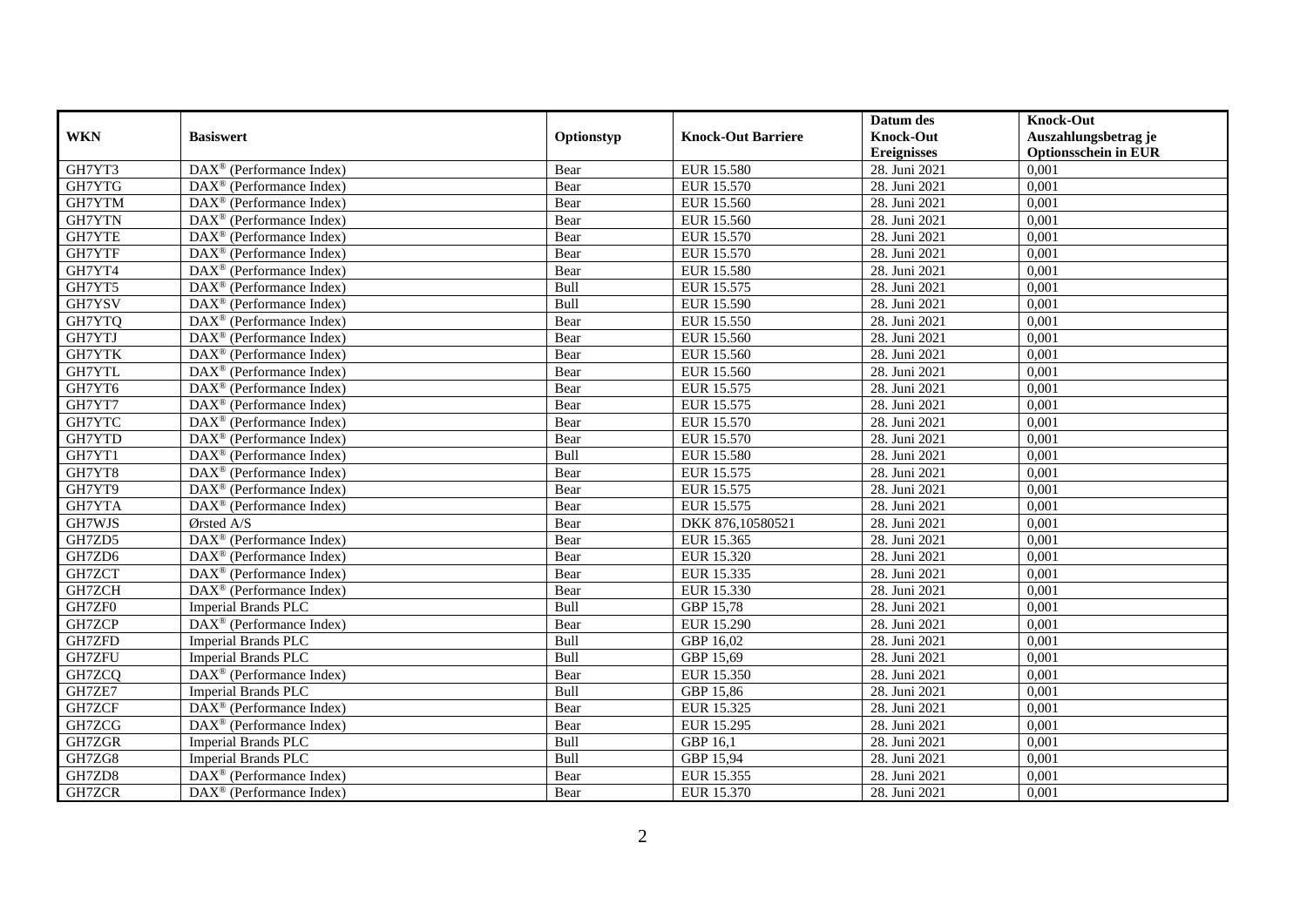|               |                                                         |            |                           | Datum des          | <b>Knock-Out</b>            |
|---------------|---------------------------------------------------------|------------|---------------------------|--------------------|-----------------------------|
| <b>WKN</b>    | <b>Basiswert</b>                                        | Optionstyp | <b>Knock-Out Barriere</b> | <b>Knock-Out</b>   | Auszahlungsbetrag je        |
|               |                                                         |            |                           | <b>Ereignisses</b> | <b>Optionsschein in EUR</b> |
| GH7ZCS        | $\overline{\text{DAX}}^{\textcirc}$ (Performance Index) | Bear       | EUR 15.305                | 28. Juni 2021      | 0,001                       |
| GH7ZCK        | $DAX^{\circledR}$ (Performance Index)                   | Bear       | <b>EUR 15.300</b>         | 28. Juni 2021      | 0,001                       |
| GH7ZD9        | DAX <sup>®</sup> (Performance Index)                    | Bear       | EUR 15.375                | 28. Juni 2021      | 0,001                       |
| GH7ZCD        | $DAX^{\circledast}$ (Performance Index)                 | Bear       | EUR 15.345                | 28. Juni 2021      | 0,001                       |
| GH7ZCE        | $DAX^{\circledast}$ (Performance Index)                 | Bear       | EUR 15.360                | 28. Juni 2021      | 0,001                       |
| GH7ZD3        | $\text{DAX}^{\textcircled{}}$ (Performance Index)       | Bear       | EUR 15.310                | 28. Juni 2021      | 0,001                       |
| GH7ZC9        | DAX <sup>®</sup> (Performance Index)                    | Bear       | <b>EUR 15.380</b>         | 28. Juni 2021      | 0,001                       |
| GH7ZCA        | $\overline{\text{DAX}}^{\textcirc}$ (Performance Index) | Bear       | EUR 15.340                | 28. Juni 2021      | 0,001                       |
| GH7ZDB        | $DAX^{\circledast}$ (Performance Index)                 | Bear       | EUR 15.315                | 28. Juni 2021      | 0,001                       |
| GH7ZDC        | $\overline{\text{DAX}^{\otimes}}$ (Performance Index)   | Bear       | EUR 15.385                | 28. Juni 2021      | 0,001                       |
| <b>GH7ZFK</b> | Fuchs Petrolub SE                                       | Bull       | <b>EUR 40,94</b>          | 28. Juni 2021      | 0,001                       |
| GH7ZGH        | Fuchs Petrolub SE                                       | Bull       | <b>EUR 41,58</b>          | 28. Juni 2021      | 0,001                       |
| <b>GH7UEP</b> | Varta AG                                                | Bull       | EUR 139,71760058          | 28. Juni 2021      | 0,001                       |
| GH7UE0        | Varta AG                                                | Bull       | EUR 138,26648303          | 28. Juni 2021      | 0,001                       |
| GH7UE6        | Varta AG                                                | Bull       | EUR 138,99704566          | 28. Juni 2021      | 0,001                       |
| GH79HT        | AstraZeneca Plc                                         | Bear       | GBP 85,15224814           | 28. Juni 2021      | 0,001                       |
| <b>GH672A</b> | Sartorius AG                                            | Bear       | EUR 441,079               | 28. Juni 2021      | 0,001                       |
| GH79HE        | AstraZeneca Plc                                         | Bear       | GBP 85,57176656           | 28. Juni 2021      | 0,001                       |
| GH7ZEJ        | Fuchs Petrolub SE                                       | Bull       | EUR 41,16                 | 28. Juni 2021      | 0,001                       |
| GH7UQP        | $\text{DAX}^{\textcircled{}}$ (Performance Index)       | Bear       | EUR 15.625                | 28. Juni 2021      | 0,001                       |
| GH7ZGP        | <b>Fuchs Petrolub SE</b>                                | Bull       | EUR 41,37                 | 28. Juni 2021      | 0,001                       |
| GH7UQQ        | $DAX^{\circledcirc}$ (Performance Index)                | Bear       | EUR 15.625                | 28. Juni 2021      | 0,001                       |
| GH7UQD        | $\overline{\text{DAX}}^{\textcirc}$ (Performance Index) | Bear       | EUR 15.640                | 28. Juni 2021      | 0,001                       |
| GH7YSQ        | $DAX^{\circledR}$ (Performance Index)                   | Bear       | <b>EUR 15.600</b>         | 28. Juni 2021      | 0,001                       |
| GH7UQE        | $DAX^{\circledcirc}$ (Performance Index)                | Bear       | EUR 15.640                | 28. Juni 2021      | 0,001                       |
| GH7YSR        | $\text{DAX}^{\circledast}$ (Performance Index)          | Bear       | <b>EUR 15.600</b>         | 28. Juni 2021      | 0,001                       |
| GH7UQJ        | $\overline{\text{DAX}^{\otimes}}$ (Performance Index)   | Bear       | EUR 15.630                | 28. Juni 2021      | 0,001                       |
| GH7YSY        | DAX <sup>®</sup> (Performance Index)                    | Bear       | EUR 15.590                | 28. Juni 2021      | 0,001                       |
| GH7UQK        | $DAX^{\circledast}$ (Performance Index)                 | Bear       | EUR 15.630                | 28. Juni 2021      | 0,001                       |
| GH7YSZ        | $\overline{\text{DAX}}^{\textcirc}$ (Performance Index) | Bear       | EUR 15.590                | 28. Juni 2021      | 0,001                       |
| GH7UQL        | $\overline{\text{DAX}^{\otimes}}$ (Performance Index)   | Bear       | EUR 15.630                | 28. Juni 2021      | 0,001                       |
| GH7YSU        | $\overline{\text{DAX}^{\otimes}}$ (Performance Index)   | Bear       | <b>EUR 15.600</b>         | 28. Juni 2021      | 0,001                       |
| GH7UQT        | DAX <sup>®</sup> (Performance Index)                    | Bear       | EUR 15.620                | 28. Juni 2021      | 0,001                       |
| GH7R0Q        | Fresenius Medical Care AG & Co. KGaA                    | Bear       | EUR 70,12065291           | 28. Juni 2021      | 0,001                       |
| GH7YT0        | DAX <sup>®</sup> (Performance Index)                    | Bear       | EUR 15.590                | 28. Juni 2021      | 0,001                       |
| GH7UQU        | $DAX^{\circledast}$ (Performance Index)                 | Bear       | EUR 15.620                | 28. Juni 2021      | 0,001                       |
| GH7CN9        | Nordex SE                                               | Bear       | EUR 19,33880498           | 28. Juni 2021      | 0,001                       |
| GH6TDA        | Volkswagen AG                                           | Bull       | EUR 214,89267138          | 28. Juni 2021      | 0,001                       |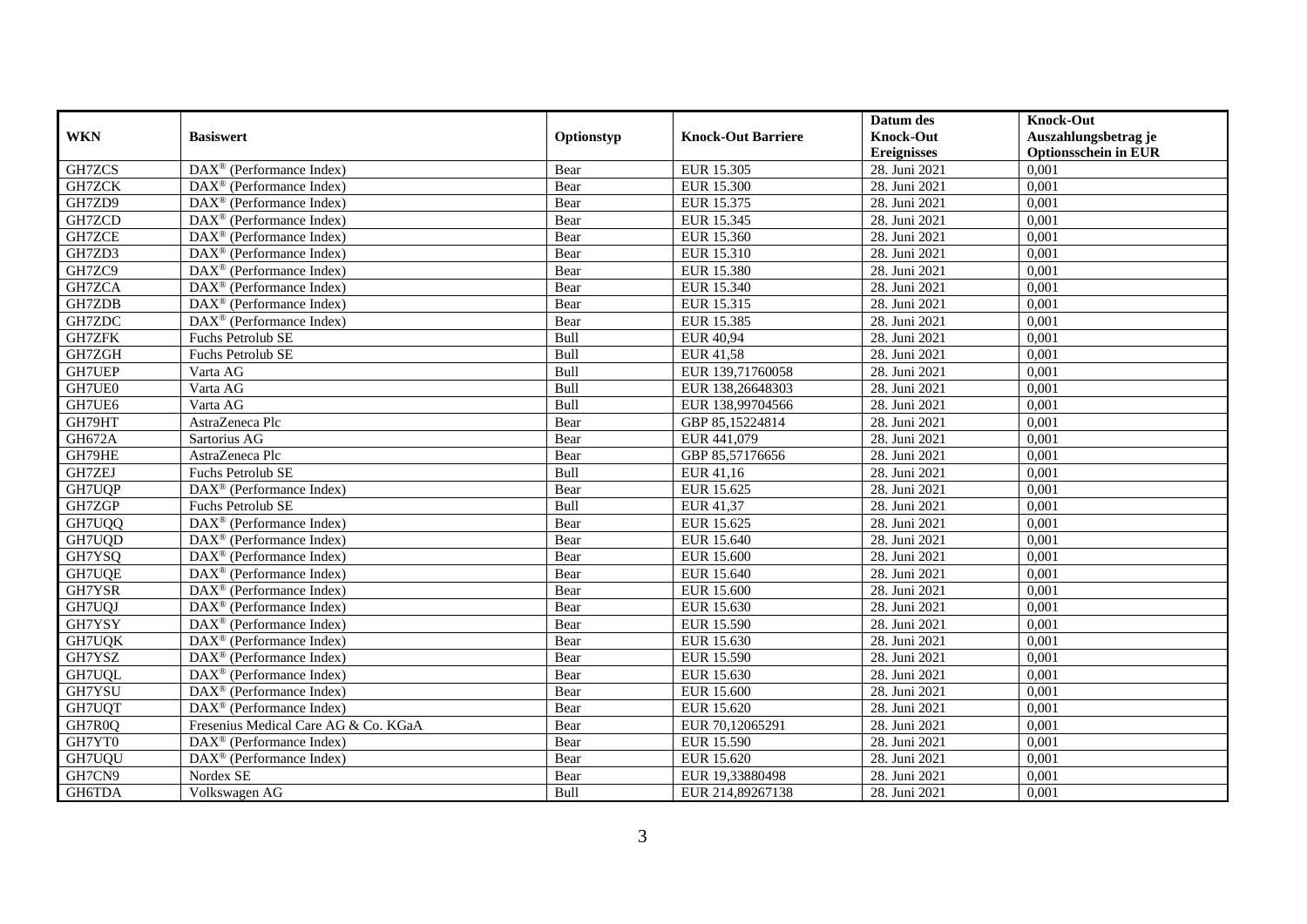|               |                                                         |            |                           | Datum des          | <b>Knock-Out</b>            |
|---------------|---------------------------------------------------------|------------|---------------------------|--------------------|-----------------------------|
| <b>WKN</b>    | <b>Basiswert</b>                                        | Optionstyp | <b>Knock-Out Barriere</b> | <b>Knock-Out</b>   | Auszahlungsbetrag je        |
|               |                                                         |            |                           | <b>Ereignisses</b> | <b>Optionsschein in EUR</b> |
| GH0V8C        | Evotec AG                                               | Bear       | EUR 38,00361298           | 28. Juni 2021      | 0,001                       |
| GH7UQM        | DAX <sup>®</sup> (Performance Index)                    | Bear       | EUR 15.625                | 28. Juni 2021      | 0,001                       |
| GH7WGM        | <b>NESTE OYJ</b>                                        | Bear       | EUR 53,77729191           | 28. Juni 2021      | 0,001                       |
| GH7YSW        | DAX <sup>®</sup> (Performance Index)                    | Bear       | EUR 15.590                | 28. Juni 2021      | 0,001                       |
| GH7WGS        | <b>NESTE OYJ</b>                                        | Bear       | EUR 53,00761692           | 28. Juni 2021      | 0,001                       |
| GH7UQN        | DAX <sup>®</sup> (Performance Index)                    | Bear       | EUR 15.625                | 28. Juni 2021      | 0,001                       |
| GH7YSX        | $\text{DAX}^{\circledR}$ (Performance Index)            | Bear       | EUR 15.590                | 28. Juni 2021      | 0,001                       |
| GH7UQF        | $DAX^{\circledR}$ (Performance Index)                   | Bear       | EUR 15.640                | 28. Juni 2021      | 0,001                       |
| GH7YSS        | DAX <sup>®</sup> (Performance Index)                    | Bear       | <b>EUR 15.600</b>         | 28. Juni 2021      | 0,001                       |
| GH7YST        | DAX <sup>®</sup> (Performance Index)                    | Bear       | <b>EUR 15.600</b>         | 28. Juni 2021      | 0,001                       |
| GH7UQG        | $DAX^{\circledR}$ (Performance Index)                   | Bear       | EUR 15.640                | 28. Juni 2021      | 0,001                       |
| GH7UQH        | DAX <sup>®</sup> (Performance Index)                    | Bear       | EUR 15.640                | 28. Juni 2021      | 0,001                       |
| GH7UQV        | $DAX^{\circledast}$ (Performance Index)                 | Bear       | EUR 15.620                | 28. Juni 2021      | 0,001                       |
| GH7UQW        | DAX <sup>®</sup> (Performance Index)                    | Bear       | EUR 15.620                | 28. Juni 2021      | 0,001                       |
| GH7UQR        | $\overline{\text{DAX}^{\otimes}}$ (Performance Index)   | Bear       | EUR 15.625                | 28. Juni 2021      | 0,001                       |
| GH7UQS        | $\overline{\text{DAX}}^{\textcirc}$ (Performance Index) | Bear       | EUR 15.620                | 28. Juni 2021      | 0,001                       |
| GH7UQB        | $DAX^{\circledR}$ (Performance Index)                   | Bear       | EUR 15.650                | 28. Juni 2021      | 0,001                       |
| GH7UQC        | $\overline{\text{DAX}^{\otimes}}$ (Performance Index)   | Bear       | EUR 15.650                | 28. Juni 2021      | 0,001                       |
| GH7UQ9        | $\text{DAX}^{\textcircled{}}$ (Performance Index)       | Bear       | EUR 15.650                | 28. Juni 2021      | 0,001                       |
| GH7UQA        | $\text{DAX}^{\textcircled{}}$ (Performance Index)       | Bear       | EUR 15.650                | 28. Juni 2021      | 0,001                       |
| GH7UQ8        | DAX <sup>®</sup> (Performance Index)                    | Bear       | EUR 15.650                | 28. Juni 2021      | 0,001                       |
| GH6FQU        | TecDAX <sup>®</sup> (Performance Index)                 | Bear       | EUR 3.569,9               | 28. Juni 2021      | 0,001                       |
| GH6FSE        | TecDAX <sup>®</sup> (Performance Index)                 | Bear       | EUR 3.566,51              | 28. Juni 2021      | 0,001                       |
| <b>GB2HRS</b> | MDAX <sup>®</sup> (Performance Index)                   | Bear       | EUR 34.498,74415345       | 28. Juni 2021      | 0,001                       |
| GB84G1        | TecDAX <sup>®</sup> (Performance Index)                 | Bear       | EUR 3.567,85              | 28. Juni 2021      | 0,001                       |
| GH6X3N        | Evotec AG                                               | Bear       | EUR 38,28819738           | 28. Juni 2021      | 0,001                       |
| GH7WRV        | Shop Apotheke Europe NV                                 | Bear       | EUR 161,001               | 28. Juni 2021      | 0,001                       |
| GH7WFX        | Ørsted A/S                                              | Bear       | DKK 882,24311385          | 28. Juni 2021      | 0,001                       |
| GH7CNB        | Nordex SE                                               | Bear       | EUR 19,42838256           | 28. Juni 2021      | 0,001                       |
| GH7P2B        | <b>TUI AG</b>                                           | Bull       | EUR 4,53478997            | 28. Juni 2021      | 0,001                       |
| GH7UQ3        | DAX <sup>®</sup> (Performance Index)                    | Bear       | EUR 15.660                | 28. Juni 2021      | 0,001                       |
| GH7WTM        | Shop Apotheke Europe NV                                 | Bear       | EUR 160,222               | 28. Juni 2021      | 0,001                       |
| GH7GEP        | Cancom SE                                               | Bear       | EUR 51,27624125           | 28. Juni 2021      | 0,001                       |
| GH7CND        | Nordex SE                                               | Bear       | EUR 19,51796015           | 28. Juni 2021      | 0,001                       |
| GH7UQ4        | DAX <sup>®</sup> (Performance Index)                    | Bear       | EUR 15.660                | 28. Juni 2021      | 0,001                       |
| GH6R9V        | Pernod Ricard SA                                        | Bear       | EUR 188,02602387          | 28. Juni 2021      | 0,001                       |
| GH7UQ5        | $\text{DAX}^{\circledast}$ (Performance Index)          | Bear       | EUR 15.660                | 28. Juni 2021      | 0,001                       |
| GH7P2D        | TUI AG                                                  | Bull       | EUR 4,55481111            | 28. Juni 2021      | 0,001                       |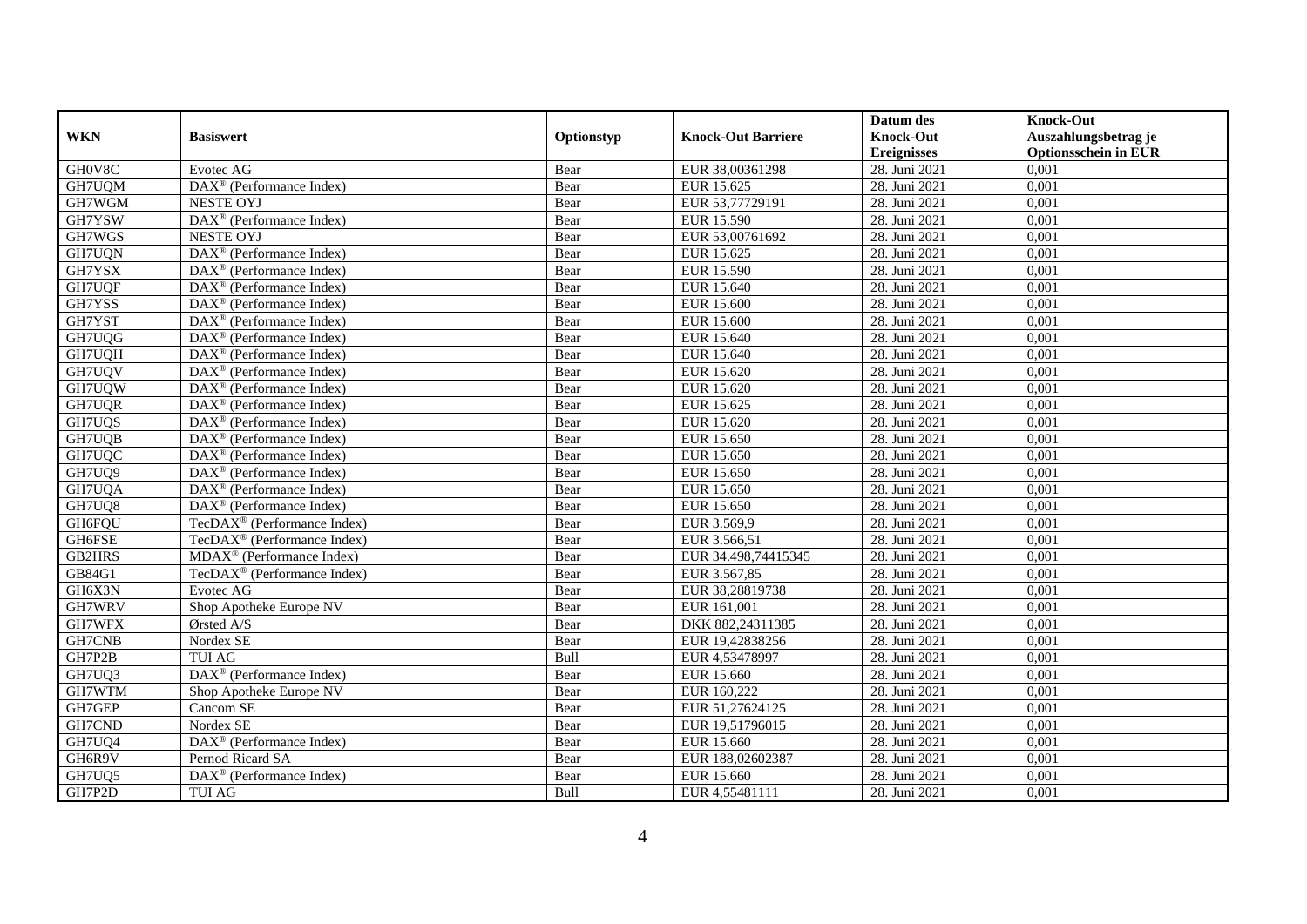|               |                                                       |            |                           | Datum des          | <b>Knock-Out</b>            |
|---------------|-------------------------------------------------------|------------|---------------------------|--------------------|-----------------------------|
| <b>WKN</b>    | <b>Basiswert</b>                                      | Optionstyp | <b>Knock-Out Barriere</b> | <b>Knock-Out</b>   | Auszahlungsbetrag je        |
|               |                                                       |            |                           | <b>Ereignisses</b> | <b>Optionsschein in EUR</b> |
| GH7UQ6        | $\overline{\text{DAX}^{\otimes}}$ (Performance Index) | Bear       | EUR 15.660                | 28. Juni 2021      | 0,001                       |
| GH7UQ7        | $DAX^{\circledR}$ (Performance Index)                 | Bear       | EUR 15.660                | 28. Juni 2021      | 0,001                       |
| GH7R1B        | Siemens Gamesa Renewable Energy, S.A.                 | Bear       | EUR 27,52063247           | 28. Juni 2021      | 0,001                       |
| GH75C3        | Credit Suisse Group AG                                | Bear       | CHF 9,96891233            | 28. Juni 2021      | 0,001                       |
| GH6X3M        | Evotec AG                                             | Bear       | EUR 38,46706775           | 28. Juni 2021      | 0,001                       |
| GH7ZQJ        | Solvay SA                                             | Bull       | EUR 106,89                | 28. Juni 2021      | 0,001                       |
| <b>GH5LHK</b> | Deutsche Lufthansa AG                                 | Bull       | EUR 9,70317942            | 28. Juni 2021      | 0,001                       |
| GH75DJ        | Telefonica S.A.                                       | Bull       | EUR 3,87665519            | 28. Juni 2021      | 0,001                       |
| GH5TUL        | Carl-Zeiss Meditec AG                                 | Bear       | EUR 165,8863254           | 28. Juni 2021      | 0,001                       |
| GH7WRX        | Shop Apotheke Europe NV                               | Bear       | EUR 161,791               | 28. Juni 2021      | 0,001                       |
| GH6X1D        | Scout24 AG                                            | Bear       | EUR 70,30780878           | 28. Juni 2021      | 0,001                       |
| GH6JQH        | <b>Imperial Brands PLC</b>                            | Bull       | GBP 15,573514             | 28. Juni 2021      | 0,001                       |
| GH7YTS        | DAX <sup>®</sup> (Performance Index)                  | Bull       | EUR 15.550                | 28. Juni 2021      | 0,001                       |
| GH75DM        | Telefonica S.A.                                       | Bull       | EUR 3,85662081            | 28. Juni 2021      | 0,001                       |
| GH6TDB        | Volkswagen AG                                         | Bull       | EUR 213,73981368          | 28. Juni 2021      | 0,001                       |
| GH7YTT        | DAX <sup>®</sup> (Performance Index)                  | Bull       | <b>EUR 15.550</b>         | 28. Juni 2021      | 0,001                       |
| GH7YTH        | $DAX^{\circledR}$ (Performance Index)                 | Bull       | <b>EUR 15.560</b>         | 28. Juni 2021      | 0,001                       |
| GH7YTP        | $\overline{\text{DAX}^{\otimes}}$ (Performance Index) | Bull       | EUR 15.550                | 28. Juni 2021      | 0,001                       |
| GH7YTR        | DAX <sup>®</sup> (Performance Index)                  | Bull       | EUR 15.550                | 28. Juni 2021      | 0,001                       |
| GH7YTU        | DAX <sup>®</sup> (Performance Index)                  | Bull       | EUR 15.550                | 28. Juni 2021      | 0,001                       |
| GH7YTB        | DAX <sup>®</sup> (Performance Index)                  | Bull       | EUR 15.570                | 28. Juni 2021      | 0,001                       |
| GH3X7X        | Bouygues S.A.                                         | Bull       | EUR 31,59265939           | 28. Juni 2021      | 0,001                       |
| GH7GFA        | Cancom SE                                             | Bear       | EUR 51,64549407           | 28. Juni 2021      | 0,001                       |
| <b>GH1TYQ</b> | ACS, Actividades de Construcción y Servicios, S.A.    | Bull       | EUR 22,53554144           | 28. Juni 2021      | 0,001                       |
| <b>GH0HXJ</b> | Deutsche Lufthansa AG                                 | Bull       | EUR 9,59824652            | 28. Juni 2021      | 0,001                       |
| <b>GH0YDT</b> | TecDAX <sup>®</sup> (Performance Index)               | Bear       | EUR 3.574,86              | 28. Juni 2021      | 0,001                       |
| GB7PYD        | TecDAX <sup>®</sup> (Performance Index)               | Bear       | EUR 3.578,89              | 28. Juni 2021      | 0,001                       |
| GH79JQ        | <b>AIXTRON SE</b>                                     | Bear       | EUR 23,06304724           | 28. Juni 2021      | 0,001                       |
| GH7R16        | Siemens Gamesa Renewable Energy, S.A.                 | Bear       | EUR 27,78044962           | 28. Juni 2021      | 0,001                       |
| GH7WRZ        | Shop Apotheke Europe NV                               | Bear       | EUR 162,57                | 28. Juni 2021      | 0,001                       |
| GH7WGH        | Ørsted A/S                                            | Bear       | DKK 888,38042248          | 28. Juni 2021      | 0,001                       |
| GH7CNE        | Nordex SE                                             | Bear       | EUR 19,60753771           | 28. Juni 2021      | 0,001                       |
| GH7CNF        | Nordex SE                                             | Bear       | EUR 19,6971153            | 28. Juni 2021      | 0,001                       |
| <b>GH77B9</b> | Regeneron Pharmaceuticals, Inc.                       | Bear       | USD 554,92203597          | 28. Juni 2021      | 0,001                       |
| GH6FQW        | TecDAX <sup>®</sup> (Performance Index)               | Bear       | EUR 3.580,04              | 28. Juni 2021      | 0,001                       |
| GH7ZTZ        | Amazon.com, Inc.                                      | Bull       | <b>USD 3.442,55</b>       | 28. Juni 2021      | 0,001                       |
| GH5A2C        | Copart Inc.                                           | Bear       | USD 133,61533993          | 28. Juni 2021      | 0,001                       |
| GH7YSD        | Dow Jones Industrial Average <sup>®</sup> Index       | Bear       | <b>USD 34.220</b>         | 28. Juni 2021      | 0,001                       |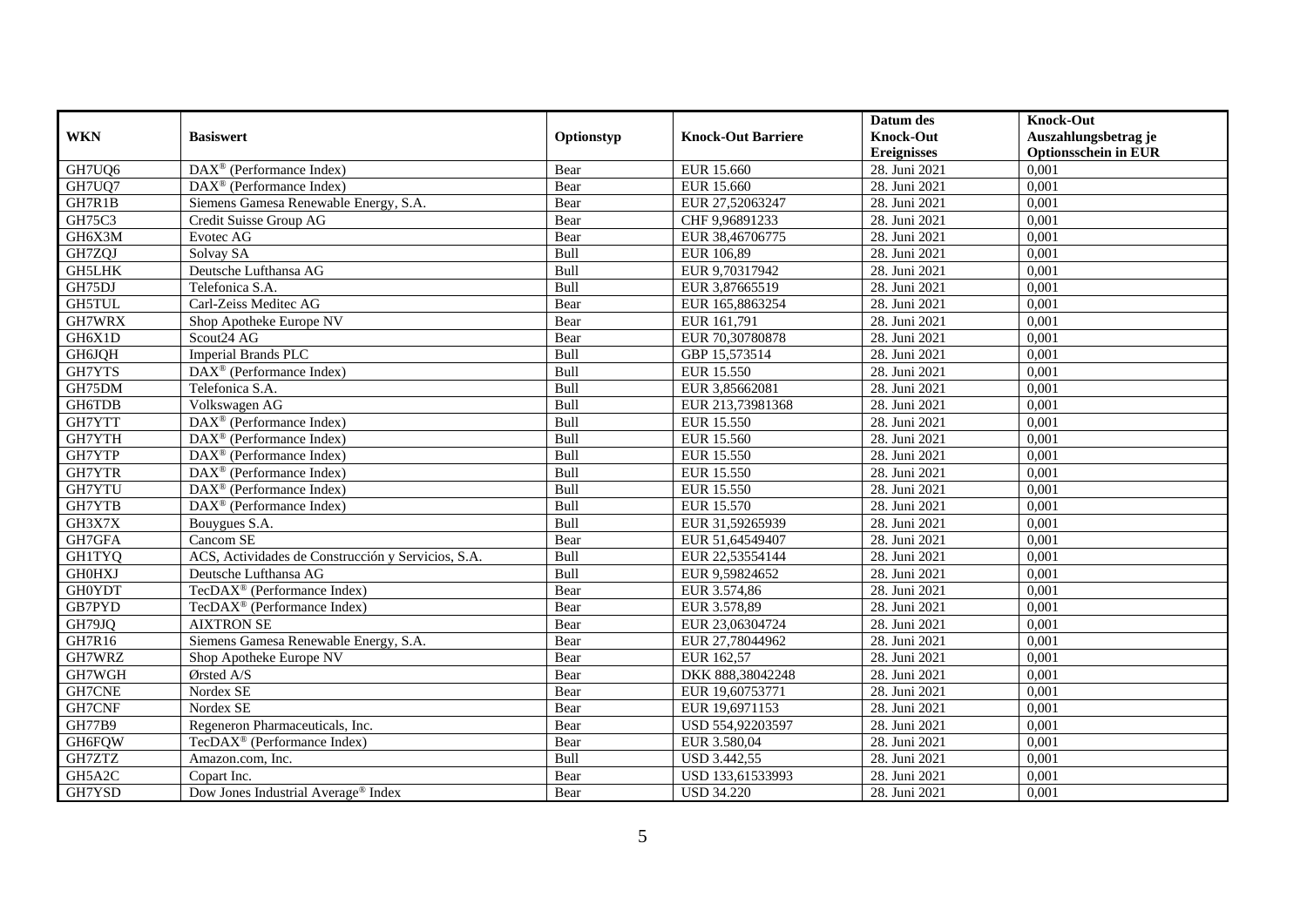|               |                                              |            |                           | Datum des          | <b>Knock-Out</b>            |
|---------------|----------------------------------------------|------------|---------------------------|--------------------|-----------------------------|
| <b>WKN</b>    | <b>Basiswert</b>                             | Optionstyp | <b>Knock-Out Barriere</b> | <b>Knock-Out</b>   | Auszahlungsbetrag je        |
|               |                                              |            |                           | <b>Ereignisses</b> | <b>Optionsschein in EUR</b> |
| <b>GF88R7</b> | Regeneron Pharmaceuticals, Inc.              | Bear       | USD 565,17830228          | 28. Juni 2021      | 0,001                       |
| GH7WJC        | BioNTech SE - ADR                            | Bear       | USD 231,82631325          | 28. Juni 2021      | 0,001                       |
| GH79HD        | <b>AIXTRON SE</b>                            | Bear       | EUR 23,17268146           | 28. Juni 2021      | 0,001                       |
| GH77BF        | Regeneron Pharmaceuticals, Inc.              | Bear       | USD 557,62824205          | 28. Juni 2021      | 0,001                       |
| GH77BD        | Regeneron Pharmaceuticals, Inc.              | Bear       | USD 560,36440612          | 28. Juni 2021      | 0,001                       |
| GH7WJU        | BioNTech SE - ADR                            | Bear       | USD 232,94557125          | 28. Juni 2021      | 0,001                       |
| GH79Q1        | Beyond Meat, Inc.                            | Bear       | USD 153,42430574          | 28. Juni 2021      | 0,001                       |
| GH7YSE        | Dow Jones Industrial Average® Index          | Bear       | <b>USD 34.200</b>         | 28. Juni 2021      | 0,001                       |
| GH7YTX        | NASDAQ-100 Index <sup>®</sup>                | Bear       | <b>USD 14.420</b>         | 28. Juni 2021      | 0,001                       |
| GH7YTY        | NASDAQ-100 Index®                            | Bear       | <b>USD 14.400</b>         | 28. Juni 2021      | 0,001                       |
| GH7WN6        | ASML Holding N.V.                            | Bear       | EUR 586,03254098          | 28. Juni 2021      | 0,001                       |
| GH7YTZ        | NASDAQ-100 Index®                            | Bear       | <b>USD 14.380</b>         | 28. Juni 2021      | 0,001                       |
| GH79RB        | Adobe Inc.                                   | Bear       | USD 581,93271784          | 28. Juni 2021      | 0,001                       |
| GH6R6Q        | Workday, Inc.                                | Bear       | USD 244,27668658          | 28. Juni 2021      | 0,001                       |
| GH6TBE        | The Estee Lauder Companies Inc.              | Bear       | USD 316,9288343           | 28. Juni 2021      | 0,001                       |
| GH60SP        | Expeditors International of Washington, Inc. | Bear       | <b>USD 127,769</b>        | 28. Juni 2021      | 0,001                       |
| GF9QQC        | S&P 500 <sup>®</sup> Index                   | Bear       | USD 4.286,15653357        | 28. Juni 2021      | 0,001                       |
| GH7ZTT        | PPL Corp                                     | Bear       | <b>USD 28.25</b>          | 28. Juni 2021      | 0,001                       |
| GH7RCZ        | Gilead Sciences, Inc.                        | Bear       | USD 68,37672721           | 28. Juni 2021      | 0,001                       |
| GH5ZJC        | S&P 500 <sup>®</sup> Index                   | Bear       | <b>USD 4.287,5</b>        | 28. Juni 2021      | 0,001                       |
| GH7WJ6        | Fortinet, Inc.                               | Bear       | <b>USD 242,979</b>        | 28. Juni 2021      | 0,001                       |
| GH7P9A        | 1 Feinunze Palladium, Feinheit mind. 0,9995  | Bear       | USD 2.671,593             | 28. Juni 2021      | 0,001                       |
| GH7P9D        | 1 Feinunze Palladium, Feinheit mind. 0,9995  | Bear       | USD 2.665,282             | 28. Juni 2021      | 0,001                       |
| GH757G        | <b>BIOGEN INC.</b>                           | Bull       | USD 341,15704072          | 28. Juni 2021      | 0,001                       |
| <b>GH79U0</b> | Baidu, Inc.                                  | Bear       | USD 203,38785955          | 28. Juni 2021      | 0,001                       |
| <b>GH79U1</b> | Baidu. Inc.                                  | Bear       | USD 205,28345913          | 28. Juni 2021      | 0,001                       |
| <b>GH757S</b> | <b>BIOGEN INC.</b>                           | Bull       | USD 344,21319537          | 28. Juni 2021      | 0,001                       |
| GH79QP        | Adobe Inc.                                   | Bear       | USD 584,84822242          | 28. Juni 2021      | 0,001                       |
| GH7WNL        | <b>BIOGEN INC.</b>                           | Bull       | USD 338,49420325          | 28. Juni 2021      | 0,001                       |
| GH79PZ        | Beyond Meat, Inc.                            | Bear       | USD 154,69960354          | 28. Juni 2021      | 0,001                       |
| GH79JZ        | <b>AIXTRON SE</b>                            | Bear       | EUR 23,28231562           | 28. Juni 2021      | 0,001                       |
| <b>GH396T</b> | Palo Alto Networks, Inc.                     | Bear       | USD 379,90139596          | 28. Juni 2021      | 0.001                       |
| GH6R8J        | PPG Industries, Inc.                         | Bull       | USD 166,27109823          | 28. Juni 2021      | 0,001                       |
| GH6X3R        | Evotec AG                                    | Bear       | EUR 38,64593813           | 28. Juni 2021      | 0,001                       |
| GH7WRY        | Shop Apotheke Europe NV                      | Bear       | EUR 163,35                | 28. Juni 2021      | 0,001                       |
| GH7WQX        | Activision Blizzard, Inc.                    | Bear       | USD 94,13900237           | 28. Juni 2021      | 0,001                       |
| GH7WFJ        | ConocoPhillips                               | Bull       | USD 59,91522459           | 28. Juni 2021      | 0,001                       |
| GH7WN7        | ASML Holding N.V.                            | Bear       | EUR 588,89133382          | 28. Juni 2021      | 0,001                       |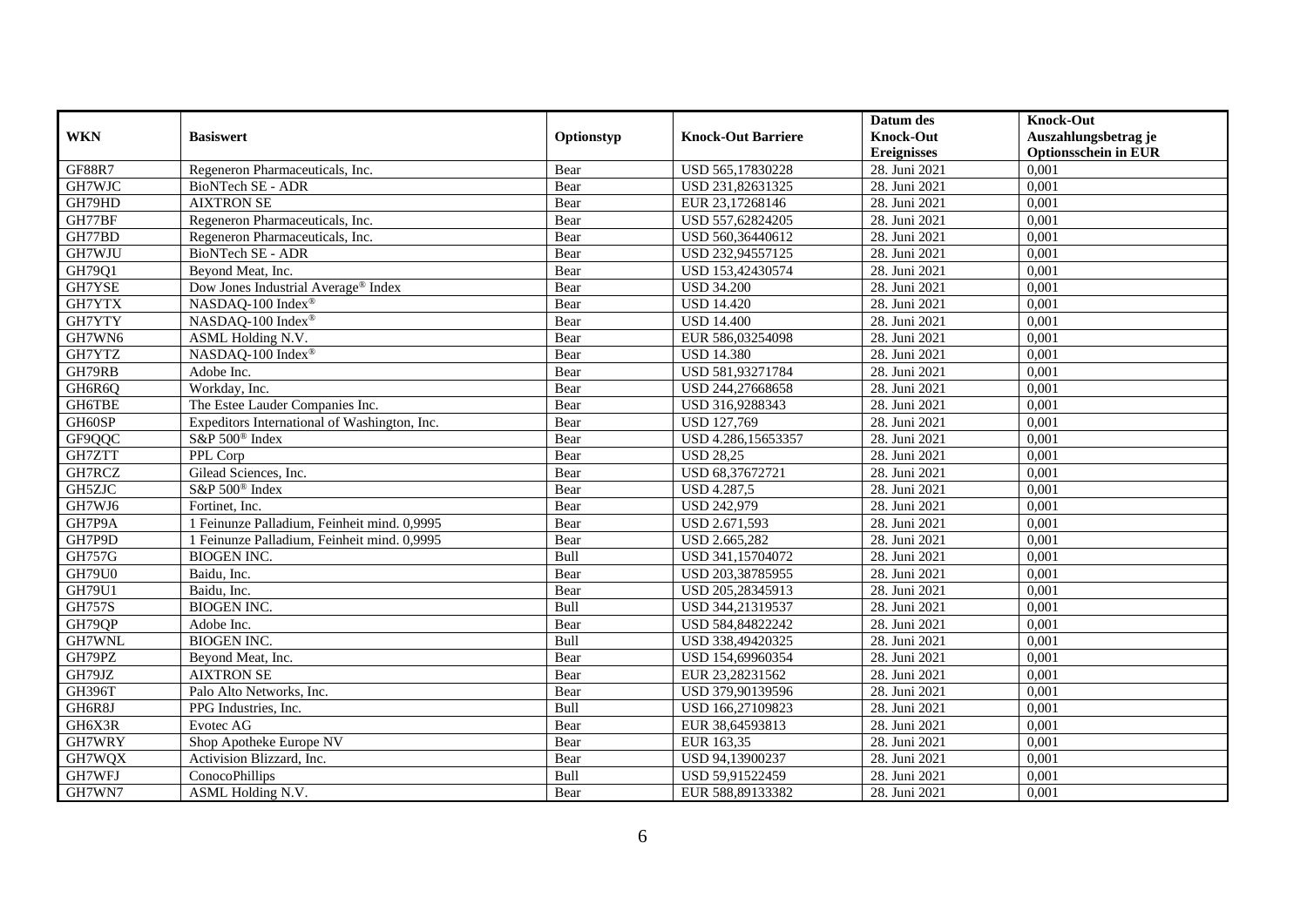|               |                                             |            |                           | Datum des          | <b>Knock-Out</b>            |
|---------------|---------------------------------------------|------------|---------------------------|--------------------|-----------------------------|
| <b>WKN</b>    | <b>Basiswert</b>                            | Optionstyp | <b>Knock-Out Barriere</b> | <b>Knock-Out</b>   | Auszahlungsbetrag je        |
|               |                                             |            |                           | <b>Ereignisses</b> | <b>Optionsschein in EUR</b> |
| <b>GH396U</b> | Palo Alto Networks, Inc.                    | Bear       | USD 382,74639874          | 28. Juni 2021      | 0,001                       |
| GH7CNH        | Nordex SE                                   | Bear       | EUR 19,7866929            | 28. Juni 2021      | 0,001                       |
| <b>GH0YDU</b> | TecDAX <sup>®</sup> (Performance Index)     | Bear       | EUR 3.588,19              | 28. Juni 2021      | 0,001                       |
| GH7CNG        | Nordex SE                                   | Bear       | EUR 19,88622354           | 28. Juni 2021      | 0,001                       |
| GH7UF7        | <b>BioNTech SE - ADR</b>                    | Bull       | USD 224,32049652          | 28. Juni 2021      | 0,001                       |
| GH7KDY        | Intuit Inc.                                 | Bear       | USD 490,42207657          | 28. Juni 2021      | 0,001                       |
| <b>GH759M</b> | <b>Ballard Power Systems Inc</b>            | Bear       | USD 18,67726318           | 28. Juni 2021      | 0,001                       |
| GH7794        | Advanced Micro Devices, Inc.                | Bear       | USD 87,40194092           | 28. Juni 2021      | 0,001                       |
| GH7UBP        | <b>Baker Hughes Company</b>                 | Bull       | USD 22,89029687           | 28. Juni 2021      | 0,001                       |
| GH1GEA        | Microsoft Corporation                       | Bear       | USD 267,97600965          | 28. Juni 2021      | 0,001                       |
| <b>GH0YDZ</b> | TecDAX <sup>®</sup> (Performance Index)     | Bear       | EUR 3.584,96              | 28. Juni 2021      | 0,001                       |
| GH6R6Z        | Workday, Inc.                               | Bear       | USD 245,98031697          | 28. Juni 2021      | 0,001                       |
| GH7WLL        | <b>SAPSE</b>                                | Bear       | EUR 118,88475704          | 28. Juni 2021      | 0,001                       |
| GH7ZSQ        | Duke Energy Corporation                     | Bear       | <b>USD 100,46</b>         | 28. Juni 2021      | 0,001                       |
| GH7UG4        | BioNTech SE - ADR                           | Bull       | USD 225,50155214          | 28. Juni 2021      | 0,001                       |
| GH71VK        | Nvidia Corporation                          | Bear       | USD 787,80194535          | 28. Juni 2021      | 0,001                       |
| GH79UB        | Baidu, Inc.                                 | Bear       | USD 208,12685853          | 28. Juni 2021      | 0,001                       |
| GF61RZ        | Nvidia Corporation                          | Bear       | USD 777,20766799          | 28. Juni 2021      | 0,001                       |
| GH79U5        | Baidu, Inc.                                 | Bear       | USD 209,07465831          | 28. Juni 2021      | 0,001                       |
| <b>GH7UED</b> | NIO Inc                                     | Bear       | USD 46,75566021           | 28. Juni 2021      | 0,001                       |
| GH71VN        | Nvidia Corporation                          | Bear       | USD 782,35851488          | 28. Juni 2021      | 0,001                       |
| GH79U2        | Baidu, Inc.                                 | Bear       | USD 206,23125893          | 28. Juni 2021      | 0,001                       |
| GH79U3        | Baidu, Inc.                                 | Bear       | USD 204,33565934          | 28. Juni 2021      | 0,001                       |
| GH7UEH        | NIO Inc                                     | Bear       | USD 46,97540482           | 28. Juni 2021      | 0,001                       |
| <b>GH79U4</b> | Baidu. Inc.                                 | Bear       | USD 207.17905874          | 28. Juni 2021      | 0.001                       |
| GH5M0R        | NASDAQ-100 Index®                           | Bear       | <b>USD 14.440</b>         | 28. Juni 2021      | 0,001                       |
| GH7ZJ3        | DuPont de Nemours, Inc.                     | Bull       | <b>USD 75,87</b>          | 28. Juni 2021      | 0,001                       |
| GH7WKS        | Infineon Technologies AG                    | Bear       | EUR 33,37729788           | 28. Juni 2021      | 0,001                       |
| GH5M0Q        | NASDAQ-100 Index®                           | Bear       | <b>USD 14.450</b>         | 28. Juni 2021      | 0,001                       |
| GH5W72        | ANSYS Inc.                                  | Bear       | USD 347,68034607          | 28. Juni 2021      | 0,001                       |
| GH7ZQY        | Williams Companies Inc.                     | Bull       | <b>USD 26,33</b>          | 28. Juni 2021      | 0,001                       |
| GH60WT        | Alibaba Group Holding Limited               | Bear       | <b>USD 230.63</b>         | 28. Juni 2021      | 0,001                       |
| GF104K        | NASDAQ-100 Index®                           | Bear       | <b>USD 14.449,54</b>      | 28. Juni 2021      | 0,001                       |
| GH6R9S        | Pernod Ricard SA                            | Bear       | EUR 189,25228055          | 28. Juni 2021      | 0,001                       |
| GH7P8N        | 1 Feinunze Palladium, Feinheit mind. 0,9995 | Bear       | <b>USD 2.677,87</b>       | 28. Juni 2021      | 0,001                       |
| GH7UEZ        | NIO Inc                                     | Bear       | USD 47,42488244           | 28. Juni 2021      | 0,001                       |
| GH7UFB        | <b>BioNTech SE - ADR</b>                    | Bull       | USD 223,1394409           | 28. Juni 2021      | 0,001                       |
| GH7RAA        | TransDigm Group Incorporated                | Bull       | USD 662,32836438          | 28. Juni 2021      | 0,001                       |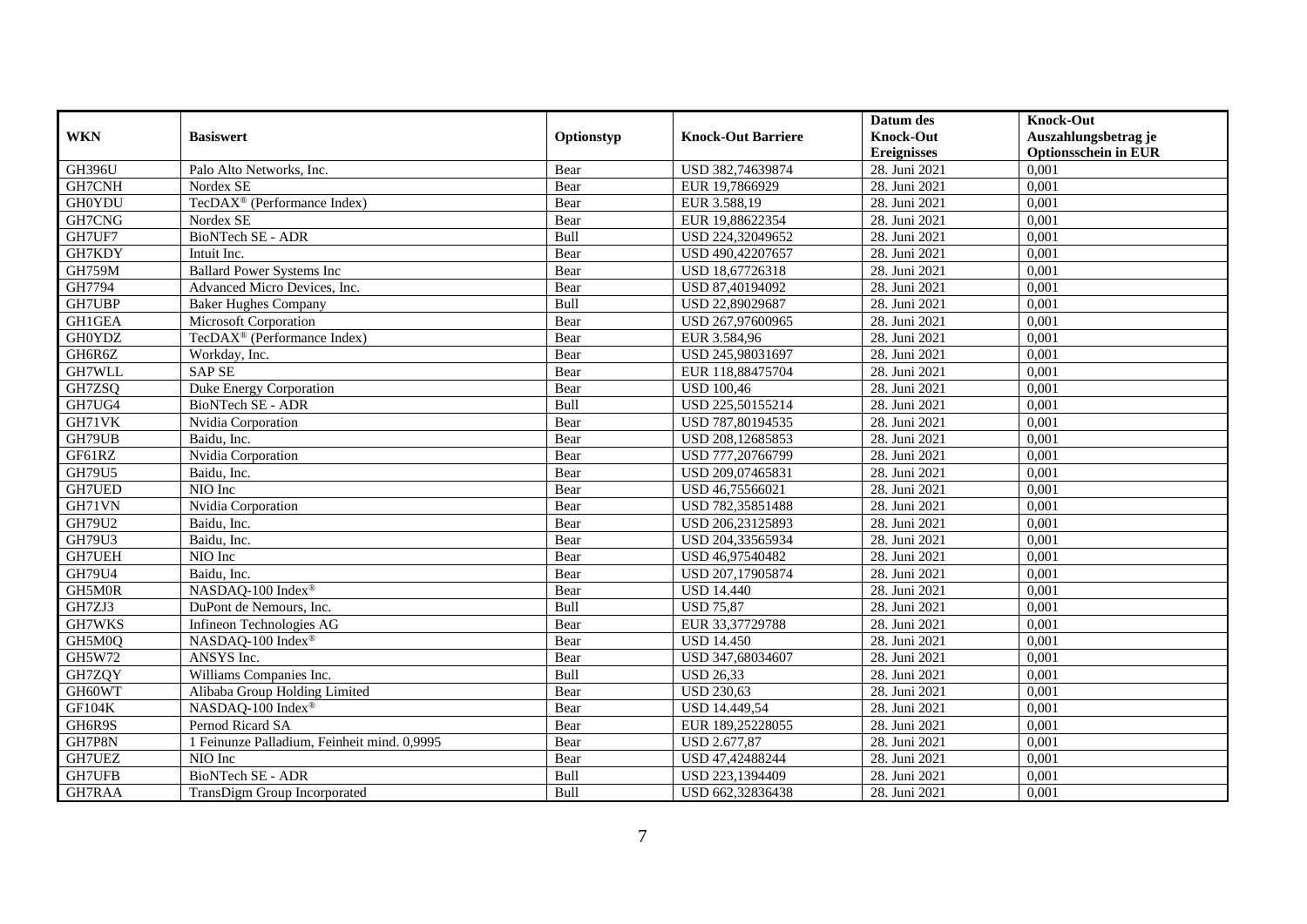|               |                                     |            |                           | Datum des          | <b>Knock-Out</b>            |
|---------------|-------------------------------------|------------|---------------------------|--------------------|-----------------------------|
| <b>WKN</b>    | <b>Basiswert</b>                    | Optionstyp | <b>Knock-Out Barriere</b> | <b>Knock-Out</b>   | Auszahlungsbetrag je        |
|               |                                     |            |                           | <b>Ereignisses</b> | <b>Optionsschein in EUR</b> |
| GH6JN4        | AutoZone Inc.                       | Bear       | USD 1.487,51094971        | 28. Juni 2021      | 0,001                       |
| <b>GH757E</b> | <b>BIOGEN INC.</b>                  | Bull       | USD 335,67600271          | 28. Juni 2021      | 0,001                       |
| <b>GH1TUE</b> | Delta Air Lines, Inc.               | Bull       | USD 42,91134166           | 28. Juni 2021      | 0,001                       |
| GH7UEF        | NIO Inc                             | Bear       | USD 47,20513783           | 28. Juni 2021      | 0,001                       |
| GH7ZSK        | <b>CMS</b> Energy Corporation       | Bear       | <b>USD 60,3</b>           | 28. Juni 2021      | 0,001                       |
| GH7NZ1        | The Progressive Corporation         | Bear       | USD 97,45356018           | 28. Juni 2021      | 0,001                       |
| GH5M0P        | NASDAQ-100 Index®                   | Bear       | <b>USD 14.480</b>         | 28. Juni 2021      | 0,001                       |
| GH7ZLF        | PepsiCo, Inc.                       | Bear       | <b>USD 147,5</b>          | 28. Juni 2021      | 0,001                       |
| GH5NJS        | <b>Costco Wholesale Corporation</b> | Bear       | USD 395,70493145          | 28. Juni 2021      | 0,001                       |
| GH6BRD        | Apple Inc.                          | Bear       | USD 135,08445339          | 28. Juni 2021      | 0,001                       |
| GH7WQT        | Activision Blizzard, Inc.           | Bear       | USD 94,58885425           | 28. Juni 2021      | 0,001                       |
| GF88QB        | NASDAQ-100 Index®                   | Bear       | <b>USD 14.469,58</b>      | 28. Juni 2021      | 0,001                       |
| GH6XCJ        | <b>Ballard Power Systems Inc</b>    | Bear       | USD 18,87555961           | 28. Juni 2021      | 0,001                       |
| GH7WS0        | Shop Apotheke Europe NV             | Bear       | EUR 164,139               | 28. Juni 2021      | 0.001                       |
| GH7U8H        | VeriSign, Inc.                      | Bear       | <b>USD 230,148</b>        | 28. Juni 2021      | 0,001                       |
| GH7UF2        | NIO Inc                             | Bear       | USD 48,10409306           | 28. Juni 2021      | 0,001                       |
| GH7KJU        | Nvidia Corporation                  | Bear       | USD 792,75764666          | 28. Juni 2021      | 0,001                       |
| GH79PW        | Beyond Meat, Inc.                   | Bear       | USD 155,97490137          | 28. Juni 2021      | 0,001                       |
| GH7ZTK        | Edenred S.A.                        | Bull       | EUR 49,72                 | 28. Juni 2021      | 0,001                       |
| GH7GTC        | Zoom Video Communications, Inc.     | Bear       | USD 385,53477723          | 28. Juni 2021      | 0,001                       |
| <b>GH0HXT</b> | Deutsche Lufthansa AG               | Bull       | EUR 9,54762286            | 28. Juni 2021      | 0,001                       |
| GH7UFT        | NIO Inc                             | Bear       | USD 47,65461544           | 28. Juni 2021      | 0,001                       |
| GH4T4E        | eBay Inc.                           | Bear       | USD 68,16317636           | 28. Juni 2021      | 0,001                       |
| GH7UG6        | NIO Inc                             | Bear       | USD 48,32383767           | 28. Juni 2021      | 0,001                       |
| GH7RAK        | TransDigm Group Incorporated        | Bull       | USD 657,31519778          | 28. Juni 2021      | 0,001                       |
| GH4JUG        | Zoom Video Communications, Inc.     | Bear       | USD 382,49006491          | 28. Juni 2021      | 0,001                       |
| <b>GH7UEG</b> | NIO Inc                             | Bear       | USD 47,87436005           | 28. Juni 2021      | 0,001                       |
| GH7555        | NextEra Energy, Inc.                | Bear       | USD 75,62662111           | 28. Juni 2021      | 0,001                       |
| <b>GH753U</b> | NextEra Energy, Inc.                | Bear       | USD 75,2171267            | 28. Juni 2021      | 0,001                       |
| <b>GH777B</b> | Alexion Pharmaceuticals, Inc.       | Bear       | USD 184,03781221          | 28. Juni 2021      | 0,001                       |
| GH7CKL        | Beyond Meat, Inc.                   | Bear       | USD 156,82099701          | 28. Juni 2021      | 0,001                       |
| <b>GH758Y</b> | Zoom Video Communications, Inc.     | Bear       | USD 388,18498546          | 28. Juni 2021      | 0,001                       |
| GH7WK7        | HelloFresh SE                       | Bear       | EUR 81,24552759           | 28. Juni 2021      | 0,001                       |
| GH7NZ5        | Paychex Inc.                        | Bear       | <b>USD 106,706</b>        | 28. Juni 2021      | 0,001                       |
| GH7P2C        | <b>TUI AG</b>                       | Bull       | EUR 4,50475825            | 28. Juni 2021      | 0,001                       |
| GH4XXA        | Nvidia Corporation                  | Bear       | USD 798,33860566          | 28. Juni 2021      | 0,001                       |
| GH6XBE        | Airbus SE                           | Bull       | EUR 107,54634437          | 28. Juni 2021      | 0,001                       |
| GH7WR0        | Activision Blizzard, Inc.           | Bear       | USD 95,04870283           | 28. Juni 2021      | 0,001                       |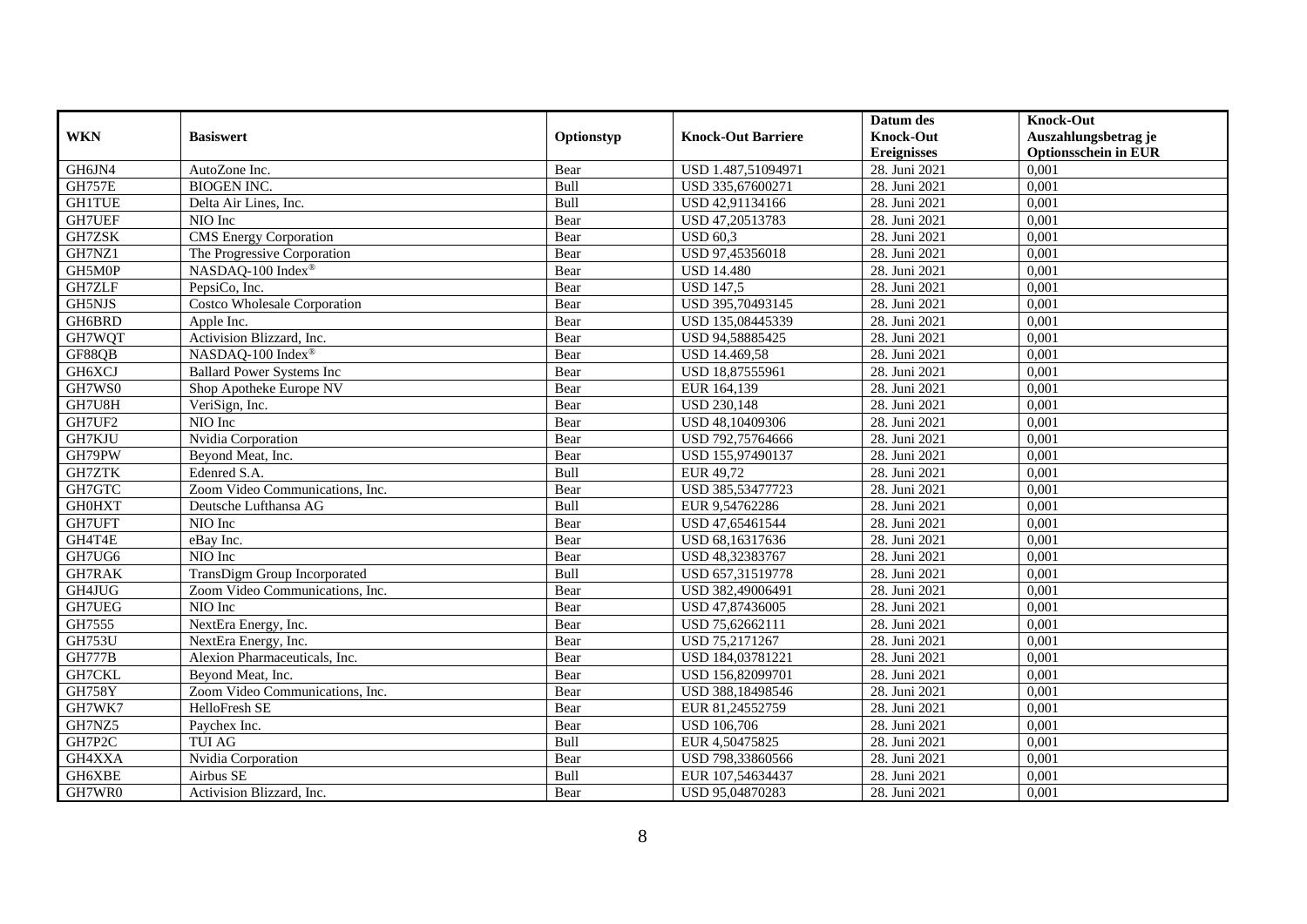|               |                                             |             |                           | Datum des          | <b>Knock-Out</b>            |
|---------------|---------------------------------------------|-------------|---------------------------|--------------------|-----------------------------|
| <b>WKN</b>    | <b>Basiswert</b>                            | Optionstyp  | <b>Knock-Out Barriere</b> | <b>Knock-Out</b>   | Auszahlungsbetrag je        |
|               |                                             |             |                           | <b>Ereignisses</b> | <b>Optionsschein in EUR</b> |
| GH7P2G        | <b>TUI AG</b>                               | Bull        | EUR 4,48473711            | 28. Juni 2021      | 0,001                       |
| GH7WQ6        | Peloton Interactive Inc.                    | Bear        | USD 123,93783675          | 28. Juni 2021      | 0,001                       |
| GH7KSL        | LVMH Moët Hennessy Louis Vuitton SE         | Bull        | EUR 667,10822495          | 28. Juni 2021      | 0,001                       |
| GH7WS6        | Shop Apotheke Europe NV                     | Bear        | EUR 164,919               | 28. Juni 2021      | 0,001                       |
| GH7WQC        | Peloton Interactive Inc.                    | Bear        | USD 124,52744587          | 28. Juni 2021      | 0,001                       |
| GH7GQC        | Zoom Video Communications, Inc.             | Bear        | USD 391,04198932          | 28. Juni 2021      | 0,001                       |
| GH6R9G        | Fortinet. Inc.                              | Bear        | <b>USD 245,199</b>        | 28. Juni 2021      | 0,001                       |
| GH7KTR        | Amadeus IT Group S.A.                       | Bull        | EUR 61,18420332           | 28. Juni 2021      | 0,001                       |
| GH5WGY        | <b>Barrick Gold Corporation</b>             | Bull        | USD 20,71256461           | 28. Juni 2021      | 0,001                       |
| <b>GH7NVK</b> | Thermo Fisher Scientific, Inc.              | Bear        | USD 500,83261254          | 28. Juni 2021      | 0,001                       |
| GH0HY3        | Deutsche Lufthansa AG                       | Bull        | EUR 9,49699915            | 28. Juni 2021      | 0,001                       |
| GH7ZPG        | SBM Offshore N.V.                           | Bull        | <b>EUR 12,91</b>          | 28. Juni 2021      | 0,001                       |
| GH45EK        | Prudential plc                              | Bull        | GBP 14,15223936           | 28. Juni 2021      | 0,001                       |
| GH6JW8        | <b>Associated British Foods PLC</b>         | <b>Bull</b> | GBP 22,32756953           | 28. Juni 2021      | 0.001                       |
| GH7WQU        | Activision Blizzard, Inc.                   | Bear        | USD 95,94840658           | 28. Juni 2021      | 0,001                       |
| GH7NVG        | 3M Company                                  | Bear        | USD 196,6780058           | 28. Juni 2021      | 0,001                       |
| GH7CGA        | <b>Texas Instruments Incorporated</b>       | Bear        | USD 191,13428491          | 28. Juni 2021      | 0,001                       |
| GH77D6        | Peloton Interactive Inc.                    | Bear        | USD 125,75591404          | 28. Juni 2021      | 0,001                       |
| GH7WQY        | Activision Blizzard, Inc.                   | Bear        | USD 95,4985547            | 28. Juni 2021      | 0,001                       |
| GH7WQA        | Peloton Interactive Inc.                    | Bear        | USD 125,117055            | 28. Juni 2021      | 0,001                       |
| GH7P8M        | 1 Feinunze Palladium, Feinheit mind. 0,9995 | Bear        | USD 2.684,215             | 28. Juni 2021      | 0,001                       |
| GH7WQB        | Peloton Interactive Inc.                    | Bear        | USD 126,88588237          | 28. Juni 2021      | 0,001                       |
| GH4T4J        | eBav Inc.                                   | Bear        | USD 68,58975936           | 28. Juni 2021      | 0,001                       |
| <b>GH722Z</b> | Coinbase Global Inc                         | Bear        | USD 239,45400437          | 28. Juni 2021      | 0,001                       |
| <b>GH721Y</b> | Coinbase Global Inc                         | Bear        | USD 240,58928222          | 28. Juni 2021      | 0,001                       |
| GH7CJK        | <b>Texas Instruments Incorporated</b>       | Bear        | USD 192,21272924          | 28. Juni 2021      | 0,001                       |
| <b>GH7ZLX</b> | Ulta Beauty, Inc.                           | Bull        | <b>USD 343,52</b>         | 28. Juni 2021      | 0,001                       |
| GH5M0N        | NASDAQ-100 Index®                           | Bear        | <b>USD 14.500</b>         | 28. Juni 2021      | 0,001                       |
| GH60ZE        | <b>QUALCOMM</b> Incorporated                | Bear        | USD 140,12585637          | 28. Juni 2021      | 0,001                       |
| GH7GQK        | Zoom Video Communications, Inc.             | Bear        | USD 392,86774987          | 28. Juni 2021      | 0,001                       |
| <b>GC6LBN</b> | NASDAQ-100 Index <sup>®</sup>               | Bear        | USD 14.497,92             | 28. Juni 2021      | 0,001                       |
| GH5M0M        | NASDAQ-100 Index®                           | Bear        | <b>USD 14.520</b>         | 28. Juni 2021      | 0,001                       |
| GH7P8P        | 1 Feinunze Palladium, Feinheit mind. 0,9995 | Bear        | USD 2.690,581             | 28. Juni 2021      | 0,001                       |
| GH7WQD        | Peloton Interactive Inc.                    | Bear        | USD 127,4754915           | 28. Juni 2021      | 0,001                       |
| GH7ZQH        | Zimmer Biomet Holdings Inc                  | Bull        | <b>USD 162,14</b>         | 28. Juni 2021      | 0,001                       |
| <b>GF7Z40</b> | NASDAQ-100 Index®                           | Bear        | USD 14.523,92             | 28. Juni 2021      | 0,001                       |
| GH7U9P        | Danaher Corporation                         | Bear        | USD 270,6263132           | 28. Juni 2021      | 0,001                       |
| GH7RER        | Centene Corp                                | Bear        | USD 74,46877735           | 28. Juni 2021      | 0,001                       |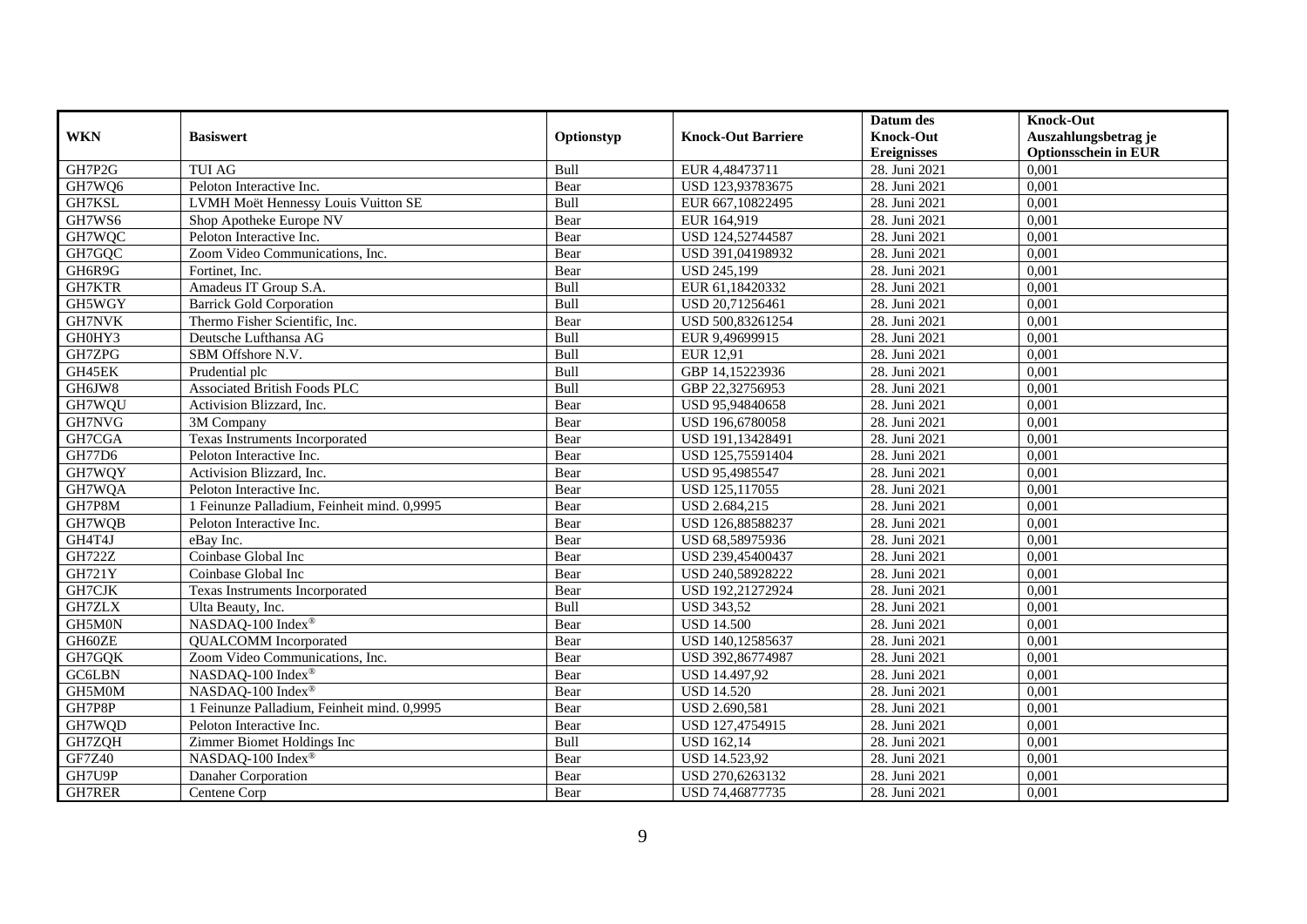|               |                                                                     |            |                           | Datum des          | <b>Knock-Out</b>            |
|---------------|---------------------------------------------------------------------|------------|---------------------------|--------------------|-----------------------------|
| <b>WKN</b>    | <b>Basiswert</b>                                                    | Optionstyp | <b>Knock-Out Barriere</b> | <b>Knock-Out</b>   | Auszahlungsbetrag je        |
|               |                                                                     |            |                           | <b>Ereignisses</b> | <b>Optionsschein in EUR</b> |
| GH7ZPV        | VF Corporation                                                      | Bull       | <b>USD 80,39</b>          | 28. Juni 2021      | 0,001                       |
| GH7P8Q        | 1 Feinunze Palladium, Feinheit mind. 0,9995                         | Bear       | <b>USD 2.703,108</b>      | 28. Juni 2021      | 0,001                       |
| GH7P8R        | 1 Feinunze Palladium, Feinheit mind. 0,9995                         | Bear       | USD 2.696,903             | 28. Juni 2021      | 0,001                       |
| GF4KKV        | Facebook, Inc.                                                      | Bear       | USD 356,28877151          | 28. Juni 2021      | 0,001                       |
| <b>GH392A</b> | NIO Inc                                                             | Bear       | USD 49,57295059           | 28. Juni 2021      | 0,001                       |
| GH79QJ        | Adobe Inc.                                                          | Bear       | USD 588,10320357          | 28. Juni 2021      | 0,001                       |
| GH7ANG        | Facebook. Inc.                                                      | Bear       | USD 347,16300841          | 28. Juni 2021      | 0,001                       |
| GF6B8P        | Facebook, Inc.                                                      | Bear       | USD 349,01405546          | 28. Juni 2021      | 0,001                       |
| GH4BWH        | Facebook, Inc.                                                      | Bear       | USD 344,85967824          | 28. Juni 2021      | 0,001                       |
| GH5GZ2        | Facebook, Inc.                                                      | Bear       | USD 352,52863396          | 28. Juni 2021      | 0,001                       |
| GH5GZ3        | Facebook, Inc.                                                      | Bear       | USD 354,12756093          | 28. Juni 2021      | 0,001                       |
| GH5GZ5        | Facebook, Inc.                                                      | Bear       | USD 350,90984458          | 28. Juni 2021      | 0,001                       |
| <b>GH7U71</b> | Danaher Corporation                                                 | Bear       | USD 271,95595116          | 28. Juni 2021      | 0,001                       |
| GH5CRW        | Netflix, Inc.                                                       | Bear       | USD 533,55466507          | 28. Juni 2021      | 0,001                       |
| GH5GUM        | Thermo Fisher Scientific, Inc.                                      | Bear       | USD 505,14650878          | 28. Juni 2021      | 0,001                       |
| GH6ZKN        | <b>ICE EUA Futures</b>                                              | Bear       | EUR 55,88810253           | 28. Juni 2021      | 0,001                       |
| <b>GH812L</b> | DAX <sup>®</sup> (Performance Index)/X-DAX <sup>®</sup>             | Bear       | EUR 15.390                | 29. Juni 2021      | 0,001                       |
| GH8125        | DAX <sup>®</sup> (Performance Index)/X-DAX <sup>®</sup>             | Bear       | EUR 15.335                | 29. Juni 2021      | 0,001                       |
| GF9QQE        | S&P 500 <sup>®</sup> Index                                          | Bear       | USD 4.290,42779879        | 28. Juni 2021      | 0,001                       |
| <b>GH812A</b> | DAX <sup>®</sup> (Performance Index)/X-DAX <sup>®</sup>             | Bear       | EUR 15.350                | 29. Juni 2021      | 0,001                       |
| GH1D6F        | NYMEX Light, Sweet Crude Oil Future (Generic Front<br>Month Future) | Bull       | <b>USD 72,62</b>          | 29. Juni 2021      | 0,001                       |
| GH5M6M        | S&P 500 <sup>®</sup> Index                                          | Bear       | <b>USD 4.290</b>          | 28. Juni 2021      | 0,001                       |
| <b>GH811S</b> | DAX <sup>®</sup> (Performance Index)/ X-DAX <sup>®</sup>            | Bear       | EUR 15.385                | 29. Juni 2021      | 0,001                       |
| <b>GH6JLH</b> | Coinbase Global Inc                                                 | Bear       | USD 245,65146751          | 28. Juni 2021      | 0,001                       |
| <b>GH811K</b> | DAX <sup>®</sup> (Performance Index)/X-DAX <sup>®</sup>             | Bear       | EUR 15.380                | 29. Juni 2021      | 0.001                       |
| GH7N9G        | ICE Brent Crude Oil Future (Generic Front Month<br>Future)          | Bull       | <b>USD 74,35</b>          | 29. Juni 2021      | 0.001                       |
| GH811L        | DAX <sup>®</sup> (Performance Index)/X-DAX <sup>®</sup>             | Bear       | EUR 15.375                | 29. Juni 2021      | 0,001                       |
| GH1JMM        | ICE Brent Crude Oil Future (Generic Front Month<br>Future)          | Bull       | <b>USD 74,85</b>          | 29. Juni 2021      | 0,001                       |
| GH1ED2        | <b>EUREX Euro Bund Future (Generic Front Month</b><br>Future)       | Bear       | EUR 171,78                | 29. Juni 2021      | 0.001                       |
| GH8122        | DAX <sup>®</sup> (Performance Index)/X-DAX <sup>®</sup>             | Bear       | EUR 15.325                | 29. Juni 2021      | 0,001                       |
| <b>GH811Y</b> | DAX <sup>®</sup> (Performance Index)/ X-DAX <sup>®</sup>            | Bear       | <b>EUR 15.300</b>         | 29. Juni 2021      | 0,001                       |
| GH812C        | $DAX^{\circledcirc}$ (Performance Index)/ X-DAX <sup>®</sup>        | Bear       | EUR 15.360                | 29. Juni 2021      | 0,001                       |
| GH8127        | DAX <sup>®</sup> (Performance Index)/ X-DAX <sup>®</sup>            | Bear       | EUR 15.340                | 29. Juni 2021      | 0,001                       |
| <b>GH811U</b> | $DAX^{\circledast}$ (Performance Index)/ X-DAX <sup>®</sup>         | Bear       | EUR 15.295                | 29. Juni 2021      | 0,001                       |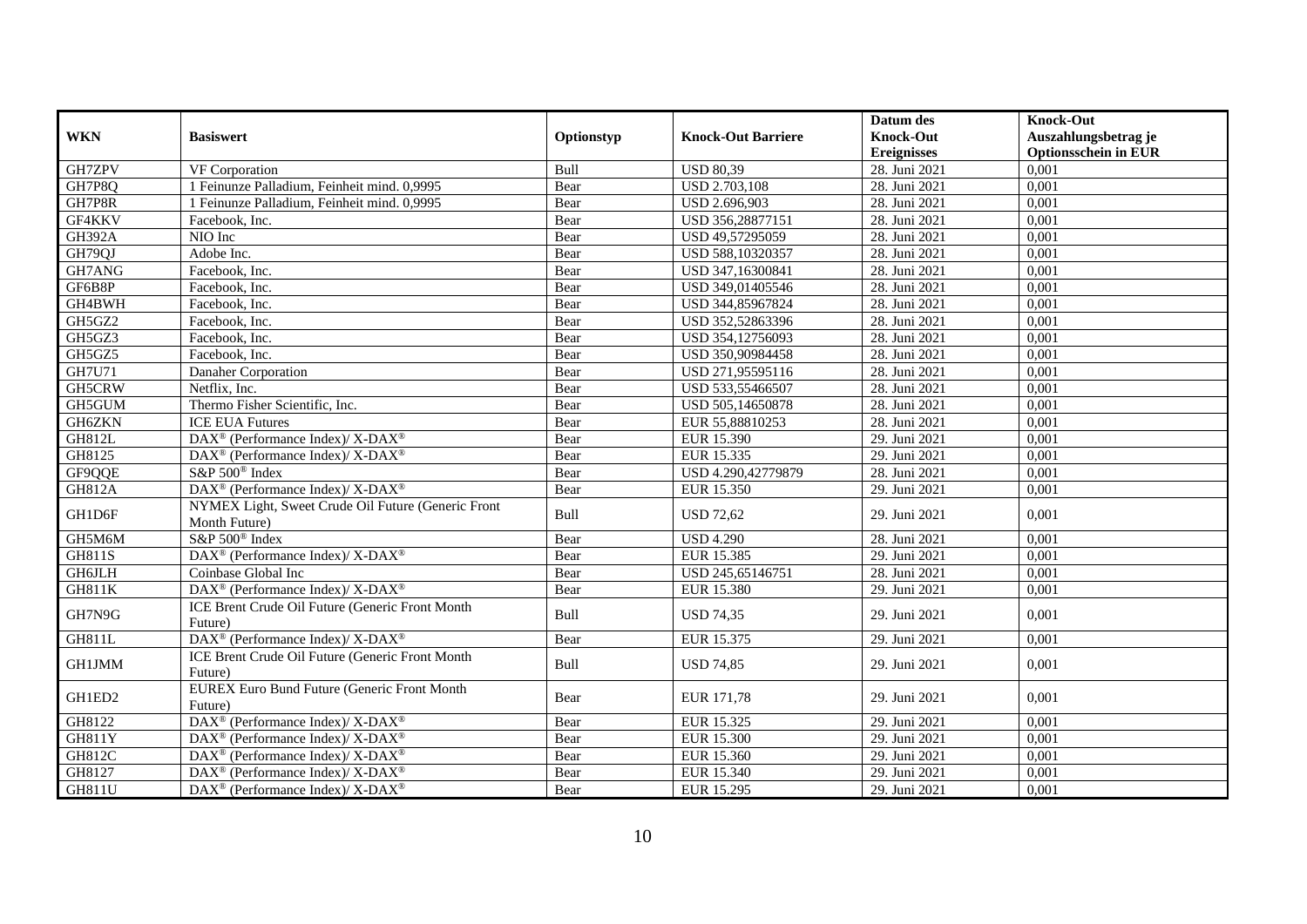| <b>WKN</b>          |                                                                           |            | <b>Knock-Out Barriere</b> | Datum des<br><b>Knock-Out</b> | <b>Knock-Out</b>                                    |
|---------------------|---------------------------------------------------------------------------|------------|---------------------------|-------------------------------|-----------------------------------------------------|
|                     | <b>Basiswert</b>                                                          | Optionstyp |                           | <b>Ereignisses</b>            | Auszahlungsbetrag je<br><b>Optionsschein in EUR</b> |
| GH1D6D              | NYMEX Light, Sweet Crude Oil Future (Generic Front<br>Month Future)       | Bull       | <b>USD 73,62</b>          | 29. Juni 2021                 | 0,001                                               |
| $\overline{GH811V}$ | DAX <sup>®</sup> (Performance Index)/X-DAX <sup>®</sup>                   | Bear       | EUR 15.395                | 29. Juni 2021                 | 0,001                                               |
| GH1D6E              | NYMEX Light, Sweet Crude Oil Future (Generic Front<br>Month Future)       | Bull       | <b>USD 73,12</b>          | 29. Juni 2021                 | 0,001                                               |
| GH811Z              | $\overline{\text{DAX}^{\otimes}}$ (Performance Index)/X-DAX <sup>®</sup>  | Bear       | EUR 15.305                | 29. Juni 2021                 | 0,001                                               |
| GH8120              | DAX <sup>®</sup> (Performance Index)/ X-DAX <sup>®</sup>                  | Bear       | EUR 15.310                | 29. Juni 2021                 | 0,001                                               |
| <b>GH812F</b>       | DAX <sup>®</sup> (Performance Index)/ X-DAX <sup>®</sup>                  | Bear       | EUR 15.365                | 29. Juni 2021                 | 0,001                                               |
| GH8123              | DAX <sup>®</sup> (Performance Index)/X-DAX <sup>®</sup>                   | Bear       | EUR 15.315                | 29. Juni 2021                 | 0,001                                               |
| GH8124              | DAX <sup>®</sup> (Performance Index)/ X-DAX <sup>®</sup>                  | Bear       | EUR 15.320                | 29. Juni 2021                 | 0,001                                               |
| <b>GH812D</b>       | $DAX^{\circledast}$ (Performance Index)/ X-DAX <sup>®</sup>               | Bear       | EUR 15.355                | 29. Juni 2021                 | 0,001                                               |
| <b>GH812E</b>       | $DAX^{\circledast}$ (Performance Index)/X-DAX <sup>®</sup>                | Bear       | EUR 15.370                | 29. Juni 2021                 | 0,001                                               |
| GH8128              | DAX <sup>®</sup> (Performance Index)/ X-DAX <sup>®</sup>                  | Bear       | EUR 15.330                | 29. Juni 2021                 | 0,001                                               |
| GH6JKA              | Coinbase Global Inc                                                       | Bear       | USD 246,84351635          | 28. Juni 2021                 | 0,001                                               |
| GH8129              | $DAX^{\circledast}$ (Performance Index)/ $\overline{X-DAX^{\circledast}}$ | Bear       | EUR 15.345                | 29. Juni 2021                 | 0,001                                               |
| GH811H              | $DAX^{\circledcirc}$ (Performance Index)                                  | Bear       | EUR 15.305                | 29. Juni 2021                 | 0,001                                               |
| <b>GH811J</b>       | $\overline{\text{DAX}^{\otimes}}$ (Performance Index)                     | Bear       | EUR 15.365                | 29. Juni 2021                 | 0,001                                               |
| <b>GH812K</b>       | $\text{DAX}^{\otimes}$ (Performance Index)                                | Bear       | EUR 15.345                | 29. Juni 2021                 | 0,001                                               |
| GH811T              | $DAX^{\circledast}$ (Performance Index)                                   | Bear       | EUR 15.330                | 29. Juni 2021                 | 0,001                                               |
| GH811X              | $DAX^{\circledcirc}$ (Performance Index)                                  | Bear       | EUR 15.320                | 29. Juni 2021                 | 0,001                                               |
| GH8126              | $\overline{\text{DAX}}^{\textcirc}$ (Performance Index)                   | Bear       | <b>EUR 15.300</b>         | 29. Juni 2021                 | 0,001                                               |
| <b>GH812B</b>       | $\overline{\text{DAX}^{\otimes}}$ (Performance Index)                     | Bear       | EUR 15.340                | 29. Juni 2021                 | 0,001                                               |
| <b>GH811M</b>       | $DAX^{\circledast}$ (Performance Index)                                   | Bear       | EUR 15.310                | 29. Juni 2021                 | 0,001                                               |
| <b>GH811N</b>       | DAX <sup>®</sup> (Performance Index)                                      | Bear       | EUR 15.350                | 29. Juni 2021                 | 0,001                                               |
| GH812P              | DAX <sup>®</sup> (Performance Index)                                      | Bear       | EUR 15.295                | 29. Juni 2021                 | 0,001                                               |
| GH812Q              | DAX <sup>®</sup> (Performance Index)                                      | Bear       | <b>EUR 15.380</b>         | 29. Juni 2021                 | 0,001                                               |
| GH7KST              | Amadeus IT Group S.A.                                                     | Bull       | EUR 60,06875786           | 29. Juni 2021                 | 0,001                                               |
| GH812G              | $\overline{\text{DAX}^{\otimes}}$ (Performance Index)                     | Bear       | EUR 15.390                | 29. Juni 2021                 | 0,001                                               |
| GH7KSX              | Amadeus IT Group S.A.                                                     | Bull       | EUR 59,68832237           | 29. Juni 2021                 | 0,001                                               |
| <b>GH811R</b>       | $DAX^{\circledR}$ (Performance Index)                                     | Bear       | EUR 15.360                | 29. Juni 2021                 | 0,001                                               |
| GH7KSY              | Amadeus IT Group S.A.                                                     | Bull       | EUR 59,31789837           | 29. Juni 2021                 | 0,001                                               |
| GH811P              | $DAX^{\circledast}$ (Performance Index)                                   | Bear       | EUR 15.395                | 29. Juni 2021                 | 0,001                                               |
| GH7KSZ              | Amadeus IT Group S.A.                                                     | Bull       | EUR 58,9374629            | 29. Juni 2021                 | 0,001                                               |
| GH7KTQ              | Amadeus IT Group S.A.                                                     | Bull       | EUR 60,81961733           | 29. Juni 2021                 | 0,001                                               |
| GH811Q              | DAX <sup>®</sup> (Performance Index)                                      | Bear       | <b>EUR 15.385</b>         | 29. Juni 2021                 | 0,001                                               |
| GH7KSV              | Amadeus IT Group S.A                                                      | Bull       | EUR 60,43918186           | 29. Juni 2021                 | 0,001                                               |
| GH811W              | DAX <sup>®</sup> (Performance Index)                                      | Bear       | EUR 15.370                | 29. Juni 2021                 | 0,001                                               |
| GH812H              | $\text{DAX}^{\otimes}$ (Performance Index)                                | Bear       | EUR 15.335                | 29. Juni 2021                 | 0,001                                               |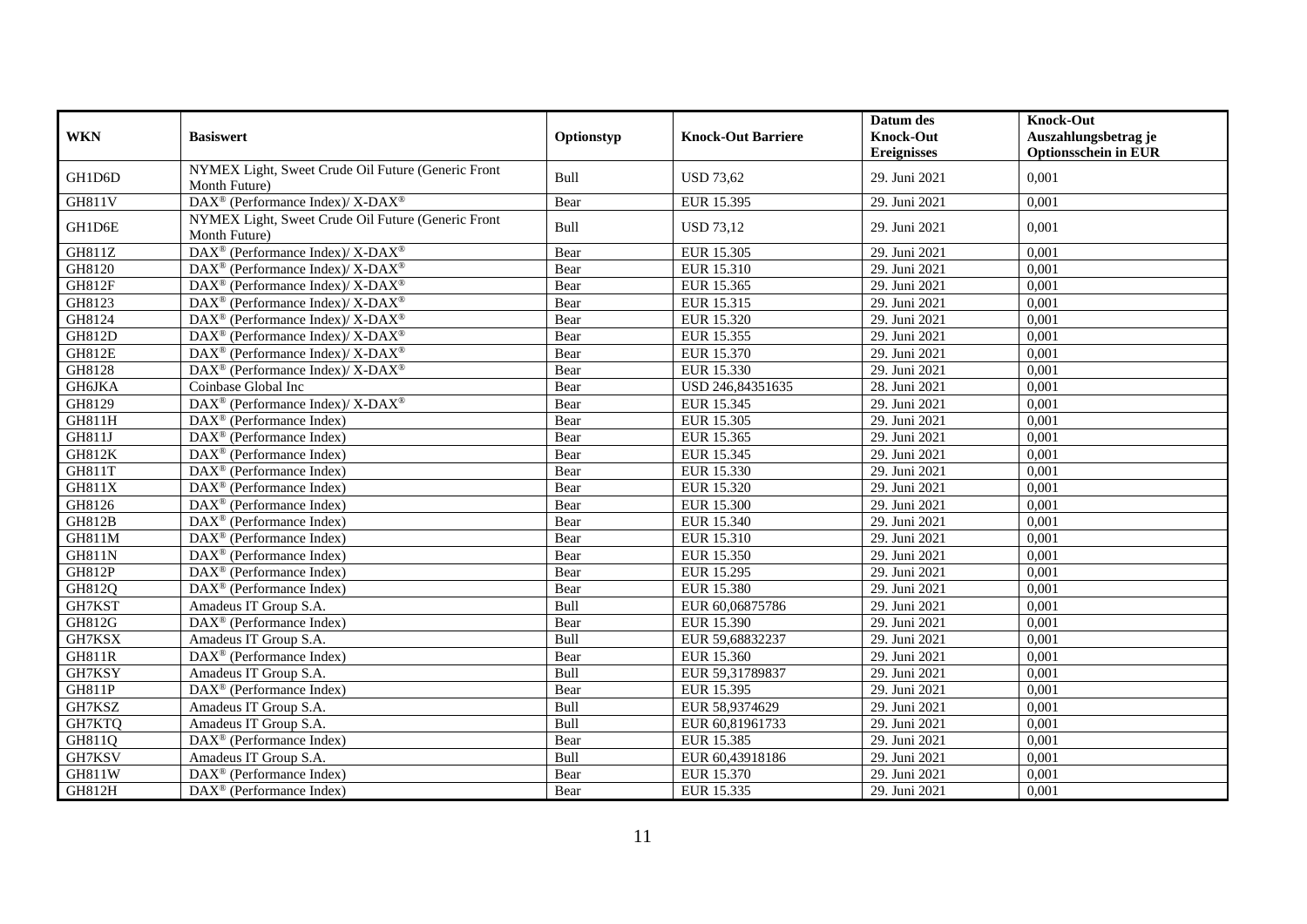|               |                                                              |            |                           | Datum des          | <b>Knock-Out</b>            |
|---------------|--------------------------------------------------------------|------------|---------------------------|--------------------|-----------------------------|
| <b>WKN</b>    | <b>Basiswert</b>                                             | Optionstyp | <b>Knock-Out Barriere</b> | <b>Knock-Out</b>   | Auszahlungsbetrag je        |
|               |                                                              |            |                           | <b>Ereignisses</b> | <b>Optionsschein in EUR</b> |
| GH812J        | $\overline{\text{DAX}}^{\textcircled{}}$ (Performance Index) | Bear       | EUR 15.315                | 29. Juni 2021      | 0,001                       |
| <b>GH812M</b> | DAX <sup>®</sup> (Performance Index)                         | Bear       | EUR 15.375                | 29. Juni 2021      | 0,001                       |
| <b>GH812N</b> | DAX <sup>®</sup> (Performance Index)                         | Bear       | EUR 15.325                | 29. Juni 2021      | 0,001                       |
| GH8121        | DAX <sup>®</sup> (Performance Index)                         | Bear       | EUR 15.355                | 29. Juni 2021      | 0,001                       |
| GH80VX        | $DAX^{\circledast}$ (Performance Index)                      | Bull       | EUR 15.610                | 29. Juni 2021      | 0,001                       |
| GH80W3        | $\overline{\text{DAX}^{\otimes}}$ (Performance Index)        | Bull       | <b>EUR 15.600</b>         | 29. Juni 2021      | 0,001                       |
| GH80W9        | $\text{DAX}^{\circledR}$ (Performance Index)                 | Bull       | EUR 15.590                | 29. Juni 2021      | 0,001                       |
| GH80WF        | DAX <sup>®</sup> (Performance Index)                         | Bull       | <b>EUR 15.580</b>         | 29. Juni 2021      | 0,001                       |
| GH81K1        | Eiffage S.A.                                                 | Bull       | <b>EUR 85,93</b>          | 29. Juni 2021      | 0,001                       |
| GH80WK        | DAX <sup>®</sup> (Performance Index)                         | Bull       | EUR 15.575                | 29. Juni 2021      | 0,001                       |
| GH80WV        | $\overline{\text{DAX}^{\otimes}}$ (Performance Index)        | Bull       | EUR 15.570                | 29. Juni 2021      | 0,001                       |
| GH80WW        | DAX <sup>®</sup> (Performance Index)                         | Bull       | EUR 15.570                | 29. Juni 2021      | 0,001                       |
| GH80WQ        | $DAX^{\circledast}$ (Performance Index)                      | Bull       | EUR 15.575                | 29. Juni 2021      | 0,001                       |
| GH80WS        | DAX <sup>®</sup> (Performance Index)                         | Bull       | EUR 15.570                | 29. Juni 2021      | 0,001                       |
| GH80X3        | DAX <sup>®</sup> (Performance Index)                         | Bull       | EUR 15.560                | 29. Juni 2021      | 0,001                       |
| GH80X4        | DAX <sup>®</sup> (Performance Index)                         | Bull       | <b>EUR 15.560</b>         | 29. Juni 2021      | 0,001                       |
| GH80X5        | $DAX^{\circledR}$ (Performance Index)                        | Bear       | EUR 15.550                | 29. Juni 2021      | 0,001                       |
| GH80WZ        | $\overline{\text{DAX}^{\otimes}}$ (Performance Index)        | Bull       | EUR 15.560                | 29. Juni 2021      | 0,001                       |
| GH80X0        | $DAX^{\circledast}$ (Performance Index)                      | Bear       | EUR 15.560                | 29. Juni 2021      | 0,001                       |
| GH80WU        | $DAX^{\circledast}$ (Performance Index)                      | Bull       | EUR 15.570                | 29. Juni 2021      | 0,001                       |
| GH80WM        | $DAX^{\circledast}$ (Performance Index)                      | Bull       | EUR 15.575                | 29. Juni 2021      | 0,001                       |
| GH80WN        | $\overline{\text{DAX}}^{\textcirc}$ (Performance Index)      | Bull       | EUR 15.575                | 29. Juni 2021      | 0,001                       |
| GH80WP        | $\overline{\text{DAX}}^{\textcirc}$ (Performance Index)      | Bull       | EUR 15.575                | 29. Juni 2021      | 0,001                       |
| GH80X8        | DAX <sup>®</sup> (Performance Index)                         | Bear       | EUR 15.540                | 29. Juni 2021      | 0,001                       |
| GH80X1        | $DAX^{\circledcirc}$ (Performance Index)                     | Bull       | EUR 15.560                | 29. Juni 2021      | 0,001                       |
| GH80X2        | $DAX^{\circledast}$ (Performance Index)                      | Bull       | EUR 15.560                | 29. Juni 2021      | 0,001                       |
| GH80WX        | DAX <sup>®</sup> (Performance Index)                         | Bull       | EUR 15.570                | 29. Juni 2021      | 0,001                       |
| GH80WY        | $\overline{\text{DAX}^{\otimes}}$ (Performance Index)        | Bear       | EUR 15.560                | 29. Juni 2021      | 0,001                       |
| GH81HZ        | Royal Dutch Shell plc                                        | Bull       | GBP 14,49                 | 29. Juni 2021      | 0,001                       |
| GH81JD        | Royal Dutch Shell plc                                        | Bull       | GBP 14,68                 | 29. Juni 2021      | 0,001                       |
| GH81CM        | AstraZeneca Plc                                              | Bear       | GBP 86,76                 | 29. Juni 2021      | 0,001                       |
| GH7CNK        | Nordex SE                                                    | Bear       | EUR 19,99122766           | 29. Juni 2021      | 0,001                       |
| GH7R1A        | Siemens Gamesa Renewable Energy, S.A.                        | Bear       | EUR 28,04631323           | 29. Juni 2021      | 0,001                       |
| GH81C8        | Carl-Zeiss Meditec AG                                        | Bear       | EUR 166,96                | 29. Juni 2021      | 0,001                       |
| GH7R21        | Siemens Gamesa Renewable Energy, S.A.                        | Bear       | EUR 28,30609383           | 29. Juni 2021      | 0,001                       |
| GH7R12        | Siemens Gamesa Renewable Energy, S.A.                        | Bear       | EUR 28,8356466            | 29. Juni 2021      | 0,001                       |
| GH7R1G        | Fresenius Medical Care AG & Co. KGaA                         | Bear       | EUR 70,45050041           | 29. Juni 2021      | 0,001                       |
| GH7R2N        | <b>UBS</b> Group AG                                          | Bear       | CHF 14,44102898           | 29. Juni 2021      | 0,001                       |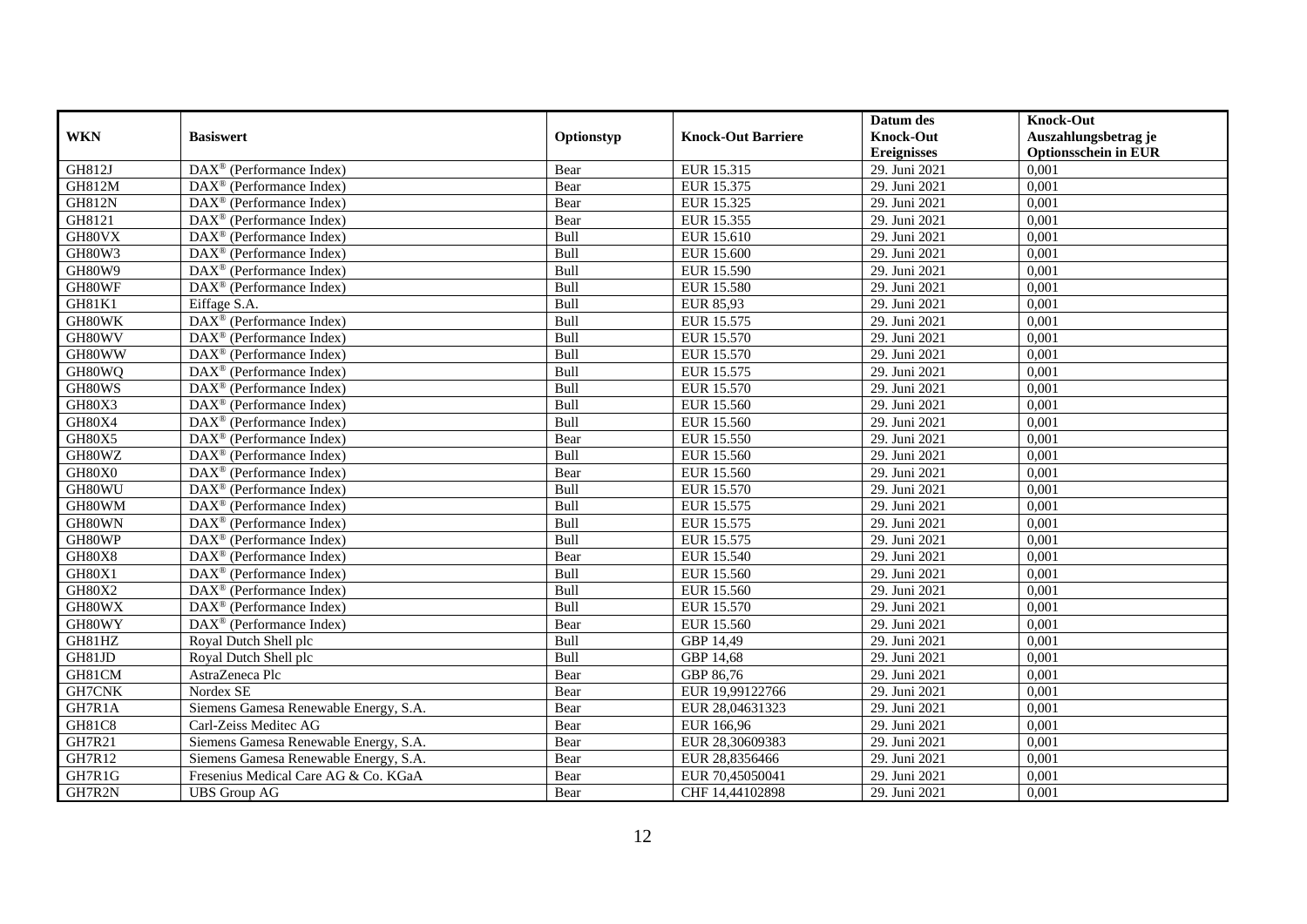|               |                                                         |            |                           | Datum des          | <b>Knock-Out</b>            |
|---------------|---------------------------------------------------------|------------|---------------------------|--------------------|-----------------------------|
| <b>WKN</b>    | <b>Basiswert</b>                                        | Optionstyp | <b>Knock-Out Barriere</b> | <b>Knock-Out</b>   | Auszahlungsbetrag je        |
|               |                                                         |            |                           | <b>Ereignisses</b> | <b>Optionsschein in EUR</b> |
| GH7R2W        | Siemens Gamesa Renewable Energy, S.A.                   | Bear       | EUR 28,57586599           | 29. Juni 2021      | 0,001                       |
| GH7P2E        | <b>TUI AG</b>                                           | Bull       | EUR 4,36526914            | 29. Juni 2021      | 0,001                       |
| GH672H        | Sartorius AG                                            | Bear       | EUR 443,044               | 29. Juni 2021      | 0,001                       |
| GH7WK5        | HelloFresh SE                                           | Bear       | EUR 81,62042712           | 29. Juni 2021      | 0,001                       |
| GH7WLQ        | <b>SAP SE</b>                                           | Bear       | EUR 119,44938763          | 29. Juni 2021      | 0,001                       |
| GH5TWA        | Merck KGaA                                              | Bear       | EUR 160,46694272          | 29. Juni 2021      | 0,001                       |
| GH6RC9        | Pernod Ricard SA                                        | Bear       | EUR 190,45702902          | 29. Juni 2021      | 0,001                       |
| GH7WJV        | Infineon Technologies AG                                | Bear       | EUR 33,53298431           | 29. Juni 2021      | 0,001                       |
| GH7PGZ        | $DAX^{\circledast}$ (Performance Index)                 | Bear       | EUR 15.667,58441059       | 29. Juni 2021      | 0,001                       |
| GH4BYA        | <b>TUI AG</b>                                           | Bull       | EUR 4,20216213            | 29. Juni 2021      | 0,001                       |
| <b>GH7R63</b> | Compagnie Generale des Etablissements Michelin SCA      | Bear       | EUR 136,21495847          | 29. Juni 2021      | 0,001                       |
| GH6X47        | Evotec AG                                               | Bear       | EUR 38,81503221           | 29. Juni 2021      | 0,001                       |
| GH7PK9        | DAX <sup>®</sup> (Performance Index)/X-DAX <sup>®</sup> | Bear       | EUR 15.667,58441059       | 29. Juni 2021      | 0,001                       |
| GH7WJX        | Infineon Technologies AG                                | Bear       | EUR 33,69290316           | 29. Juni 2021      | 0,001                       |
| GH5CMP        | <b>TUI AG</b>                                           | Bull       | EUR 4,41030696            | 29. Juni 2021      | 0,001                       |
| <b>GH80V9</b> | DAX <sup>®</sup> (Performance Index)                    | Bear       | EUR 15.650                | 29. Juni 2021      | 0,001                       |
| GH71R6        | Legrand SA                                              | Bear       | EUR 90,47585888           | 29. Juni 2021      | 0,001                       |
| GH7WJY        | Infineon Technologies AG                                | Bear       | EUR 33,852822             | 29. Juni 2021      | 0,001                       |
| GH51J3        | Deutsche Börse AG                                       | Bear       | EUR 149,09442934          | 29. Juni 2021      | 0,001                       |
| GH4BYF        | <b>TUI AG</b>                                           | Bull       | EUR 4,18191074            | 29. Juni 2021      | 0,001                       |
| GH80VA        | DAX <sup>®</sup> (Performance Index)                    | Bear       | EUR 15.650                | 29. Juni 2021      | 0,001                       |
| GH80VB        | $\overline{\text{DAX}}^{\textcirc}$ (Performance Index) | Bear       | EUR 15.650                | 29. Juni 2021      | 0,001                       |
| GH6XCE        | Airbus SE                                               | Bull       | EUR 107,01526423          | 29. Juni 2021      | 0,001                       |
| GC8DKC        | ABB Ltd                                                 | Bear       | CHF 31,76824076           | 29. Juni 2021      | 0,001                       |
| GH80VC        | $\text{DAX}^{\textcircled{}}$ (Performance Index)       | Bear       | EUR 15.650                | 29. Juni 2021      | 0,001                       |
| GH7WR4        | Shop Apotheke Europe NV                                 | Bear       | EUR 168,018               | 29. Juni 2021      | 0,001                       |
| GH7UQ1        | DAX <sup>®</sup> (Performance Index)                    | Bear       | EUR 15.670                | 29. Juni 2021      | 0,001                       |
| <b>GH80V7</b> | DAX <sup>®</sup> (Performance Index)                    | Bear       | EUR 15.660                | 29. Juni 2021      | 0,001                       |
| GH5CMX        | <b>TUI AG</b>                                           | Bull       | EUR 4,33966128            | 29. Juni 2021      | 0,001                       |
| GH7UQ2        | $\overline{\text{DAX}^{\otimes}}$ (Performance Index)   | Bear       | EUR 15.670                | 29. Juni 2021      | 0,001                       |
| <b>GH80V8</b> | DAX <sup>®</sup> (Performance Index)                    | Bear       | EUR 15.650                | 29. Juni 2021      | 0,001                       |
| GH7UPY        | $DAX^{\circledcirc}$ (Performance Index)                | Bear       | EUR 15.670                | 29. Juni 2021      | 0.001                       |
| GH7WS1        | Shop Apotheke Europe NV                                 | Bear       | EUR 165,67                | 29. Juni 2021      | 0,001                       |
| GH80VK        | DAX <sup>®</sup> (Performance Index)                    | Bear       | EUR 15.630                | 29. Juni 2021      | 0,001                       |
| GH7UPZ        | DAX <sup>®</sup> (Performance Index)                    | Bear       | EUR 15.670                | 29. Juni 2021      | 0,001                       |
| GH80VL        | DAX <sup>®</sup> (Performance Index)                    | Bear       | EUR 15.630                | 29. Juni 2021      | 0,001                       |
| GH7WS3        | Shop Apotheke Europe NV                                 | Bear       | EUR 166,45                | 29. Juni 2021      | 0,001                       |
| GH7UQ0        | DAX <sup>®</sup> (Performance Index)                    | Bear       | EUR 15.670                | 29. Juni 2021      | 0,001                       |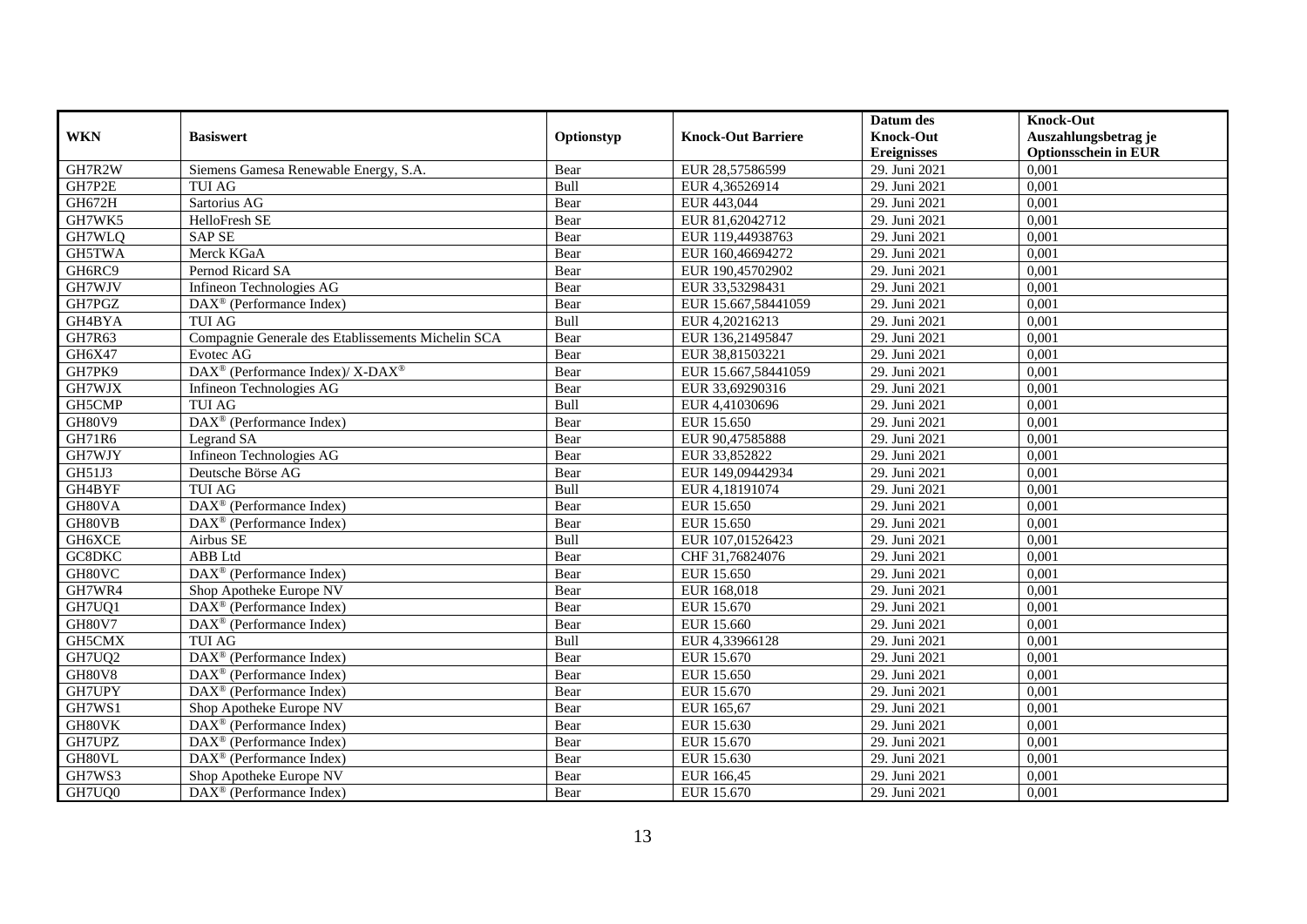|               |                                                              |            |                           | Datum des          | <b>Knock-Out</b>            |
|---------------|--------------------------------------------------------------|------------|---------------------------|--------------------|-----------------------------|
| <b>WKN</b>    | <b>Basiswert</b>                                             | Optionstyp | <b>Knock-Out Barriere</b> | <b>Knock-Out</b>   | Auszahlungsbetrag je        |
|               |                                                              |            |                           | <b>Ereignisses</b> | <b>Optionsschein in EUR</b> |
| GH80VD        | $\overline{\text{DAX}^{\otimes}}$ (Performance Index)        | Bear       | EUR 15.640                | 29. Juni 2021      | 0,001                       |
| <b>GH80V5</b> | $DAX^{\circledR}$ (Performance Index)                        | Bear       | EUR 15.660                | 29. Juni 2021      | 0,001                       |
| GH80VE        | $\text{DAX}^{\otimes}$ (Performance Index)                   | Bear       | EUR 15.640                | 29. Juni 2021      | 0,001                       |
| GH7WSV        | Shop Apotheke Europe NV                                      | Bear       | EUR 167,239               | 29. Juni 2021      | 0,001                       |
| <b>GH80V6</b> | DAX <sup>®</sup> (Performance Index)                         | Bear       | <b>EUR 15.660</b>         | 29. Juni 2021      | 0,001                       |
| GH7WFE        | Ørsted A/S                                                   | Bear       | DKK 894,40677196          | 29. Juni 2021      | 0,001                       |
| GH80VF        | $\text{DAX}^{\circledR}$ (Performance Index)                 | Bear       | EUR 15.640                | 29. Juni 2021      | 0,001                       |
| <b>GH80V2</b> | $DAX^{\circledast}$ (Performance Index)                      | Bear       | EUR 15.670                | 29. Juni 2021      | 0,001                       |
| GH80VG        | DAX <sup>®</sup> (Performance Index)                         | Bear       | EUR 15.640                | 29. Juni 2021      | 0,001                       |
| GH7ZQZ        | Edenred S.A.                                                 | Bull       | EUR 49,00535598           | 29. Juni 2021      | 0,001                       |
| <b>GH80V3</b> | DAX <sup>®</sup> (Performance Index)                         | Bear       | <b>EUR 15.660</b>         | 29. Juni 2021      | 0,001                       |
| GH80VH        | DAX <sup>®</sup> (Performance Index)                         | Bear       | EUR 15.640                | 29. Juni 2021      | 0,001                       |
| <b>GH80V4</b> | $DAX^{\circledast}$ (Performance Index)                      | Bear       | EUR 15.660                | 29. Juni 2021      | 0,001                       |
| GH80Z6        | $DAX^{\circledcirc}$ (Performance Index)/X-DAX <sup>®</sup>  | Bear       | <b>EUR 15.600</b>         | 29. Juni 2021      | 0,001                       |
| GH80VJ        | DAX <sup>®</sup> (Performance Index)                         | Bear       | EUR 15.630                | 29. Juni 2021      | 0,001                       |
| GH80VM        | $DAX^{\circledR}$ (Performance Index)                        | Bear       | EUR 15.625                | 29. Juni 2021      | 0,001                       |
| GH80Z7        | DAX <sup>®</sup> (Performance Index)/X-DAX <sup>®</sup>      | Bear       | <b>EUR 15.600</b>         | 29. Juni 2021      | 0,001                       |
| GH6FR0        | TecDAX <sup>®</sup> (Performance Index)                      | Bear       | EUR 3.606,86              | 29. Juni 2021      | 0,001                       |
| GH80VN        | $DAX^{\circledast}$ (Performance Index)                      | Bear       | EUR 15.625                | 29. Juni 2021      | 0,001                       |
| GH6FQY        | TecDAX <sup>®</sup> (Performance Index)                      | Bear       | EUR 3.596,7               | 29. Juni 2021      | 0,001                       |
| GH6JST        | ABB Ltd                                                      | Bear       | CHF 31,83109139           | 29. Juni 2021      | 0,001                       |
| GH80VV        | $\overline{\text{DAX}^{\otimes}}$ (Performance Index)        | Bear       | EUR 15.620                | 29. Juni 2021      | 0,001                       |
| GH7U8G        | Sika AG                                                      | Bear       | CHF 307,96916936          | 29. Juni 2021      | 0,001                       |
| GB81P0        | TecDAX <sup>®</sup> (Performance Index)                      | Bear       | EUR 3.595,69              | 29. Juni 2021      | 0,001                       |
| GH80VW        | $DAX^{\circledcirc}$ (Performance Index)                     | Bear       | EUR 15.620                | 29. Juni 2021      | 0,001                       |
| GH7VZ5        | 1 Feinunze Gold, Feinheit mind. 0,995, LBMA                  | Bull       | USD 1.768,64136976        | 29. Juni 2021      | 0,001                       |
| GH80VT        | DAX <sup>®</sup> (Performance Index)                         | Bear       | EUR 15.620                | 29. Juni 2021      | 0,001                       |
| GH80VU        | DAX <sup>®</sup> (Performance Index)                         | Bear       | EUR 15.620                | 29. Juni 2021      | 0,001                       |
| GB9J51        | TecDAX <sup>®</sup> (Performance Index)                      | Bear       | EUR 3.605,52              | 29. Juni 2021      | 0,001                       |
| <b>GH0YDV</b> | TecDAX <sup>®</sup> (Performance Index)                      | Bear       | EUR 3.591,2               | 29. Juni 2021      | 0,001                       |
| GH80VP        | $\overline{\text{DAX}^{\otimes}}$ (Performance Index)        | Bear       | EUR 15.625                | 29. Juni 2021      | 0,001                       |
| GH80VQ        | DAX <sup>®</sup> (Performance Index)                         | Bear       | EUR 15.625                | 29. Juni 2021      | 0,001                       |
| <b>GH0YDX</b> | TecDAX <sup>®</sup> (Performance Index)                      | Bear       | EUR 3.601,3               | 29. Juni 2021      | 0,001                       |
| GH80VY        | $\overline{\text{DAX}}^{\textcircled{}}$ (Performance Index) | Bear       | EUR 15.610                | 29. Juni 2021      | 0,001                       |
| GH80VR        | DAX <sup>®</sup> (Performance Index)                         | Bear       | EUR 15.625                | 29. Juni 2021      | 0,001                       |
| GH80VS        | DAX <sup>®</sup> (Performance Index)                         | Bear       | EUR 15.620                | 29. Juni 2021      | 0,001                       |
| GH80W2        | $DAX^{\circledast}$ (Performance Index)                      | Bear       | EUR 15.610                | 29. Juni 2021      | 0,001                       |
| GH80W4        | $DAX^{\circledast}$ (Performance Index)                      | Bear       | EUR 15.600                | 29. Juni 2021      | 0,001                       |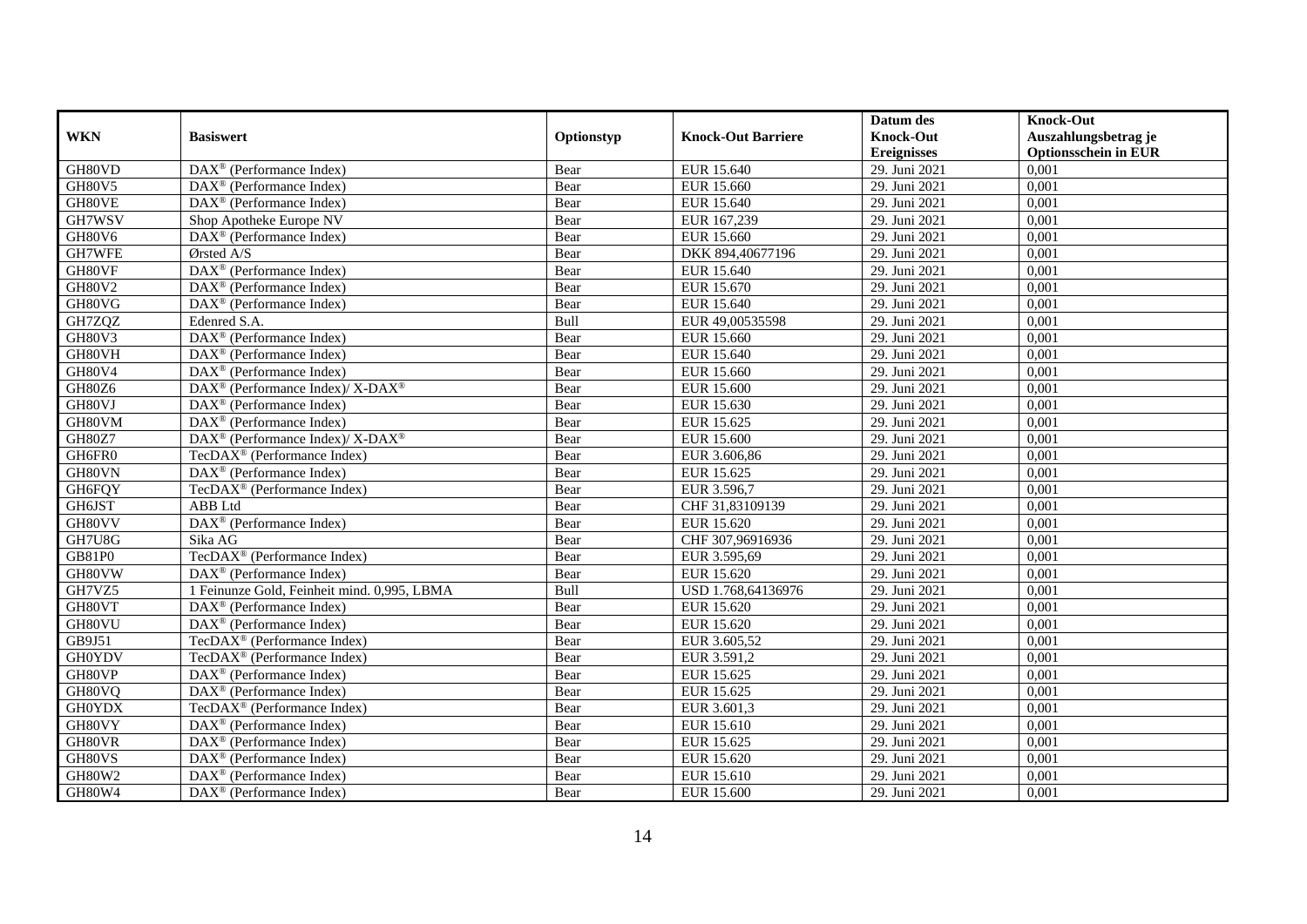|               |                                                                     |            |                           | Datum des          | <b>Knock-Out</b>            |
|---------------|---------------------------------------------------------------------|------------|---------------------------|--------------------|-----------------------------|
| <b>WKN</b>    | <b>Basiswert</b>                                                    | Optionstyp | <b>Knock-Out Barriere</b> | <b>Knock-Out</b>   | Auszahlungsbetrag je        |
|               |                                                                     |            |                           | <b>Ereignisses</b> | <b>Optionsschein in EUR</b> |
| GH80VZ        | $\overline{\text{DAX}}^{\textcirc}$ (Performance Index)             | Bear       | EUR 15.610                | 29. Juni 2021      | 0,001                       |
| GH80W0        | $DAX^{\circledast}$ (Performance Index)                             | Bear       | EUR 15.610                | 29. Juni 2021      | 0,001                       |
| GH80W1        | $\text{DAX}^{\circledR}$ (Performance Index)                        | Bear       | EUR 15.610                | 29. Juni 2021      | 0,001                       |
| GH80WA        | DAX <sup>®</sup> (Performance Index)                                | Bear       | <b>EUR 15.590</b>         | 29. Juni 2021      | 0,001                       |
| <b>GH80W5</b> | DAX <sup>®</sup> (Performance Index)                                | Bear       | <b>EUR 15.600</b>         | 29. Juni 2021      | 0,001                       |
| GH80W6        | $\overline{\text{DAX}^{\otimes}}$ (Performance Index)               | Bear       | <b>EUR 15.600</b>         | 29. Juni 2021      | 0,001                       |
| GH80WH        | $\text{DAX}^{\circledast}$ (Performance Index)                      | Bear       | <b>EUR 15.580</b>         | 29. Juni 2021      | 0,001                       |
| GH80WG        | $DAX^{\circledast}$ (Performance Index)                             | Bear       | <b>EUR 15.580</b>         | 29. Juni 2021      | 0,001                       |
| GH80WB        | $DAX^{\circledcirc}$ (Performance Index)                            | Bear       | EUR 15.590                | 29. Juni 2021      | 0,001                       |
| GH80WC        | DAX <sup>®</sup> (Performance Index)                                | Bear       | EUR 15.590                | 29. Juni 2021      | 0,001                       |
| GH80WL        | DAX <sup>®</sup> (Performance Index)                                | Bear       | EUR 15.575                | 29. Juni 2021      | 0,001                       |
| GH80WD        | $\overline{\text{DAX}^{\otimes}}$ (Performance Index)               | Bear       | EUR 15.590                | 29. Juni 2021      | 0,001                       |
| GH80WE        | $DAX^{\circledast}$ (Performance Index)                             | Bear       | <b>EUR 15.590</b>         | 29. Juni 2021      | 0,001                       |
| <b>GH80W7</b> | $\text{DAX}^{\circledast}$ (Performance Index)                      | Bear       | EUR 15.600                | 29. Juni 2021      | 0,001                       |
| GH80W8        | DAX <sup>®</sup> (Performance Index)                                | Bear       | EUR 15.600                | 29. Juni 2021      | 0,001                       |
| GH80WR        | DAX <sup>®</sup> (Performance Index)                                | Bear       | <b>EUR 15.570</b>         | 29. Juni 2021      | 0,001                       |
| GH80WT        | $\overline{\text{DAX}^{\otimes}}$ (Performance Index)               | Bear       | <b>EUR 15.570</b>         | 29. Juni 2021      | 0,001                       |
| GH80WJ        | $\overline{\text{DAX}^{\otimes}}$ (Performance Index)               | Bear       | <b>EUR 15.580</b>         | 29. Juni 2021      | 0,001                       |
| GH7QKH        | ICE Brent Crude Oil Future (Generic Front Month<br>Future)          | Bull       | <b>USD 73,36</b>          | 29. Juni 2021      | 0,001                       |
| GH7QK9        | NYMEX Light, Sweet Crude Oil Future (Generic Front<br>Month Future) | Bull       | <b>USD 71,97</b>          | 29. Juni 2021      | 0,001                       |
| GH7UPT        | DAX <sup>®</sup> (Performance Index)                                | Bear       | EUR 15.675                | 29. Juni 2021      | 0,001                       |
| GH7CNL        | Nordex SE                                                           | Bear       | EUR 20,50867109           | 29. Juni 2021      | 0,001                       |
| GH7UPU        | DAX <sup>®</sup> (Performance Index)                                | Bear       | EUR 15.675                | 29. Juni 2021      | 0,001                       |
| GH7R8F        | Compagnie Generale des Etablissements Michelin SCA                  | Bear       | EUR 137,04425809          | 29. Juni 2021      | 0,001                       |
| GH6T91        | Cancom SE                                                           | Bear       | EUR 51,92330324           | 29. Juni 2021      | 0,001                       |
| GH4BY9        | <b>TUI AG</b>                                                       | Bull       | EUR 4,22241353            | 29. Juni 2021      | 0,001                       |
| GH7P2F        | <b>TUI AG</b>                                                       | Bull       | EUR 4,29518455            | 29. Juni 2021      | 0,001                       |
| GH7WR5        | Shop Apotheke Europe NV                                             | Bear       | EUR 169,586               | 29. Juni 2021      | 0,001                       |
| GH7CNP        | Nordex SE                                                           | Bear       | EUR 20,24994937           | 29. Juni 2021      | 0,001                       |
| GH7UPX        | $\overline{\text{DAX}^{\otimes}}$ (Performance Index)               | Bear       | EUR 15.675                | 29. Juni 2021      | 0,001                       |
| GH5CMM        | <b>TUI AG</b>                                                       | Bull       | EUR 4,44058365            | 29. Juni 2021      | 0,001                       |
| GH7P2H        | <b>TUI AG</b>                                                       | Bull       | EUR 4,31520872            | 29. Juni 2021      | 0,001                       |
| GH7CNJ        | Nordex SE                                                           | Bear       | EUR 20,11063767           | 29. Juni 2021      | 0,001                       |
| GH7UPV        | DAX <sup>®</sup> (Performance Index)                                | Bear       | EUR 15.675                | 29. Juni 2021      | 0,001                       |
| GF92GE        | Deutsche Lufthansa AG                                               | Bull       | EUR 9,40208478            | 29. Juni 2021      | 0,001                       |
| GH7UPW        | DAX <sup>®</sup> (Performance Index)                                | Bear       | EUR 15.675                | 29. Juni 2021      | 0,001                       |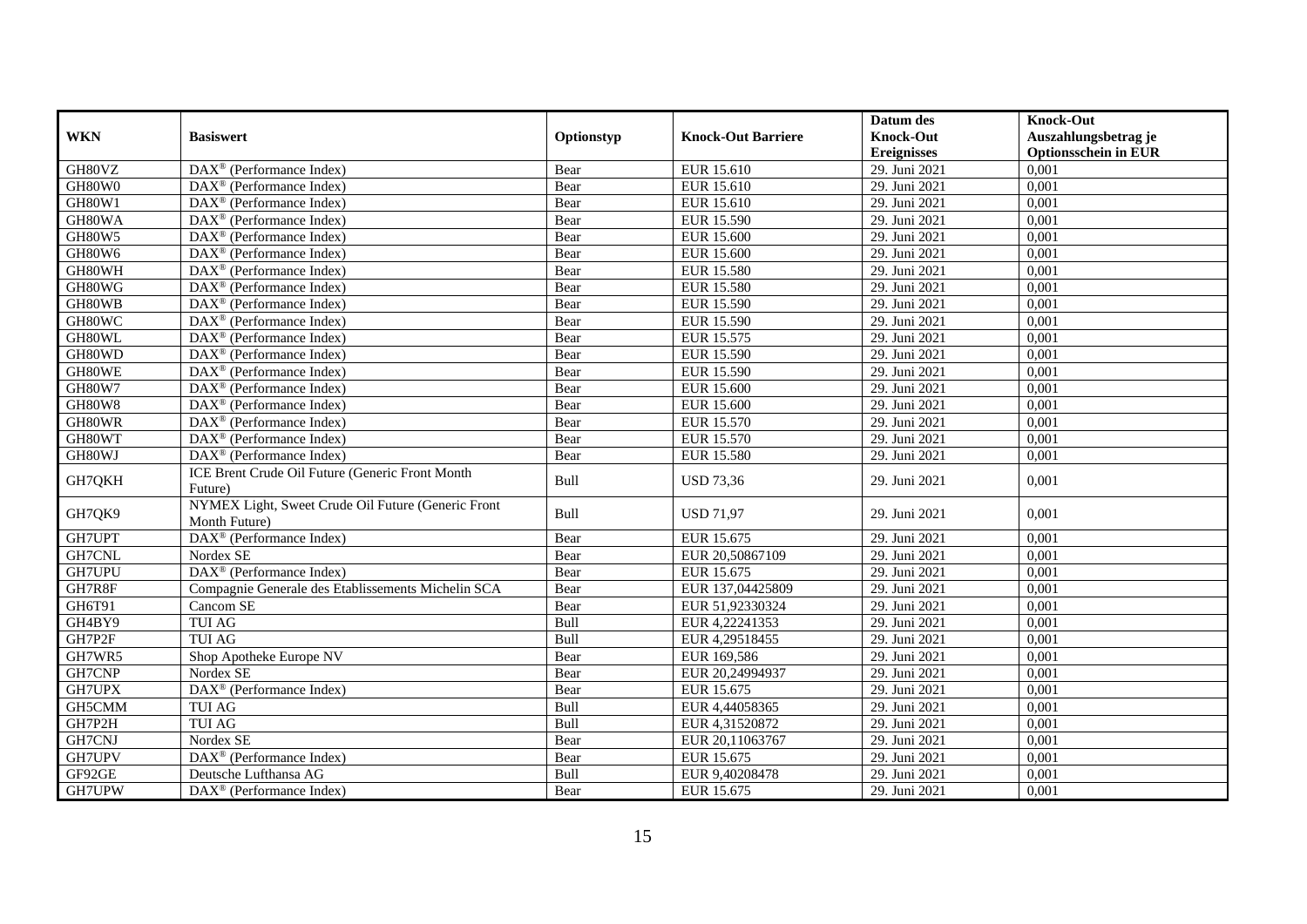|               |                                                              |            |                           | Datum des          | <b>Knock-Out</b>            |
|---------------|--------------------------------------------------------------|------------|---------------------------|--------------------|-----------------------------|
| <b>WKN</b>    | <b>Basiswert</b>                                             | Optionstyp | <b>Knock-Out Barriere</b> | <b>Knock-Out</b>   | Auszahlungsbetrag je        |
|               |                                                              |            |                           | <b>Ereignisses</b> | <b>Optionsschein in EUR</b> |
| GH4BY7        | <b>TUI AG</b>                                                | Bull       | EUR 4,2527906             | 29. Juni 2021      | 0,001                       |
| GH7PEF        | DAX <sup>®</sup> (Performance Index)                         | Bear       | EUR 15.690                | 29. Juni 2021      | 0,001                       |
| GH7RS4        | DAX <sup>®</sup> (Performance Index)/ X-DAX <sup>®</sup>     | Bear       | <b>EUR 15.700</b>         | 29. Juni 2021      | 0,001                       |
| GH7PKV        | $DAX^{\circledast}$ (Performance Index)                      | Bear       | EUR 15.677,57649248       | 29. Juni 2021      | 0,001                       |
| GH7PEG        | DAX <sup>®</sup> (Performance Index)                         | Bear       | EUR 15.690                | 29. Juni 2021      | 0,001                       |
| GH7PF2        | DAX <sup>®</sup> (Performance Index)/X-DAX <sup>®</sup>      | Bear       | <b>EUR 15.700</b>         | 29. Juni 2021      | 0,001                       |
| GH80UY        | $DAX^{\circledR}$ (Performance Index)                        | Bear       | EUR 15.700                | 29. Juni 2021      | 0,001                       |
| GH7PEH        | $DAX^{\circledR}$ (Performance Index)                        | Bear       | EUR 15.690                | 29. Juni 2021      | 0,001                       |
| GH7PHQ        | DAX <sup>®</sup> (Performance Index)/ X-DAX <sup>®</sup>     | Bear       | EUR 15.697,56065627       | 29. Juni 2021      | 0,001                       |
| GH7VZ7        | 1 Feinunze Silber, Feinheit mind. 0,999                      | Bull       | USD 25,79774753           | 29. Juni 2021      | 0,001                       |
| GH7PF3        | DAX <sup>®</sup> (Performance Index)/X-DAX <sup>®</sup>      | Bear       | <b>EUR 15.700</b>         | 29. Juni 2021      | 0,001                       |
| GH80UZ        | $\overline{\text{DAX}}^{\textcircled{}}$ (Performance Index) | Bear       | EUR 15.690                | 29. Juni 2021      | 0,001                       |
| GH5WGJ        | Nordex SE                                                    | Bear       | EUR 20,99350343           | 29. Juni 2021      | 0,001                       |
| GH7WGX        | $O$ rsted $A/S$                                              | Bear       | DKK 900.533188            | 29. Juni 2021      | 0,001                       |
| GH7RJR        | DAX <sup>®</sup> (Performance Index)                         | Bear       | EUR 15.680                | 29. Juni 2021      | 0,001                       |
| GH7PGK        | DAX <sup>®</sup> (Performance Index)                         | Bear       | EUR 15.687,56857437       | 29. Juni 2021      | 0,001                       |
| GH7WJZ        | HelloFresh SE                                                | Bear       | EUR 82,00014997           | 29. Juni 2021      | 0,001                       |
| GH7WJL        | Infineon Technologies AG                                     | Bear       | EUR 34,02273579           | 29. Juni 2021      | 0,001                       |
| GH80Z5        | DAX <sup>®</sup> (Performance Index)/ X-DAX <sup>®</sup>     | Bear       | EUR 15.700                | 29. Juni 2021      | 0,001                       |
| GH80V0        | $DAX^{\circledast}$ (Performance Index)                      | Bear       | EUR 15.680                | 29. Juni 2021      | 0,001                       |
| GH7PEA        | $DAX^{\circledast}$ (Performance Index)                      | Bear       | <b>EUR 15.700</b>         | 29. Juni 2021      | 0,001                       |
| <b>GH5WGK</b> | Nordex SE                                                    | Bear       | EUR 20,78584279           | 29. Juni 2021      | 0,001                       |
| GH7WFZ        | Ørsted A/S                                                   | Bear       | DKK 906,68958651          | 29. Juni 2021      | 0,001                       |
| GH7WL6        | <b>SAP SE</b>                                                | Bear       | EUR 120,02909347          | 29. Juni 2021      | 0,001                       |
| <b>GH1PJP</b> | adidas AG                                                    | Bear       | EUR 312,88834149          | 29. Juni 2021      | 0,001                       |
| GH0YD2        | TecDAX <sup>®</sup> (Performance Index)                      | Bear       | EUR 3.611,38              | 29. Juni 2021      | 0,001                       |
| GH7PEB        | $DAX^{\circledast}$ (Performance Index)                      | Bear       | <b>EUR 15.700</b>         | 29. Juni 2021      | 0,001                       |
| GH81M1        | Sodexo S.A.                                                  | Bull       | <b>EUR 76,65</b>          | 29. Juni 2021      | 0,001                       |
| GH7PHS        | DAX <sup>®</sup> (Performance Index)/ X-DAX <sup>®</sup>     | Bear       | EUR 15.682,57253343       | 29. Juni 2021      | 0,001                       |
| GH80V1        | $DAX^{\circledast}$ (Performance Index)                      | Bear       | EUR 15.675                | 29. Juni 2021      | 0,001                       |
| GH7PGR        | $DAX^{\circledR}$ (Performance Index)                        | Bear       | EUR 15.702,55669721       | 29. Juni 2021      | 0,001                       |
| GH7PE8        | DAX <sup>®</sup> (Performance Index)                         | Bear       | <b>EUR 15.700</b>         | 29. Juni 2021      | 0,001                       |
| GH6X97        | Puma SE                                                      | Bear       | EUR 101,00329732          | 29. Juni 2021      | 0,001                       |
| GH7PHT        | DAX <sup>®</sup> (Performance Index)/X-DAX <sup>®</sup>      | Bear       | EUR 15.687,56857437       | 29. Juni 2021      | 0,001                       |
| GH7P2M        | Siemens Energy AG                                            | Bear       | EUR 26,182                | 29. Juni 2021      | 0,001                       |
| GH7PJU        | $DAX^{\circledast}$ (Performance Index)                      | Bear       | EUR 15.697,56065627       | 29. Juni 2021      | 0,001                       |
| GH7PE9        | $DAX^{\circledast}$ (Performance Index)                      | Bear       | EUR 15.700                | 29. Juni 2021      | 0,001                       |
| <b>GH7PEE</b> | DAX <sup>®</sup> (Performance Index)                         | Bear       | EUR 15.690                | 29. Juni 2021      | 0,001                       |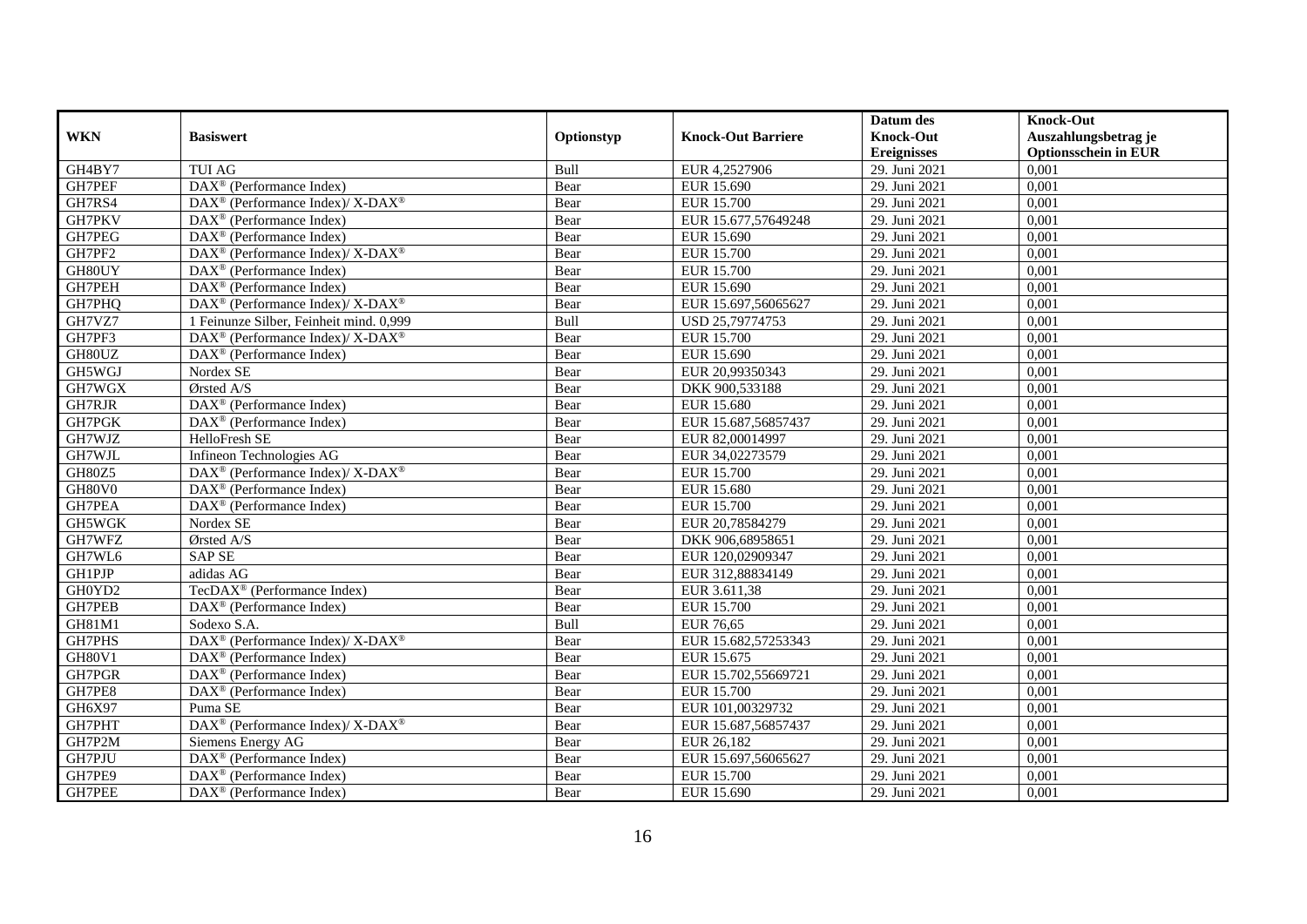|               |                                                                    |            |                           | Datum des          | <b>Knock-Out</b>            |
|---------------|--------------------------------------------------------------------|------------|---------------------------|--------------------|-----------------------------|
| <b>WKN</b>    | <b>Basiswert</b>                                                   | Optionstyp | <b>Knock-Out Barriere</b> | <b>Knock-Out</b>   | Auszahlungsbetrag je        |
|               |                                                                    |            |                           | <b>Ereignisses</b> | <b>Optionsschein in EUR</b> |
| GH7PGV        | $\overline{\text{DAX}^{\otimes}}$ (Performance Index)              | Bear       | EUR 15.692,56461534       | 29. Juni 2021      | 0,001                       |
| GH7PHU        | DAX <sup>®</sup> (Performance Index)/X-DAX <sup>®</sup>            | Bear       | EUR 15.702,55669721       | 29. Juni 2021      | 0,001                       |
| GH7RJS        | $DAX^{\circledast}$ (Performance Index)                            | Bear       | EUR 15.680                | 29. Juni 2021      | 0,001                       |
| GH7PF7        | $DAX^{\circledast}$ (Performance Index)                            | Bear       | EUR 15.682,57253343       | 29. Juni 2021      | 0,001                       |
| GH7PHV        | DAX <sup>®</sup> (Performance Index)/ X-DAX <sup>®</sup>           | Bear       | EUR 15.692,56461534       | 29. Juni 2021      | 0,001                       |
| GH7RJT        | $\text{DAX}^{\textcircled{}}$ (Performance Index)                  | Bear       | <b>EUR 15.680</b>         | 29. Juni 2021      | 0,001                       |
| GH7PE7        | $\text{DAX}^{\circledR}$ (Performance Index)                       | Bear       | EUR 15.700                | 29. Juni 2021      | 0,001                       |
| GH7PHX        | DAX <sup>®</sup> (Performance Index)/ X-DAX <sup>®</sup>           | Bear       | EUR 15.677,57649248       | 29. Juni 2021      | 0,001                       |
| GH5WGM        | Nordex SE                                                          | Bear       | EUR 20,89461742           | 29. Juni 2021      | 0,001                       |
| GH7PHH        | DAX <sup>®</sup> (Performance Index)                               | Bear       | EUR 15.672,58045153       | 29. Juni 2021      | 0,001                       |
| GH7PEJ        | DAX <sup>®</sup> (Performance Index)                               | Bear       | EUR 15.690                | 29. Juni 2021      | 0,001                       |
| GH79JF        | <b>AIXTRON SE</b>                                                  | Bear       | EUR 23,3764201            | 29. Juni 2021      | 0,001                       |
| GH7WHT        | Schindler Holding AG                                               | Bear       | CHF 283,46261234          | 29. Juni 2021      | 0,001                       |
| GH7PE4        | $DAX^{\circledcirc}$ (Performance Index)                           | Bear       | EUR 15.710                | 29. Juni 2021      | 0,001                       |
| GH7PDN        | $DAX^{\circledast}$ (Performance Index)                            | Bear       | EUR 15.725                | 29. Juni 2021      | 0,001                       |
| GH80UX        | $DAX^{\circledR}$ (Performance Index)                              | Bear       | <b>EUR 15.710</b>         | 29. Juni 2021      | 0,001                       |
| GH7PG7        | $DAX^{\circledR}$ (Performance Index)                              | Bear       | EUR 15.722,540861         | 29. Juni 2021      | 0,001                       |
| GH7PDP        | $DAX^{\circledR}$ (Performance Index)                              | Bear       | EUR 15.725                | 29. Juni 2021      | 0,001                       |
| GH7PFG        | $\text{DAX}^{\circledast}$ (Performance Index)/ X-DAX <sup>®</sup> | Bear       | EUR 15.712,54877911       | 29. Juni 2021      | 0,001                       |
| GH80UU        | $\text{DAX}^{\textcircled{}}$ (Performance Index)                  | Bear       | EUR 15.730                | 29. Juni 2021      | 0,001                       |
| GH7PDJ        | DAX <sup>®</sup> (Performance Index)                               | Bear       | EUR 15.730                | 29. Juni 2021      | 0,001                       |
| GH7PHD        | $DAX^{\circledcirc}$ (Performance Index)                           | Bear       | EUR 15.727,53690196       | 29. Juni 2021      | 0,001                       |
| <b>GH7PFK</b> | DAX <sup>®</sup> (Performance Index)/ X-DAX <sup>®</sup>           | Bear       | EUR 15.732,53294291       | 29. Juni 2021      | 0,001                       |
| GH80UV        | $DAX^{\circledR}$ (Performance Index)                              | Bear       | EUR 15.725                | 29. Juni 2021      | 0,001                       |
| GH7PDQ        | $DAX^{\circledR}$ (Performance Index)                              | Bear       | EUR 15.725                | 29. Juni 2021      | 0,001                       |
| GH7PHN        | DAX <sup>®</sup> (Performance Index)                               | Bear       | EUR 15.732,53294291       | 29. Juni 2021      | 0,001                       |
| GH7PFL        | DAX <sup>®</sup> (Performance Index)/ X-DAX <sup>®</sup>           | Bear       | EUR 15.707,55273816       | 29. Juni 2021      | 0,001                       |
| GH80UW        | $\overline{\text{DAX}^{\otimes}}$ (Performance Index)              | Bear       | EUR 15.720                | 29. Juni 2021      | 0,001                       |
| GH7RJQ        | $DAX^{\circledast}$ (Performance Index)                            | Bear       | EUR 15.730                | 29. Juni 2021      | 0,001                       |
| GH672B        | Sartorius AG                                                       | Bear       | EUR 445,087               | 29. Juni 2021      | 0,001                       |
| GH7PG3        | DAX <sup>®</sup> (Performance Index)                               | Bear       | EUR 15.712,54877911       | 29. Juni 2021      | 0,001                       |
| GH7WK0        | <b>HelloFresh SE</b>                                               | Bear       | EUR 82,37987282           | 29. Juni 2021      | 0,001                       |
| GH7WJQ        | Infineon Technologies AG                                           | Bear       | EUR 34,18265464           | 29. Juni 2021      | 0,001                       |
| GH7PFP        | DAX <sup>®</sup> (Performance Index)/ X-DAX <sup>®</sup>           | Bear       | EUR 15.722,540861         | 29. Juni 2021      | 0,001                       |
| GH7PE2        | DAX <sup>®</sup> (Performance Index)                               | Bear       | EUR 15.710                | 29. Juni 2021      | 0,001                       |
| <b>GH1DVL</b> | adidas AG                                                          | Bear       | EUR 314,8848827           | 29. Juni 2021      | 0,001                       |
| GH7PHK        | DAX <sup>®</sup> (Performance Index)                               | Bear       | EUR 15.707,55273816       | 29. Juni 2021      | 0,001                       |
| GH7KF7        | Siemens Energy AG                                                  | Bear       | EUR 26,374                | 29. Juni 2021      | 0,001                       |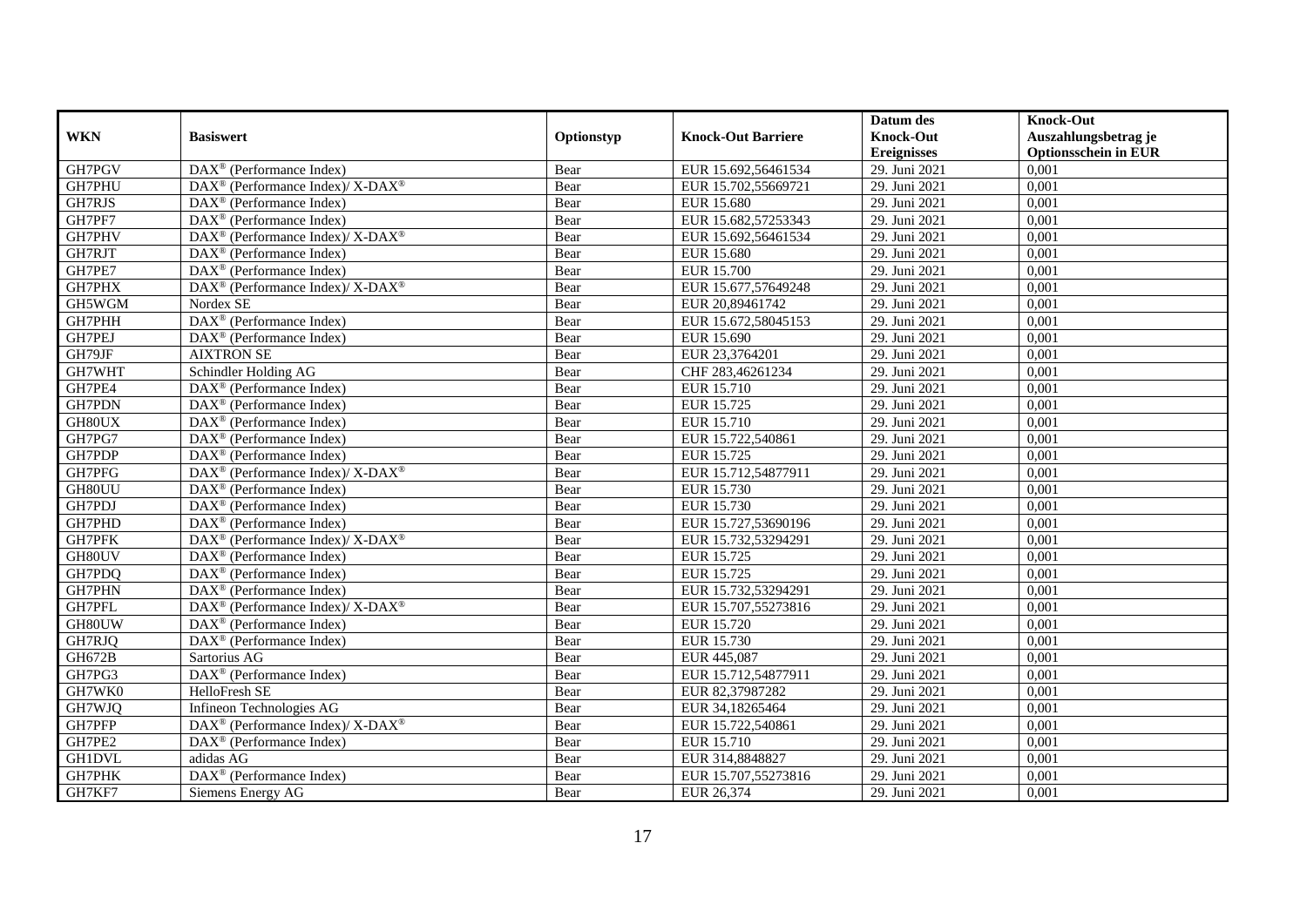|            |                                                            |            |                           | Datum des          | <b>Knock-Out</b>            |
|------------|------------------------------------------------------------|------------|---------------------------|--------------------|-----------------------------|
| <b>WKN</b> | <b>Basiswert</b>                                           | Optionstyp | <b>Knock-Out Barriere</b> | <b>Knock-Out</b>   | Auszahlungsbetrag je        |
|            |                                                            |            |                           | <b>Ereignisses</b> | <b>Optionsschein in EUR</b> |
| GF92GF     | Deutsche Lufthansa AG                                      | Bull       | EUR 9,34116412            | 29. Juni 2021      | 0,001                       |
| GH7PE3     | $\text{DAX}^{\textcircled{}}$ (Performance Index)          | Bear       | EUR 15.710                | 29. Juni 2021      | 0,001                       |
| GH7PFQ     | $DAX^{\circledast}$ (Performance Index)/X-DAX <sup>®</sup> | Bear       | EUR 15.727,53690196       | 29. Juni 2021      | 0,001                       |
| GH7PKL     | $DAX^{\circledast}$ (Performance Index)                    | Bear       | EUR 15.717,54482006       | 29. Juni 2021      | 0,001                       |
| GH7PDT     | $DAX^{\circledast}$ (Performance Index)                    | Bear       | EUR 15.720                | 29. Juni 2021      | 0,001                       |
| GH7PDL     | $DAX^{\circledR}$ (Performance Index)                      | Bear       | EUR 15.725                | 29. Juni 2021      | 0,001                       |
| GF28FH     | adidas AG                                                  | Bear       | EUR 318,07482612          | 29. Juni 2021      | 0,001                       |
| GH7PDM     | DAX <sup>®</sup> (Performance Index)                       | Bear       | EUR 15.725                | 29. Juni 2021      | 0,001                       |
| GH7PDU     | $\overline{\text{DAX}^{\otimes}}$ (Performance Index)      | Bear       | EUR 15.720                | 29. Juni 2021      | 0,001                       |
| GH7PDV     | DAX <sup>®</sup> (Performance Index)                       | Bear       | <b>EUR 15.720</b>         | 29. Juni 2021      | 0,001                       |
| GH7PDW     | $DAX^{\circledR}$ (Performance Index)                      | Bear       | EUR 15.720                | 29. Juni 2021      | 0,001                       |
| GH7PDX     | DAX <sup>®</sup> (Performance Index)                       | Bear       | EUR 15.720                | 29. Juni 2021      | 0,001                       |
| GH7PE0     | $DAX^{\circledast}$ (Performance Index)                    | Bear       | EUR 15.710                | 29. Juni 2021      | 0,001                       |
| GH7PE1     | DAX <sup>®</sup> (Performance Index)                       | Bear       | EUR 15.710                | 29. Juni 2021      | 0.001                       |
| GH7PDH     | DAX <sup>®</sup> (Performance Index)                       | Bear       | EUR 15.730                | 29. Juni 2021      | 0,001                       |
| GH79VP     | Bechtle AG                                                 | Bear       | EUR 156,71902555          | 29. Juni 2021      | 0,001                       |
| GH7VYU     | 1 Feinunze Silber, Feinheit mind. 0,999                    | Bull       | USD 25,73245636           | 29. Juni 2021      | 0,001                       |
| GH50XN     | 1 Feinunze Gold, Feinheit mind. 0,995, LBMA                | Bull       | USD 1.761,06235464        | 29. Juni 2021      | 0,001                       |
| GH50WW     | 1 Feinunze Gold, Feinheit mind. 0,995, LBMA                | Bull       | USD 1.756,6053064         | 29. Juni 2021      | 0,001                       |
| GH7KAP     | $\text{DAX}^{\textcircled{}}$ (Performance Index)          | Bear       | EUR 15.736,29363383       | 29. Juni 2021      | 0,001                       |
| GH7PFZ     | DAX <sup>®</sup> (Performance Index)/ X-DAX <sup>®</sup>   | Bear       | EUR 15.737,52898386       | 29. Juni 2021      | 0,001                       |
| GH7PJ3     | $DAX^{\circledcirc}$ (Performance Index)                   | Bear       | EUR 15.737,52898386       | 29. Juni 2021      | 0,001                       |
| GH7PDD     | $\overline{\text{DAX}}^{\textcirc}$ (Performance Index)    | Bear       | EUR 15.740                | 29. Juni 2021      | 0,001                       |
| GH80UT     | $DAX^{\circledR}$ (Performance Index)                      | Bear       | EUR 15.740                | 29. Juni 2021      | 0,001                       |
| GH7PDE     | $DAX^{\circledcirc}$ (Performance Index)                   | Bear       | EUR 15.740                | 29. Juni 2021      | 0,001                       |
| GH7PDF     | $\text{DAX}^{\circledast}$ (Performance Index)             | Bear       | EUR 15.740                | 29. Juni 2021      | 0,001                       |
| GH7PDB     | DAX <sup>®</sup> (Performance Index)                       | Bear       | EUR 15.740                | 29. Juni 2021      | 0,001                       |
| GH7PDC     | $\overline{\text{DAX}^{\otimes}}$ (Performance Index)      | Bear       | EUR 15.740                | 29. Juni 2021      | 0,001                       |
| GH59ER     | 1 Feinunze Gold, Feinheit mind. 0,995, LBMA                | Bull       | USD 1.756,09591671        | 29. Juni 2021      | 0,001                       |
| GH59EN     | 1 Feinunze Gold, Feinheit mind. 0,995, LBMA                | Bull       | USD 1.751,61204794        | 29. Juni 2021      | 0,001                       |
| GH7GY6     | $\overline{\text{DAX}}^{\textcirc}$ (Performance Index)    | Bear       | EUR 15.739,73062147       | 29. Juni 2021      | 0,001                       |
| GH7VZY     | 1 Feinunze Silber, Feinheit mind. 0,999                    | Bull       | USD 25,66710317           | 29. Juni 2021      | 0,001                       |
| GH0J8U     | $AEX-Index^{\circledR}$                                    | Bear       | EUR 735,68283322          | 29. Juni 2021      | 0,001                       |
| GH7WJ4     | Geberit AG                                                 | Bear       | CHF 707,33842356          | 29. Juni 2021      | 0,001                       |
| GH7VZ6     | 1 Feinunze Silber, Feinheit mind. 0,999                    | Bull       | USD 25,60181527           | 29. Juni 2021      | 0,001                       |
| GH6XA0     | $K+SAG$                                                    | Bull       | EUR 11,03721459           | 29. Juni 2021      | 0,001                       |
| GF92FK     | Deutsche Lufthansa AG                                      | Bull       | EUR 9,30055039            | 29. Juni 2021      | 0,001                       |
| GF2M8Z     | Deutsche Börse AG                                          | Bear       | EUR 149,89539102          | 29. Juni 2021      | 0,001                       |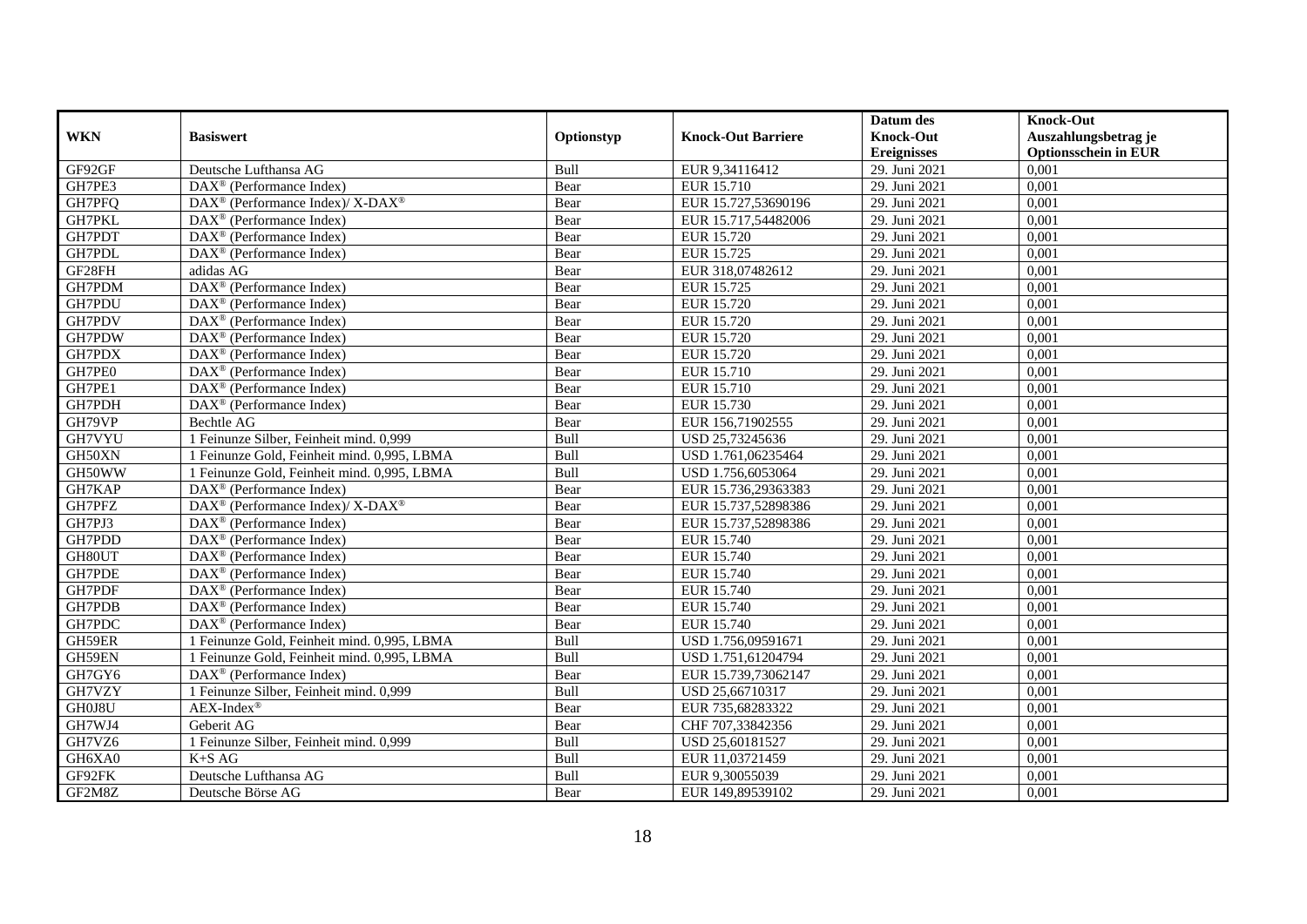|                                 |                                                         |            |                           | Datum des          | <b>Knock-Out</b>            |
|---------------------------------|---------------------------------------------------------|------------|---------------------------|--------------------|-----------------------------|
| <b>WKN</b>                      | <b>Basiswert</b>                                        | Optionstyp | <b>Knock-Out Barriere</b> | <b>Knock-Out</b>   | Auszahlungsbetrag je        |
|                                 |                                                         |            |                           | <b>Ereignisses</b> | <b>Optionsschein in EUR</b> |
| GH7WJW                          | HelloFresh SE                                           | Bear       | EUR 82,75959566           | 29. Juni 2021      | 0,001                       |
| GH7WJR                          | Infineon Technologies AG                                | Bear       | EUR 34,34257349           | 29. Juni 2021      | 0,001                       |
| GH7GX4                          | DAX <sup>®</sup> (Performance Index)                    | Bear       | EUR 15.744,72419084       | 29. Juni 2021      | 0,001                       |
| GH7H01                          | DAX <sup>®</sup> (Performance Index)/X-DAX <sup>®</sup> | Bear       | EUR 15.744,72419084       | 29. Juni 2021      | 0,001                       |
| GH77AD                          | LINDE PLC                                               | Bear       | EUR 246,34893564          | 29. Juni 2021      | 0,001                       |
| GH7PD8                          | $\overline{\text{DAX}^{\otimes}}$ (Performance Index)   | Bear       | <b>EUR 15.750</b>         | 29. Juni 2021      | 0,001                       |
| GH5ZJA                          | S&P 500 <sup>®</sup> Index                              | Bear       | <b>USD 4.297,5</b>        | 29. Juni 2021      | 0,001                       |
| GH7PD9                          | DAX <sup>®</sup> (Performance Index)                    | Bear       | EUR 15.750                | 29. Juni 2021      | 0,001                       |
| GH80US                          | DAX <sup>®</sup> (Performance Index)                    | Bear       | EUR 15.750                | 29. Juni 2021      | 0,001                       |
| GH5M6L                          | S&P 500 <sup>®</sup> Index                              | Bear       | <b>USD 4.295</b>          | 29. Juni 2021      | 0,001                       |
| GH7PD6                          | DAX <sup>®</sup> (Performance Index)                    | Bear       | <b>EUR 15.750</b>         | 29. Juni 2021      | 0,001                       |
| GH5ZJB                          | S&P 500 <sup>®</sup> Index                              | Bear       | <b>USD 4.292,5</b>        | 29. Juni 2021      | 0,001                       |
| GH7GYR                          | $DAX^{\circledast}$ (Performance Index)                 | Bear       | EUR 15.749,71776019       | 29. Juni 2021      | 0,001                       |
| GH7PD7                          | $DAX^{\circledcirc}$ (Performance Index)                | Bear       | EUR 15.750                | 29. Juni 2021      | 0,001                       |
| GF7VU5                          | S&P 500 <sup>®</sup> Index                              | Bear       | USD 4.295,40478814        | 29. Juni 2021      | 0,001                       |
| GH7PD5                          | DAX <sup>®</sup> (Performance Index)                    | Bear       | <b>EUR 15.750</b>         | 29. Juni 2021      | 0,001                       |
| GH7VPD                          | Dow Jones Industrial Average® Index                     | Bull       | <b>USD 34.360</b>         | 29. Juni 2021      | 0,001                       |
| GH7VP8                          | Dow Jones Industrial Average® Index                     | Bear       | <b>USD 34.460</b>         | 29. Juni 2021      | 0,001                       |
| GH7VP9                          | Dow Jones Industrial Average <sup>®</sup> Index         | Bear       | <b>USD 34.440</b>         | 29. Juni 2021      | 0,001                       |
| GH7VPA                          | Dow Jones Industrial Average® Index                     | Bull       | <b>USD 34.420</b>         | 29. Juni 2021      | 0,001                       |
| GH7VPB                          | Dow Jones Industrial Average <sup>®</sup> Index         | Bull       | <b>USD 34.400</b>         | 29. Juni 2021      | 0,001                       |
| GH7VPC                          | Dow Jones Industrial Average <sup>®</sup> Index         | Bull       | <b>USD 34.380</b>         | 29. Juni 2021      | 0,001                       |
| GH7VPE                          | Dow Jones Industrial Average® Index                     | Bull       | <b>USD 34.340</b>         | 29. Juni 2021      | 0,001                       |
| GH7UE2                          | Varta AG                                                | Bull       | EUR 136,84172144          | 29. Juni 2021      | 0,001                       |
| GH7UE3                          | Varta AG                                                | Bull       | EUR 136,11101809          | 29. Juni 2021      | 0,001                       |
| GH7UE1                          | Varta AG                                                | Bull       | EUR 137,57242481          | 29. Juni 2021      | 0,001                       |
| GH7UE4                          | Varta AG                                                | Bull       | EUR 135,39032436          | 29. Juni 2021      | 0,001                       |
| GH7ZET                          | Deutsche Bank AG                                        | Bear       | EUR 11,17827175           | 29. Juni 2021      | 0,001                       |
| GH81D2                          | AstraZeneca Plc                                         | Bear       | GBP 87,19                 | 29. Juni 2021      | 0,001                       |
| GH79T3                          | The Home Depot, Inc.                                    | Bear       | USD 317,11468263          | 29. Juni 2021      | 0,001                       |
| GH7KJA                          | MorphoSys AG                                            | Bear       | EUR 68,73941172           | 29. Juni 2021      | 0,001                       |
| GH7RF1                          | Cummins Inc.                                            | Bear       | USD 243,25007756          | 29. Juni 2021      | 0,001                       |
| GH <sub>2</sub> K <sub>65</sub> | Advanced Micro Devices, Inc.                            | Bear       | USD 88,14447225           | 29. Juni 2021      | 0,001                       |
| GH79T5                          | The Home Depot, Inc.                                    | Bear       | USD 315,57626087          | 29. Juni 2021      | 0,001                       |
| GH7KJ6                          | MorphoSys AG                                            | Bear       | EUR 68,41013306           | 29. Juni 2021      | 0,001                       |
| GH4JZW                          | Plug Power Inc                                          | Bear       | USD 34,78357627           | 29. Juni 2021      | 0,001                       |
| GH4Y2P                          | Microsoft Corporation                                   | Bear       | USD 269,19168543          | 29. Juni 2021      | 0,001                       |
| GH4K2J                          | Plug Power Inc                                          | Bear       | USD 35,24266864           | 29. Juni 2021      | 0,001                       |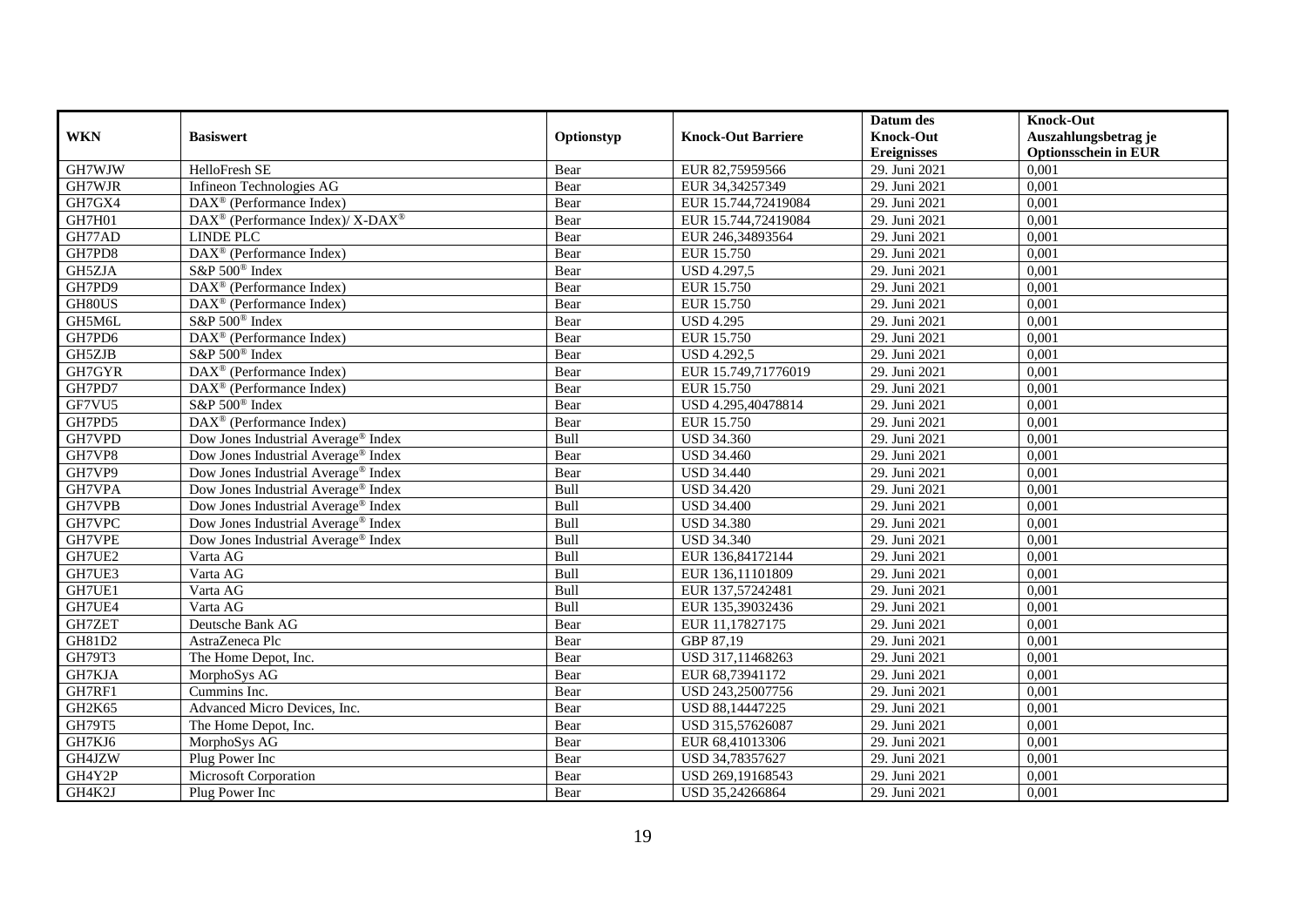|               |                                         |            |                           | Datum des          | <b>Knock-Out</b>            |
|---------------|-----------------------------------------|------------|---------------------------|--------------------|-----------------------------|
| <b>WKN</b>    | <b>Basiswert</b>                        | Optionstyp | <b>Knock-Out Barriere</b> | <b>Knock-Out</b>   | Auszahlungsbetrag je        |
|               |                                         |            |                           | <b>Ereignisses</b> | <b>Optionsschein in EUR</b> |
| GH4JZ9        | Plug Power Inc                          | Bear       | USD 35,68222527           | 29. Juni 2021      | 0,001                       |
| GH4JZU        | Plug Power Inc                          | Bear       | USD 34,42216305           | 29. Juni 2021      | 0,001                       |
| GH4JZR        | Plug Power Inc                          | Bear       | USD 34,26587627           | 29. Juni 2021      | 0,001                       |
| GH4JZS        | Plug Power Inc                          | Bear       | USD 34,59798569           | 29. Juni 2021      | 0,001                       |
| GH754Q        | Moderna Inc                             | Bear       | USD 229,14115136          | 29. Juni 2021      | 0,001                       |
| <b>GH755C</b> | Moderna Inc                             | Bear       | USD 227,0521719           | 29. Juni 2021      | 0,001                       |
| GC8AY5        | eBav Inc.                               | Bear       | USD 69,10684164           | 29. Juni 2021      | 0,001                       |
| GH4JZY        | Plug Power Inc                          | Bear       | USD 34,99847056           | 29. Juni 2021      | 0,001                       |
| <b>GH752X</b> | Moderna Inc                             | Bear       | USD 228,10660915          | 29. Juni 2021      | 0,001                       |
| GH7R6E        | BlackRock, Inc.                         | Bear       | USD 881,66988675          | 29. Juni 2021      | 0,001                       |
| GH7NV7        | Morgan Stanley                          | Bear       | USD 89,29157987           | 29. Juni 2021      | 0,001                       |
| GH4K5K        | <b>Barrick Gold Corporation</b>         | Bull       | USD 20,3565657            | 29. Juni 2021      | 0,001                       |
| GH5CTK        | Netflix, Inc.                           | Bear       | USD 535,96175986          | 29. Juni 2021      | 0,001                       |
| GH7NW0        | <b>Morgan Stanley</b>                   | Bear       | USD 90.18079891           | 29. Juni 2021      | 0.001                       |
| GH3H7N        | Keysight Technologies, Inc.             | Bear       | USD 155,09026279          | 29. Juni 2021      | 0,001                       |
| GH7NYH        | Morgan Stanley                          | Bear       | USD 91,07001795           | 29. Juni 2021      | 0,001                       |
| GH4K5H        | <b>Barrick Gold Corporation</b>         | Bull       | USD 20,467452             | 29. Juni 2021      | 0,001                       |
| GH5TMP        | Square Inc                              | Bear       | USD 250,02924461          | 29. Juni 2021      | 0,001                       |
| GH5TMK        | Square Inc                              | Bear       | USD 251,21054764          | 29. Juni 2021      | 0,001                       |
| GH5TMJ        | Square Inc                              | Bear       | USD 248,8380146           | 29. Juni 2021      | 0,001                       |
| GH81CR        | <b>Synchrony Financial</b>              | Bull       | <b>USD 49,13</b>          | 29. Juni 2021      | 0,001                       |
| GH81E1        | Synchrony Financial                     | Bull       | <b>USD 48,75</b>          | 29. Juni 2021      | 0,001                       |
| GH81LF        | Marriott International Inc.             | Bull       | <b>USD 138,17</b>         | 29. Juni 2021      | 0,001                       |
| GH6JMZ        | AutoZone Inc.                           | Bear       | USD 1.497,40101898        | 29. Juni 2021      | 0,001                       |
| GH5A09        | Copart Inc.                             | Bear       | USD 134,61106212          | 29. Juni 2021      | 0,001                       |
| GH7NVR        | The Bank of New York Mellon Corporation | Bear       | USD 51,18504684           | 29. Juni 2021      | 0,001                       |
| GH81DG        | ServiceNow Inc                          | Bear       | <b>USD 551,73</b>         | 29. Juni 2021      | 0,001                       |
| GH81L8        | Marriott International Inc.             | Bull       | <b>USD 136,29</b>         | 29. Juni 2021      | 0,001                       |
| GH5NW7        | Applied Materials, Inc.                 | Bear       | USD 142,62937141          | 29. Juni 2021      | 0,001                       |
| GH81CW        | ServiceNow Inc                          | Bear       | <b>USD 554,69</b>         | 29. Juni 2021      | 0,001                       |
| GH7NWD        | Thermo Fisher Scientific, Inc.          | Bear       | USD 508,30664357          | 29. Juni 2021      | 0,001                       |
| GH81DV        | ServiceNow Inc                          | Bear       | <b>USD 557,65</b>         | 29. Juni 2021      | 0,001                       |
| GH5NWB        | Applied Materials, Inc.                 | Bear       | USD 141,97382968          | 29. Juni 2021      | 0,001                       |
| GH7ZPA        | T. Rowe Price Group Inc.                | Bear       | USD 197,93102979          | 29. Juni 2021      | 0,001                       |
| GH81C3        | <b>Synchrony Financial</b>              | Bull       | <b>USD 48,37</b>          | 29. Juni 2021      | 0,001                       |
| GH7CEZ        | Moderna Inc                             | Bear       | USD 231,524708            | 29. Juni 2021      | 0,001                       |
| GH7WL1        | Bayer AG                                | Bear       | EUR 51,9778442            | 29. Juni 2021      | 0,001                       |
| GH6RCQ        | The Clorox Company                      | Bear       | USD 180,76083956          | 29. Juni 2021      | 0,001                       |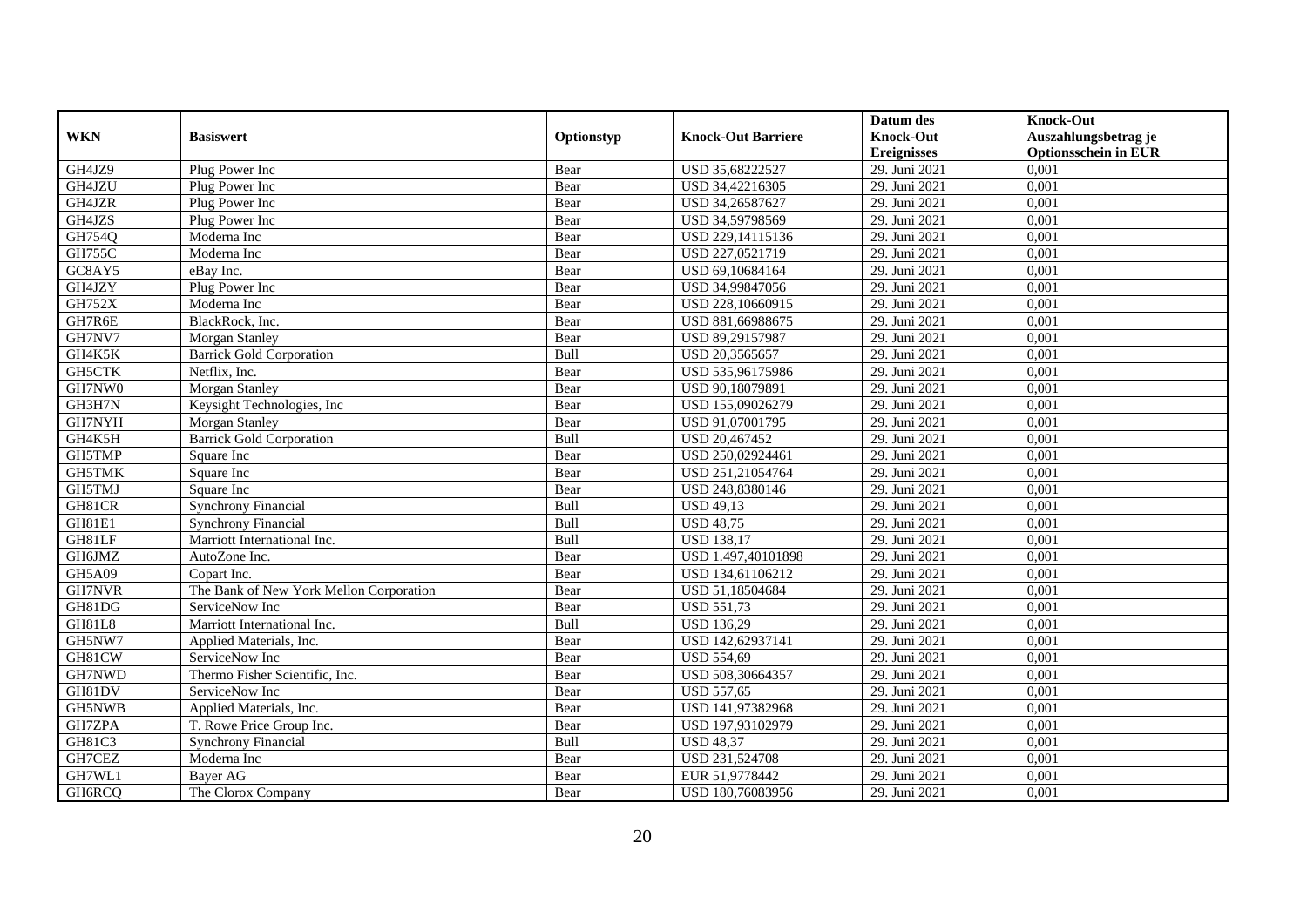|                     |                                   |            |                           | Datum des          | <b>Knock-Out</b>            |
|---------------------|-----------------------------------|------------|---------------------------|--------------------|-----------------------------|
| <b>WKN</b>          | <b>Basiswert</b>                  | Optionstyp | <b>Knock-Out Barriere</b> | <b>Knock-Out</b>   | Auszahlungsbetrag je        |
|                     |                                   |            |                           | <b>Ereignisses</b> | <b>Optionsschein in EUR</b> |
| GH6JLL              | Coinbase Global Inc               | Bear       | USD 258,75018186          | 29. Juni 2021      | 0,001                       |
| <b>GH6JJS</b>       | Coinbase Global Inc               | Bear       | USD 259,94198404          | 29. Juni 2021      | 0,001                       |
| GH6XDE              | <b>Ballard Power Systems Inc</b>  | Bear       | USD 18,96902869           | 29. Juni 2021      | 0,001                       |
| <b>GH6JLV</b>       | Coinbase Global Inc               | Bear       | USD 249,18596946          | 29. Juni 2021      | 0,001                       |
| <b>GH6JLW</b>       | Coinbase Global Inc               | Bear       | USD 252,77130766          | 29. Juni 2021      | 0,001                       |
| GH6JM0              | Coinbase Global Inc               | Bear       | USD 257,55837972          | 29. Juni 2021      | 0,001                       |
| GH6JMQ              | Coinbase Global Inc               | Bear       | USD 256,35664585          | 29. Juni 2021      | 0,001                       |
| GH6JL0              | Coinbase Global Inc               | Bear       | USD 250,37777166          | 29. Juni 2021      | 0,001                       |
| GH6JK1              | Coinbase Global Inc               | Bear       | USD 251,56957378          | 29. Juni 2021      | 0,001                       |
| GH6JM5              | Coinbase Global Inc               | Bear       | USD 247,98423564          | 29. Juni 2021      | 0,001                       |
| GH6JM6              | Coinbase Global Inc               | Bear       | USD 253,96310984          | 29. Juni 2021      | 0,001                       |
| GH6JLT              | Coinbase Global Inc               | Bear       | USD 255,16484367          | 29. Juni 2021      | 0,001                       |
| GH81M7              | <b>Sysco Corporation</b>          | Bull       | <b>USD 76,03</b>          | 29. Juni 2021      | 0,001                       |
| GH7WK1              | HelloFresh SE                     | Bear       | EUR 83,13931851           | 29. Juni 2021      | 0.001                       |
| GH6TFZ              | <b>Ballard Power Systems Inc</b>  | Bear       | USD 19,09217201           | 29. Juni 2021      | 0,001                       |
| <b>GH776R</b>       | Moderna Inc                       | Bear       | USD 233,06546526          | 29. Juni 2021      | 0,001                       |
| GH7UE9              | Varta AG                          | Bull       | EUR 134,659621            | 29. Juni 2021      | 0,001                       |
| GH2K64              | Advanced Micro Devices, Inc.      | Bear       | USD 88,56481294           | 29. Juni 2021      | 0,001                       |
| <b>GH778G</b>       | Moderna Inc                       | Bear       | USD 234,15004605          | 29. Juni 2021      | 0,001                       |
| GH6RFB              | <b>Dollar General Corporation</b> | Bear       | USD 217,1182583           | 29. Juni 2021      | 0,001                       |
| <b>GH1PTF</b>       | Agilent Technologies, Inc.        | Bear       | USD 148,65414982          | 29. Juni 2021      | 0,001                       |
| GH5LFL              | Twitter, Inc.                     | Bear       | USD 68,95333002           | 29. Juni 2021      | 0,001                       |
| GH79T4              | The Home Depot, Inc.              | Bear       | USD 318,64311466          | 29. Juni 2021      | 0,001                       |
| GH <sub>2</sub> K67 | Advanced Micro Devices, Inc.      | Bear       | USD 89,40549432           | 29. Juni 2021      | 0,001                       |
| GH5WAY              | Infineon Technologies AG          | Bear       | EUR 34,62976869           | 29. Juni 2021      | 0,001                       |
| GH754J              | Moderna Inc                       | Bear       | USD 235,69656783          | 29. Juni 2021      | 0,001                       |
| GH2K66              | Advanced Micro Devices, Inc.      | Bear       | USD 88,98515367           | 29. Juni 2021      | 0,001                       |
| <b>GH776V</b>       | Moderna Inc                       | Bear       | USD 237,4137387           | 29. Juni 2021      | 0,001                       |
| GF6LHQ              | NIKE, Inc.                        | Bear       | USD 155,64845507          | 29. Juni 2021      | 0,001                       |
| GF4NTZ              | Intuitive Surgical, Inc.          | Bear       | USD 924,42893339          | 29. Juni 2021      | 0,001                       |
| GH6XA2              | $K+SAG$                           | Bull       | EUR 10,97695681           | 29. Juni 2021      | 0,001                       |
| GH7RA3              | <b>Automatic Data Processing</b>  | Bear       | USD 198,45584411          | 29. Juni 2021      | 0,001                       |
| GH2K68              | Advanced Micro Devices, Inc.      | Bear       | USD 89,82583508           | 29. Juni 2021      | 0,001                       |
| GH5M6K              | S&P 500 <sup>®</sup> Index        | Bear       | <b>USD 4.300</b>          | 29. Juni 2021      | 0,001                       |
| <b>GH7P00</b>       | Xilinx Inc.                       | Bear       | USD 138,66650421          | 29. Juni 2021      | 0,001                       |
| GH6BRK              | Apple Inc.                        | Bear       | USD 135,68141855          | 29. Juni 2021      | 0,001                       |
| GH7UE5              | Varta AG                          | Bull       | EUR 133,93892727          | 29. Juni 2021      | 0,001                       |
| GH79T7              | The Home Depot, Inc.              | Bear       | USD 320,18153646          | 29. Juni 2021      | 0,001                       |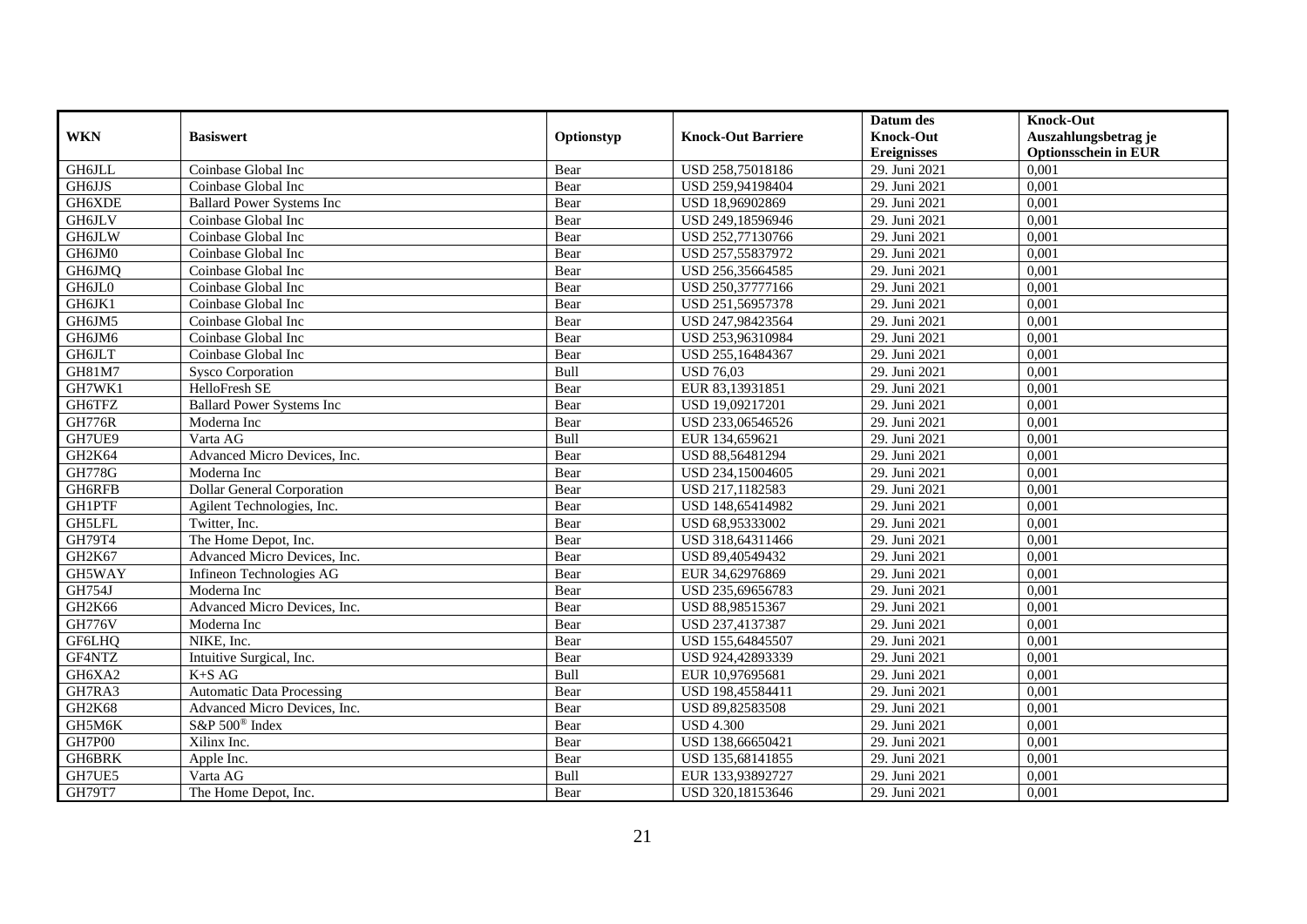|               |                                                                  |            |                           | Datum des          | <b>Knock-Out</b>            |
|---------------|------------------------------------------------------------------|------------|---------------------------|--------------------|-----------------------------|
| <b>WKN</b>    | <b>Basiswert</b>                                                 | Optionstyp | <b>Knock-Out Barriere</b> | <b>Knock-Out</b>   | Auszahlungsbetrag je        |
|               |                                                                  |            |                           | <b>Ereignisses</b> | <b>Optionsschein in EUR</b> |
| GH5A3P        | MSCI Inc.                                                        | Bear       | USD 538,26880696          | 29. Juni 2021      | 0,001                       |
| GF06LU        | <b>Target Corporation</b>                                        | Bear       | USD 243,19029951          | 29. Juni 2021      | 0,001                       |
| GH5M0L        | NASDAQ-100 Index®                                                | Bear       | <b>USD 14.540</b>         | 29. Juni 2021      | 0,001                       |
| GH7P02        | The Progressive Corporation                                      | Bear       | USD 98,64627473           | 29. Juni 2021      | 0,001                       |
| GH7GF4        | United Parcel Service, Inc.                                      | Bear       | USD 207,55077943          | 29. Juni 2021      | 0,001                       |
| <b>GH7RAE</b> | TransDigm Group Incorporated                                     | Bull       | USD 652,3944825           | 29. Juni 2021      | 0,001                       |
| <b>GH0KNX</b> | Koninklijke Philips N.V.                                         | Bull       | EUR 41,84907034           | 29. Juni 2021      | 0,001                       |
| GH4T4K        | eBay Inc.                                                        | Bear       | USD 69,86190769           | 29. Juni 2021      | 0,001                       |
| GH71UN        | <b>Costco Wholesale Corporation</b>                              | Bear       | USD 398,24322241          | 29. Juni 2021      | 0,001                       |
| GC6LBM        | NASDAQ-100 Index®                                                | Bear       | <b>USD 14.544,58</b>      | 29. Juni 2021      | 0,001                       |
| GH4BRB        | <b>Consolidated Edison</b>                                       | Bull       | USD 72,69156812           | 29. Juni 2021      | 0,001                       |
| GH7VPF        | Dow Jones Industrial Average® Index                              | Bull       | <b>USD 34.320</b>         | 29. Juni 2021      | 0,001                       |
| GH5M0K        | NASDAQ-100 Index®                                                | Bear       | <b>USD 14.550</b>         | 29. Juni 2021      | 0,001                       |
| GH7WT5        | Microsoft Corporation                                            | Bear       | USD 270,43636492          | 29. Juni 2021      | 0.001                       |
| GH60ZJ        | <b>QUALCOMM</b> Incorporated                                     | Bear       | USD 141,64930132          | 29. Juni 2021      | 0,001                       |
| GH2K6D        | Advanced Micro Devices, Inc.                                     | Bear       | USD 90,2461758            | 29. Juni 2021      | 0,001                       |
| GH81C9        | <b>Synchrony Financial</b>                                       | Bull       | <b>USD 47,99</b>          | 29. Juni 2021      | 0,001                       |
| GH7VPG        | Dow Jones Industrial Average® Index                              | Bull       | <b>USD 34.300</b>         | 29. Juni 2021      | 0,001                       |
| GF8YBV        | NASDAQ-100 Index®                                                | Bear       | USD 14.568,19             | 29. Juni 2021      | 0,001                       |
| GH7VPH        | Dow Jones Industrial Average® Index                              | Bull       | <b>USD 34.280</b>         | 29. Juni 2021      | 0,001                       |
| GH7RAD        | TransDigm Group Incorporated                                     | Bull       | USD 647,39068987          | 29. Juni 2021      | 0,001                       |
| <b>GH7R80</b> | MSCI Inc.                                                        | Bear       | USD 543,16226116          | 29. Juni 2021      | 0,001                       |
| <b>GH7ZKR</b> | Philip Morris International Inc.                                 | Bull       | USD 97,76964023           | 29. Juni 2021      | 0,001                       |
| <b>GH5LFK</b> | Twitter, Inc.                                                    | Bear       | USD 69,27928048           | 29. Juni 2021      | 0,001                       |
| GH4T4L        | eBay Inc.                                                        | Bear       | USD 70,28844429           | 29. Juni 2021      | 0,001                       |
| GH81ER        | ServiceNow Inc                                                   | Bear       | <b>USD 560,61</b>         | 29. Juni 2021      | 0,001                       |
| GH7ZPQ        | Vulcan Materials Company                                         | Bull       | USD 173,26430173          | 29. Juni 2021      | 0,001                       |
| GH2PPJ        | Fiserv, Inc.                                                     | Bull       | <b>USD 107,153</b>        | 29. Juni 2021      | 0,001                       |
| GH79MW        | Sempra Energy                                                    | Bull       | USD 132,83045879          | 29. Juni 2021      | 0,001                       |
| GH7WJG        | Nvidia Corporation                                               | Bear       | USD 803,65310383          | 29. Juni 2021      | 0,001                       |
| GH81NT        | PPL Corp                                                         | Bull       | <b>USD 27,9</b>           | 29. Juni 2021      | 0,001                       |
| GH7KRH        | Mercadolibre Inc.                                                | Bear       | USD 1.583,28532999        | 29. Juni 2021      | 0,001                       |
| GH5W6T        | ANSYS Inc.                                                       | Bear       | USD 352,81352095          | 29. Juni 2021      | 0,001                       |
| GH7AK2        | The Boeing Company                                               | Bull       | USD 235,8586899           | 29. Juni 2021      | 0,001                       |
| GH7GQD        | Zoom Video Communications, Inc.                                  | Bear       | USD 394,62728752          | 29. Juni 2021      | 0,001                       |
| GH83HZ        | $\text{DAX}^{\otimes}$ (Performance Index)/X-DAX <sup>®</sup>    | Bear       | EUR 15.390                | 30. Juni 2021      | 0,001                       |
| <b>GH83J0</b> | DAX <sup>®</sup> (Performance Index)/ X-DAX <sup>®</sup>         | Bear       | EUR 15.330                | 30. Juni 2021      | 0,001                       |
| GH83J1        | $\text{DAX}^{\circledR}$ (Performance Index)/ X-DAX <sup>®</sup> | Bear       | EUR 15.295                | 30. Juni 2021      | 0,001                       |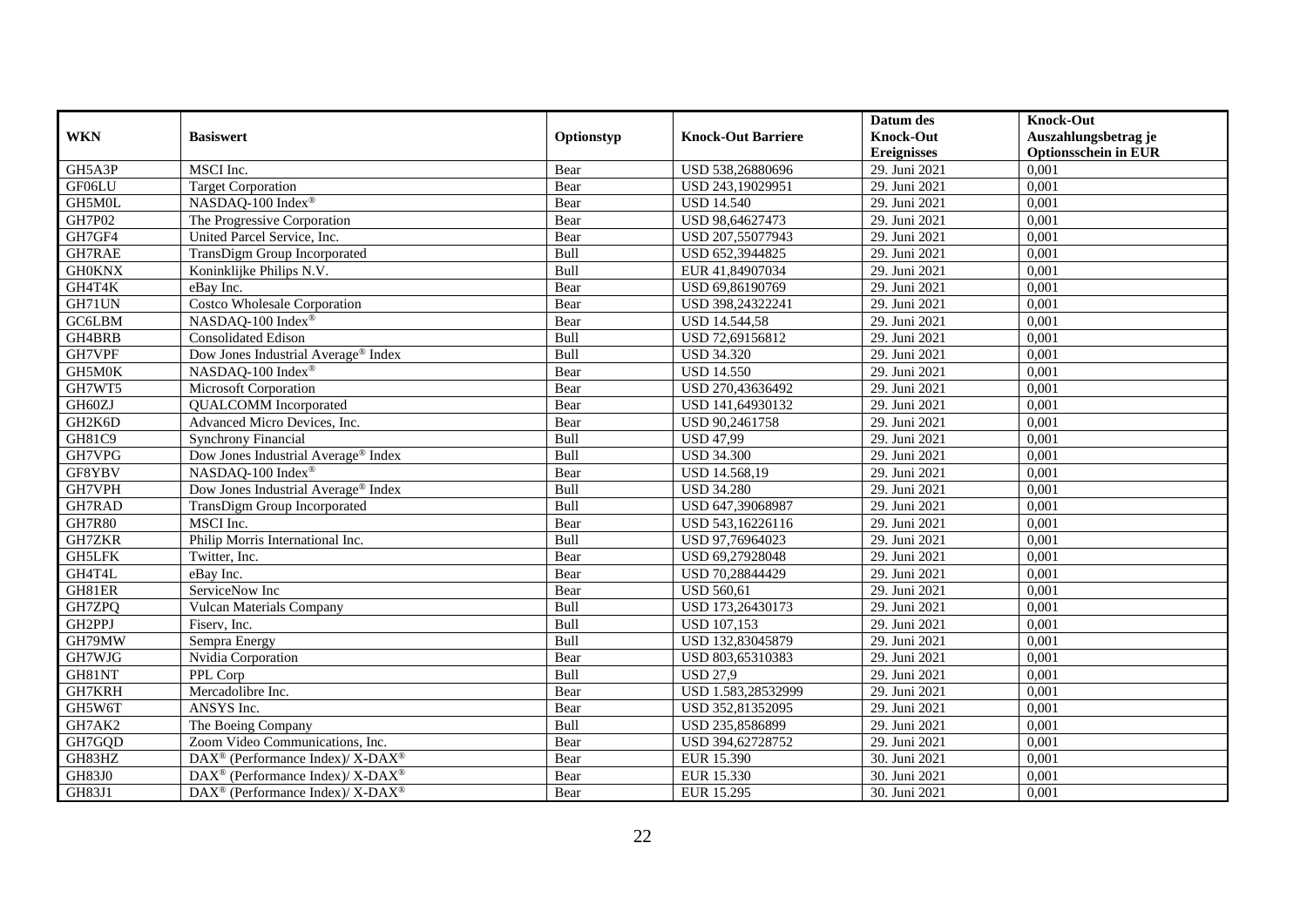|               |                                                                    |             |                           | Datum des          | <b>Knock-Out</b>            |
|---------------|--------------------------------------------------------------------|-------------|---------------------------|--------------------|-----------------------------|
| <b>WKN</b>    | <b>Basiswert</b>                                                   | Optionstyp  | <b>Knock-Out Barriere</b> | <b>Knock-Out</b>   | Auszahlungsbetrag je        |
|               |                                                                    |             |                           | <b>Ereignisses</b> | <b>Optionsschein in EUR</b> |
| GH83J2        | DAX <sup>®</sup> (Performance Index)/X-DAX <sup>®</sup>            | Bear        | EUR 15.385                | 30. Juni 2021      | 0.001                       |
| GH83HP        | $DAX^{\circledast}$ (Performance Index)/ X-DAX <sup>®</sup>        | Bear        | EUR 15.365                | 30. Juni 2021      | 0,001                       |
| GH83JB        | $DAX^{\circledcirc}$ (Performance Index)/X-DAX <sup>®</sup>        | Bear        | EUR 15.320                | 30. Juni 2021      | 0,001                       |
| GH83JC        | DAX <sup>®</sup> (Performance Index)/ X-DAX <sup>®</sup>           | Bear        | EUR 15.340                | 30. Juni 2021      | 0,001                       |
| GH83JF        | $DAX^{\circledast}$ (Performance Index)/ X-DAX <sup>®</sup>        | Bear        | EUR 15.310                | 30. Juni 2021      | 0,001                       |
| GH83HN        | DAX <sup>®</sup> (Performance Index)/X-DAX <sup>®</sup>            | Bear        | EUR 15.255                | 30. Juni 2021      | 0,001                       |
| GH83ZV        | 1 Feinunze Platin, Feinheit mind. 0,9995                           | Bull        | USD 1.086,442             | 30. Juni 2021      | 0,001                       |
| GH83Z7        | 1 Feinunze Platin, Feinheit mind. 0,9995                           | Bull        | USD 1.069,936             | 30. Juni 2021      | 0,001                       |
| GH83J3        | $DAX^{\circledast}$ (Performance Index)/ X-DAX <sup>®</sup>        | Bear        | EUR 15.335                | 30. Juni 2021      | 0,001                       |
| GH83J4        | DAX <sup>®</sup> (Performance Index)/X-DAX <sup>®</sup>            | Bear        | EUR 15.305                | 30. Juni 2021      | 0,001                       |
| GH83ZP        | 1 Feinunze Platin, Feinheit mind. 0,9995                           | Bull        | <b>USD 1.080,94</b>       | 30. Juni 2021      | 0,001                       |
| GH83JH        | $\text{DAX}^{\circledast}$ (Performance Index)/ X-DAX <sup>®</sup> | Bear        | EUR 15.265                | 30. Juni 2021      | 0,001                       |
| GH83Z3        | 1 Feinunze Platin, Feinheit mind. 0,9995                           | Bull        | USD 1.078,19              | 30. Juni 2021      | 0,001                       |
| GH83Z4        | 1 Feinunze Platin, Feinheit mind. 0,9995                           | Bull        | USD 1.075,437             | 30. Juni 2021      | 0,001                       |
| GH83J5        | $DAX^{\circledast}$ (Performance Index)/ X-DAX <sup>®</sup>        | Bear        | EUR 15.375                | 30. Juni 2021      | 0,001                       |
| GH83J6        | DAX <sup>®</sup> (Performance Index)/X-DAX <sup>®</sup>            | Bear        | EUR 15.345                | 30. Juni 2021      | 0,001                       |
| <b>GH83Z9</b> | 1 Feinunze Platin, Feinheit mind. 0.9995                           | Bull        | USD 1.064,439             | 30. Juni 2021      | 0,001                       |
| GH83HX        | $DAX^{\circledast}$ (Performance Index)/ X-DAX <sup>®</sup>        | Bear        | <b>EUR 15.280</b>         | 30. Juni 2021      | 0,001                       |
| GH83Z5        | 1 Feinunze Platin, Feinheit mind. 0,9995                           | Bull        | USD 1.067,185             | 30. Juni 2021      | 0,001                       |
| GH83HY        | DAX <sup>®</sup> (Performance Index)/ X-DAX <sup>®</sup>           | Bear        | EUR 15.325                | 30. Juni 2021      | 0,001                       |
| GH83Z6        | 1 Feinunze Platin, Feinheit mind. 0.9995                           | <b>Bull</b> | USD 1.072,689             | 30. Juni 2021      | 0,001                       |
| GH83ZS        | 1 Feinunze Platin, Feinheit mind. 0,9995                           | Bull        | USD 1.083,692             | 30. Juni 2021      | 0,001                       |
| GH83JY        | $\text{DAX}^{\circledast}$ (Performance Index)/ X-DAX <sup>®</sup> | Bear        | <b>EUR 15.380</b>         | 30. Juni 2021      | 0,001                       |
| GH83K0        | DAX <sup>®</sup> (Performance Index)/ X-DAX <sup>®</sup>           | Bear        | EUR 15.285                | 30. Juni 2021      | 0,001                       |
| GH83HS        | $\text{DAX}^{\circledast}$ (Performance Index)/ X-DAX <sup>®</sup> | Bear        | EUR 15.260                | 30. Juni 2021      | 0,001                       |
| GH83JU        | $DAX^{\circledast}$ (Performance Index)/ X-DAX <sup>®</sup>        | Bear        | EUR 15.395                | 30. Juni 2021      | 0,001                       |
| GH83HV        | $DAX^{\circledcirc}$ (Performance Index)/X-DAX <sup>®</sup>        | Bear        | EUR 15.270                | 30. Juni 2021      | 0,001                       |
| GH83JV        | DAX <sup>®</sup> (Performance Index)/X-DAX <sup>®</sup>            | Bear        | EUR 15.360                | 30. Juni 2021      | 0,001                       |
| GH83JX        | DAX <sup>®</sup> (Performance Index)/ X-DAX <sup>®</sup>           | Bear        | <b>EUR 15.300</b>         | 30. Juni 2021      | 0,001                       |
| GH83J7        | $\text{DAX}^{\circledast}$ (Performance Index)/ X-DAX <sup>®</sup> | Bear        | EUR 15.275                | 30. Juni 2021      | 0,001                       |
| GH83J9        | $DAX^{\circledast}$ (Performance Index)/ X-DAX <sup>®</sup>        | Bear        | EUR 15.370                | 30. Juni 2021      | 0,001                       |
| GH83JA        | DAX <sup>®</sup> (Performance Index)/ X-DAX <sup>®</sup>           | Bear        | EUR 15.290                | 30. Juni 2021      | 0,001                       |
| GH83JD        | $DAX^{\circledast}$ (Performance Index)/X-DAX <sup>®</sup>         | Bear        | EUR 15.350                | 30. Juni 2021      | 0,001                       |
| GH83JE        | DAX <sup>®</sup> (Performance Index)/ X-DAX <sup>®</sup>           | Bear        | EUR 15.315                | 30. Juni 2021      | 0,001                       |
| GH83K1        | DAX <sup>®</sup> (Performance Index)/ X-DAX <sup>®</sup>           | Bear        | EUR 15.355                | 30. Juni 2021      | 0,001                       |
| GH7WKA        | HelloFresh SE                                                      | Bear        | EUR 83,5137993            | 30. Juni 2021      | 0,001                       |
| GH3NK4        | <b>TUI AG</b>                                                      | Bull        | EUR 4,10063833            | 30. Juni 2021      | 0,001                       |
| GH5WGN        | Nordex SE                                                          | Bear        | EUR 21,08766361           | 30. Juni 2021      | 0,001                       |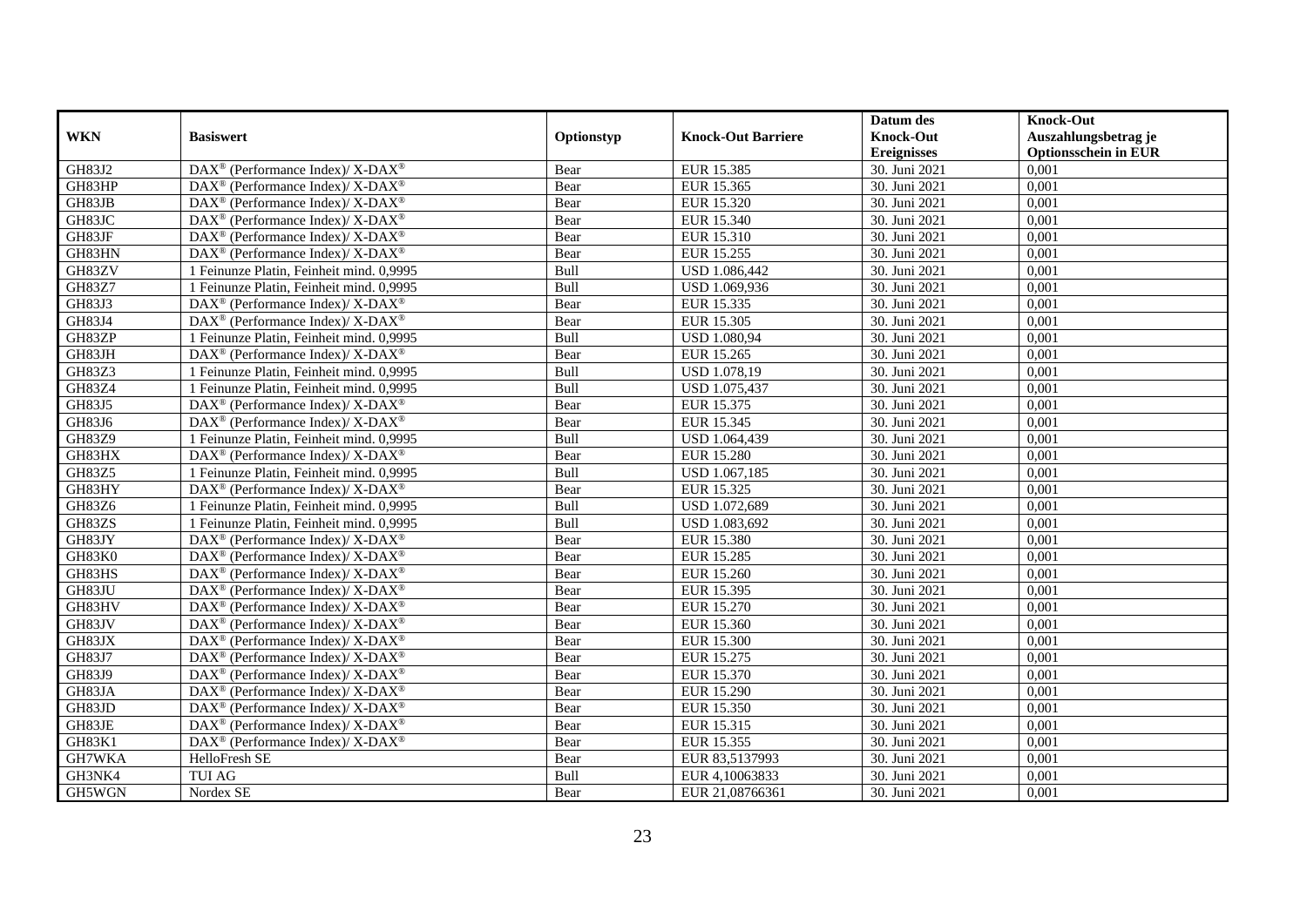|               |                                                         |            |                           | Datum des          | <b>Knock-Out</b>            |
|---------------|---------------------------------------------------------|------------|---------------------------|--------------------|-----------------------------|
| <b>WKN</b>    | <b>Basiswert</b>                                        | Optionstyp | <b>Knock-Out Barriere</b> | <b>Knock-Out</b>   | Auszahlungsbetrag je        |
|               |                                                         |            |                           | <b>Ereignisses</b> | <b>Optionsschein in EUR</b> |
| GH7KN4        | HelloFresh SE                                           | Bear       | EUR 84,28993497           | 30. Juni 2021      | 0,001                       |
| GH3NG6        | <b>TUI AG</b>                                           | Bull       | EUR 4,13108861            | 30. Juni 2021      | 0,001                       |
| GH5WGP        | Nordex SE                                               | Bear       | EUR 21,18652748           | 30. Juni 2021      | 0,001                       |
| GH7WFQ        | Grifols SA                                              | Bear       | EUR 23,15531153           | 30. Juni 2021      | 0,001                       |
| GH6XCD        | Airbus SE                                               | Bull       | EUR 106,48407881          | 30. Juni 2021      | 0,001                       |
| <b>GH84D8</b> | Shop Apotheke Europe NV                                 | Bull       | EUR 166,99                | 30. Juni 2021      | 0,001                       |
| <b>GH84D9</b> | Shop Apotheke Europe NV                                 | Bull       | EUR 164,45                | 30. Juni 2021      | 0,001                       |
| GH84DA        | Shop Apotheke Europe NV                                 | Bull       | EUR 165,3                 | 30. Juni 2021      | 0,001                       |
| GH84DB        | Shop Apotheke Europe NV                                 | Bull       | EUR 166,14                | 30. Juni 2021      | 0,001                       |
| GH83HK        | DAX <sup>®</sup> (Performance Index)                    | Bear       | EUR 15.350                | 30. Juni 2021      | 0,001                       |
| GH6X0E        | Scout24 AG                                              | Bear       | EUR 70,72423929           | 30. Juni 2021      | 0,001                       |
| GH81K2        | Eiffage S.A.                                            | Bull       | EUR 85,15                 | 30. Juni 2021      | 0,001                       |
| GH83JM        | DAX <sup>®</sup> (Performance Index)                    | Bear       | <b>EUR 15.285</b>         | 30. Juni 2021      | 0,001                       |
| GH79WH        | <b>Allianz SE</b>                                       | Bull       | EUR 212,6701186           | 30. Juni 2021      | 0,001                       |
| GH7GG0        | Cancom SE                                               | Bear       | EUR 51,61634921           | 30. Juni 2021      | 0,001                       |
| GH7ZRV        | Edenred S.A.                                            | Bull       | EUR 48,29055379           | 30. Juni 2021      | 0,001                       |
| GH83J8        | DAX <sup>®</sup> (Performance Index)                    | Bear       | <b>EUR 15.290</b>         | 30. Juni 2021      | 0,001                       |
| GH83HL        | $\overline{\text{DAX}^{\otimes}}$ (Performance Index)   | Bear       | EUR 15.385                | 30. Juni 2021      | 0,001                       |
| GH6FQX        | TecDAX <sup>®</sup> (Performance Index)                 | Bear       | EUR 3.616,67              | 30. Juni 2021      | 0,001                       |
| GH83JN        | $DAX^{\circledast}$ (Performance Index)                 | Bear       | EUR 15.390                | 30. Juni 2021      | 0,001                       |
| GH83HR        | DAX <sup>®</sup> (Performance Index)                    | Bear       | EUR 15.355                | 30. Juni 2021      | 0,001                       |
| GH83JT        | $DAX^{\circledcirc}$ (Performance Index)                | Bear       | EUR 15.375                | 30. Juni 2021      | 0,001                       |
| GH8362        | $\overline{\text{DAX}}^{\textcirc}$ (Performance Index) | Bear       | EUR 15.670                | 30. Juni 2021      | 0,001                       |
| GH8363        | DAX <sup>®</sup> (Performance Index)                    | Bear       | EUR 15.670                | 30. Juni 2021      | 0,001                       |
| GH835Y        | $DAX^{\circledcirc}$ (Performance Index)                | Bear       | EUR 15.675                | 30. Juni 2021      | 0,001                       |
| <b>GH757W</b> | <b>BAE</b> Systems plc                                  | Bull       | GBP 5,21605575            | 30. Juni 2021      | 0,001                       |
| GH83HT        | $\overline{\text{DAX}^{\otimes}}$ (Performance Index)   | Bear       | EUR 15.270                | 30. Juni 2021      | 0,001                       |
| <b>GH835Z</b> | DAX <sup>®</sup> (Performance Index)                    | Bear       | EUR 15.675                | 30. Juni 2021      | 0,001                       |
| GH8371        | $DAX^{\circledast}$ (Performance Index)                 | Bear       | EUR 15.620                | 30. Juni 2021      | 0,001                       |
| GH83HU        | $DAX^{\circledast}$ (Performance Index)                 | Bear       | EUR 15.320                | 30. Juni 2021      | 0,001                       |
| GH8368        | DAX <sup>®</sup> (Performance Index)                    | Bear       | EUR 15.660                | 30. Juni 2021      | 0,001                       |
| GH8369        | DAX <sup>®</sup> (Performance Index)                    | Bear       | EUR 15.660                | 30. Juni 2021      | 0,001                       |
| GH83JW        | $DAX^{\circledR}$ (Performance Index)                   | Bear       | EUR 15.260                | 30. Juni 2021      | 0,001                       |
| GH8367        | DAX <sup>®</sup> (Performance Index)                    | Bear       | EUR 15.660                | 30. Juni 2021      | 0,001                       |
| GH8364        | DAX <sup>®</sup> (Performance Index)                    | Bear       | EUR 15.670                | 30. Juni 2021      | 0,001                       |
| GH8365        | DAX <sup>®</sup> (Performance Index)                    | Bear       | EUR 15.670                | 30. Juni 2021      | 0,001                       |
| GH83HF        | $\text{DAX}^{\circledast}$ (Performance Index)          | Bear       | EUR 15.325                | 30. Juni 2021      | 0,001                       |
| <b>GH836A</b> | $DAX^{\circledast}$ (Performance Index)                 | Bear       | EUR 15.660                | 30. Juni 2021      | 0,001                       |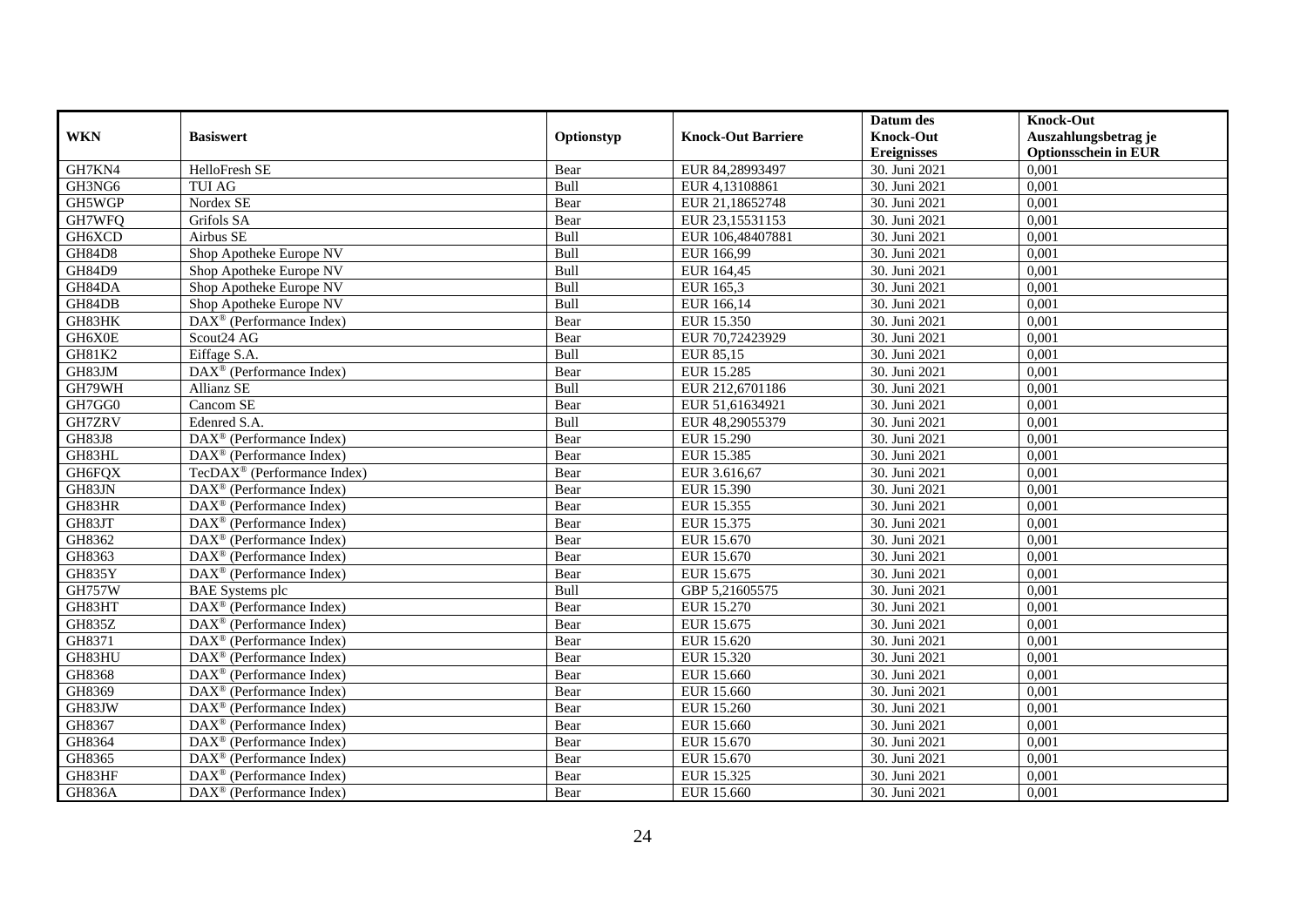|               |                                                         |            |                           | Datum des          | <b>Knock-Out</b>            |
|---------------|---------------------------------------------------------|------------|---------------------------|--------------------|-----------------------------|
| <b>WKN</b>    | <b>Basiswert</b>                                        | Optionstyp | <b>Knock-Out Barriere</b> | <b>Knock-Out</b>   | Auszahlungsbetrag je        |
|               |                                                         |            |                           | <b>Ereignisses</b> | <b>Optionsschein in EUR</b> |
| <b>GH836B</b> | $\overline{\text{DAX}}^{\textcirc}$ (Performance Index) | Bear       | EUR 15.660                | 30. Juni 2021      | 0,001                       |
| GH83HG        | $DAX^{\circledR}$ (Performance Index)                   | Bear       | EUR 15.340                | 30. Juni 2021      | 0,001                       |
| <b>GH836R</b> | DAX <sup>®</sup> (Performance Index)                    | Bear       | EUR 15.630                | 30. Juni 2021      | 0,001                       |
| GH83JJ        | DAX <sup>®</sup> (Performance Index)                    | Bear       | EUR 15.305                | 30. Juni 2021      | 0,001                       |
| GH835W        | $DAX^{\circledast}$ (Performance Index)                 | Bear       | EUR 15.675                | 30. Juni 2021      | 0,001                       |
| <b>GH835X</b> | $DAX^{\circledR}$ (Performance Index)                   | Bear       | EUR 15.675                | 30. Juni 2021      | 0,001                       |
| <b>GH836D</b> | $DAX^{\circledR}$ (Performance Index)                   | Bear       | EUR 15.650                | 30. Juni 2021      | 0,001                       |
| <b>GH83K2</b> | $DAX^{\circledast}$ (Performance Index)                 | Bear       | EUR 15.275                | 30. Juni 2021      | 0,001                       |
| <b>GH836K</b> | $DAX^{\circledast}$ (Performance Index)                 | Bear       | EUR 15.640                | 30. Juni 2021      | 0,001                       |
| GH8361        | DAX <sup>®</sup> (Performance Index)                    | Bear       | EUR 15.670                | 30. Juni 2021      | 0,001                       |
| <b>GH836V</b> | $\overline{\text{DAX}^{\otimes}}$ (Performance Index)   | Bear       | EUR 15.625                | 30. Juni 2021      | 0,001                       |
| GH83HW        | DAX <sup>®</sup> (Performance Index)                    | Bear       | EUR 15.265                | 30. Juni 2021      | 0,001                       |
| GH83JZ        | $DAX^{\circledast}$ (Performance Index)                 | Bear       | <b>EUR 15.280</b>         | 30. Juni 2021      | 0,001                       |
| GB4A39        | TecDAX <sup>®</sup> (Performance Index)                 | Bear       | EUR 3.617,39              | 30. Juni 2021      | 0,001                       |
| GH83HH        | DAX <sup>®</sup> (Performance Index)                    | Bear       | EUR 15.345                | 30. Juni 2021      | 0,001                       |
| GH83HJ        | DAX <sup>®</sup> (Performance Index)                    | Bear       | EUR 15.370                | 30. Juni 2021      | 0,001                       |
| GH83JK        | $DAX^{\circledR}$ (Performance Index)                   | Bear       | EUR 15.330                | 30. Juni 2021      | 0,001                       |
| GH83JL        | $\overline{\text{DAX}^{\otimes}}$ (Performance Index)   | Bear       | EUR 15.360                | 30. Juni 2021      | 0,001                       |
| GH83HD        | $DAX^{\circledast}$ (Performance Index)                 | Bear       | EUR 15.380                | 30. Juni 2021      | 0,001                       |
| GH83HE        | $DAX^{\circledast}$ (Performance Index)                 | Bear       | EUR 15.335                | 30. Juni 2021      | 0,001                       |
| GH83JG        | DAX <sup>®</sup> (Performance Index)                    | Bear       | EUR 15.255                | 30. Juni 2021      | 0,001                       |
| GH83HQ        | $DAX^{\circledcirc}$ (Performance Index)                | Bear       | EUR 15.395                | 30. Juni 2021      | 0,001                       |
| GH83JR        | $\overline{\text{DAX}}^{\textcirc}$ (Performance Index) | Bear       | EUR 15.295                | 30. Juni 2021      | 0,001                       |
| GH83JS        | DAX <sup>®</sup> (Performance Index)                    | Bear       | EUR 15.365                | 30. Juni 2021      | 0,001                       |
| GH83HM        | $DAX^{\circledcirc}$ (Performance Index)                | Bear       | <b>EUR 15.300</b>         | 30. Juni 2021      | 0,001                       |
| GH83JP        | $\text{DAX}^{\circledast}$ (Performance Index)          | Bear       | EUR 15.310                | 30. Juni 2021      | 0,001                       |
| GH83JQ        | DAX <sup>®</sup> (Performance Index)                    | Bear       | EUR 15.315                | 30. Juni 2021      | 0,001                       |
| <b>GH835V</b> | DAX <sup>®</sup> (Performance Index)                    | Bull       | EUR 15.675                | 30. Juni 2021      | 0,001                       |
| GH8366        | $DAX^{\circledast}$ (Performance Index)                 | Bull       | EUR 15.660                | 30. Juni 2021      | 0,001                       |
| GH8360        | $DAX^{\circledast}$ (Performance Index)                 | Bull       | EUR 15.670                | 30. Juni 2021      | 0,001                       |
| GH7WFF        | Grifols SA                                              | Bear       | EUR 23,37517206           | 30. Juni 2021      | 0,001                       |
| <b>GH546W</b> | Evotec AG                                               | Bear       | EUR 39,19172191           | 30. Juni 2021      | 0,001                       |
| GH7R7N        | Compagnie Generale des Etablissements Michelin SCA      | Bear       | EUR 137,86414598          | 30. Juni 2021      | 0,001                       |
| GH7WH8        | EssilorLuxottica SA                                     | Bear       | EUR 156,94135312          | 30. Juni 2021      | 0,001                       |
| GH3X7Z        | Bouygues S.A.                                           | Bull       | EUR 31,11449042           | 30. Juni 2021      | 0,001                       |
| GH5CKJ        | <b>HSBC</b> Holdings plc                                | Bull       | GBP 4,18190593            | 30. Juni 2021      | 0,001                       |
| GH81BZ        | Carl-Zeiss Meditec AG                                   | Bear       | EUR 167,75706655          | 30. Juni 2021      | 0,001                       |
| GH79WM        | Allianz SE                                              | Bull       | EUR 211,57893787          | 30. Juni 2021      | 0,001                       |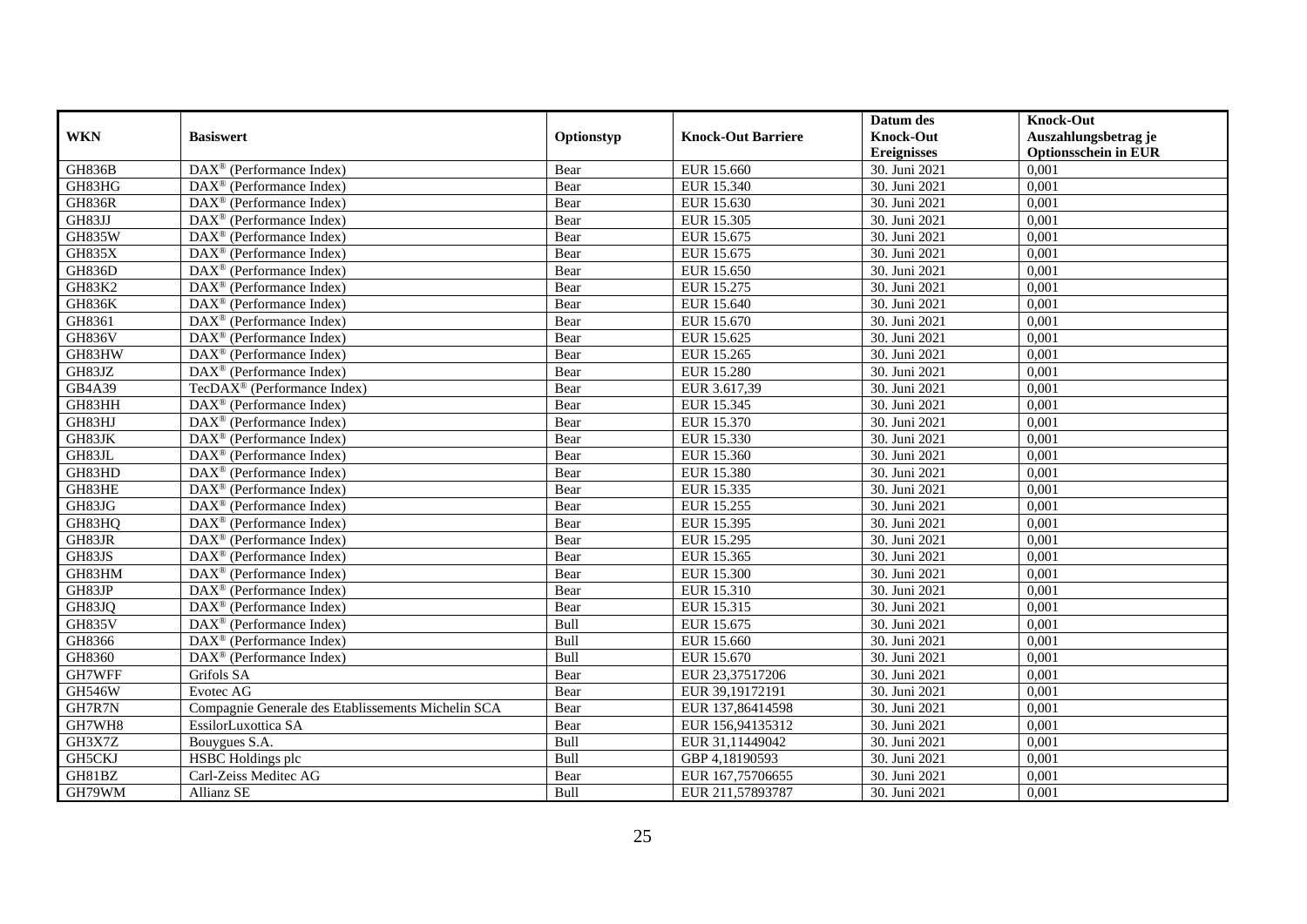|               |                                                         |             |                           | Datum des          | <b>Knock-Out</b>            |
|---------------|---------------------------------------------------------|-------------|---------------------------|--------------------|-----------------------------|
| <b>WKN</b>    | <b>Basiswert</b>                                        | Optionstyp  | <b>Knock-Out Barriere</b> | <b>Knock-Out</b>   | Auszahlungsbetrag je        |
|               |                                                         |             |                           | <b>Ereignisses</b> | <b>Optionsschein in EUR</b> |
| GH6XDG        | Airbus SE                                               | Bull        | EUR 105,93265953          | 30. Juni 2021      | 0,001                       |
| <b>GH836C</b> | DAX <sup>®</sup> (Performance Index)                    | Bull        | EUR 15.650                | 30. Juni 2021      | 0,001                       |
| GH84EL        | Shop Apotheke Europe NV                                 | Bull        | EUR 163,6                 | 30. Juni 2021      | 0,001                       |
| GH66W6        | Commerzbank AG                                          | Bull        | EUR 5,99701981            | 30. Juni 2021      | 0,001                       |
| GH836E        | DAX <sup>®</sup> (Performance Index)                    | Bull        | EUR 15.650                | 30. Juni 2021      | 0,001                       |
| GH84EN        | Shop Apotheke Europe NV                                 | Bull        | EUR 162,76                | 30. Juni 2021      | 0,001                       |
| GH836F        | $\text{DAX}^{\circledR}$ (Performance Index)            | Bull        | EUR 15.650                | 30. Juni 2021      | 0,001                       |
| GH836G        | $\text{DAX}^{\textcircled{}}$ (Performance Index)       | Bull        | EUR 15.650                | 30. Juni 2021      | 0,001                       |
| GH836H        | $\text{DAX}^{\circledast}$ (Performance Index)          | Bull        | EUR 15.650                | 30. Juni 2021      | 0,001                       |
| GH79VT        | Bechtle AG                                              | Bear        | EUR 157,44880932          | 30. Juni 2021      | 0,001                       |
| GH673G        | Sartorius AG                                            | Bear        | EUR 447,029               | 30. Juni 2021      | 0,001                       |
| GF92GT        | Deutsche Lufthansa AG                                   | Bull        | EUR 9,29114914            | 30. Juni 2021      | 0,001                       |
| GF92GQ        | Deutsche Lufthansa AG                                   | Bull        | EUR 9,29114914            | 30. Juni 2021      | 0,001                       |
| GH79VU        | Bechtle AG                                              | Bear        | EUR 158,2059215           | 30. Juni 2021      | 0,001                       |
| GH81C2        | Koninklijke Ahold Delhaize N.V.                         | Bear        | EUR 24,92753054           | 30. Juni 2021      | 0,001                       |
| GH6X2G        | Scout24 AG                                              | Bear        | EUR 71,59061623           | 30. Juni 2021      | 0,001                       |
| GF92FS        | Deutsche Lufthansa AG                                   | Bull        | EUR 9,27084063            | 30. Juni 2021      | 0,001                       |
| GH6TDD        | Volkswagen AG                                           | <b>Bull</b> | EUR 212,6375475           | 30. Juni 2021      | 0,001                       |
| GH7CRZ        | Delivery Hero AG                                        | Bear        | EUR 114,33614859          | 30. Juni 2021      | 0,001                       |
| GF92GS        | Deutsche Lufthansa AG                                   | Bull        | EUR 9,24037787            | 30. Juni 2021      | 0,001                       |
| GH7UEA        | Varta AG                                                | Bull        | EUR 133,23388129          | 30. Juni 2021      | 0,001                       |
| GH7UE7        | Varta AG                                                | Bull        | EUR 132,51304875          | 30. Juni 2021      | 0,001                       |
| <b>GH6TDC</b> | Volkswagen AG                                           | Bull        | EUR 211,4944966           | 30. Juni 2021      | 0,001                       |
| GH84DC        | Shop Apotheke Europe NV                                 | Bull        | EUR 161,91                | 30. Juni 2021      | 0,001                       |
| <b>GH836N</b> | $DAX^{\circledR}$ (Performance Index)                   | Bull        | EUR 15.640                | 30. Juni 2021      | 0,001                       |
| GH836P        | $DAX^{\otimes}$ (Performance Index)                     | Bull        | EUR 15.640                | 30. Juni 2021      | 0,001                       |
| GH836L        | $\overline{\text{DAX}}^{\textcirc}$ (Performance Index) | Bull        | EUR 15.640                | 30. Juni 2021      | 0,001                       |
| GH836M        | DAX <sup>®</sup> (Performance Index)                    | Bull        | EUR 15.640                | 30. Juni 2021      | 0,001                       |
| <b>GH836S</b> | $\text{DAX}^{\textcircled{}}$ (Performance Index)       | Bull        | EUR 15.630                | 30. Juni 2021      | 0,001                       |
| GH836T        | DAX <sup>®</sup> (Performance Index)                    | Bull        | EUR 15.630                | 30. Juni 2021      | 0,001                       |
| <b>GH836Q</b> | $\text{DAX}^{\otimes}$ (Performance Index)              | Bull        | EUR 15.630                | 30. Juni 2021      | 0,001                       |
| <b>GH836J</b> | $\text{DAX}^{\circledast}$ (Performance Index)          | Bull        | EUR 15.640                | 30. Juni 2021      | 0.001                       |
| GH7UE8        | Varta AG                                                | Bull        | EUR 131,78220464          | 30. Juni 2021      | 0,001                       |
| GH66W7        | Commerzbank AG                                          | Bull        | EUR 5,95690597            | 30. Juni 2021      | 0,001                       |
| GH7UDP        | Varta AG                                                | Bull        | EUR 129,53961452          | 30. Juni 2021      | 0,001                       |
| GH79WK        | Allianz SE                                              | Bull        | EUR 210,48775719          | 30. Juni 2021      | 0,001                       |
| GH7CLU        | Porsche Automobil Holding SE                            | Bull        | EUR 90,87031068           | 30. Juni 2021      | 0,001                       |
| <b>GH848K</b> | Deutsche Bank AG                                        | Bull        | EUR 10,82                 | 30. Juni 2021      | 0,001                       |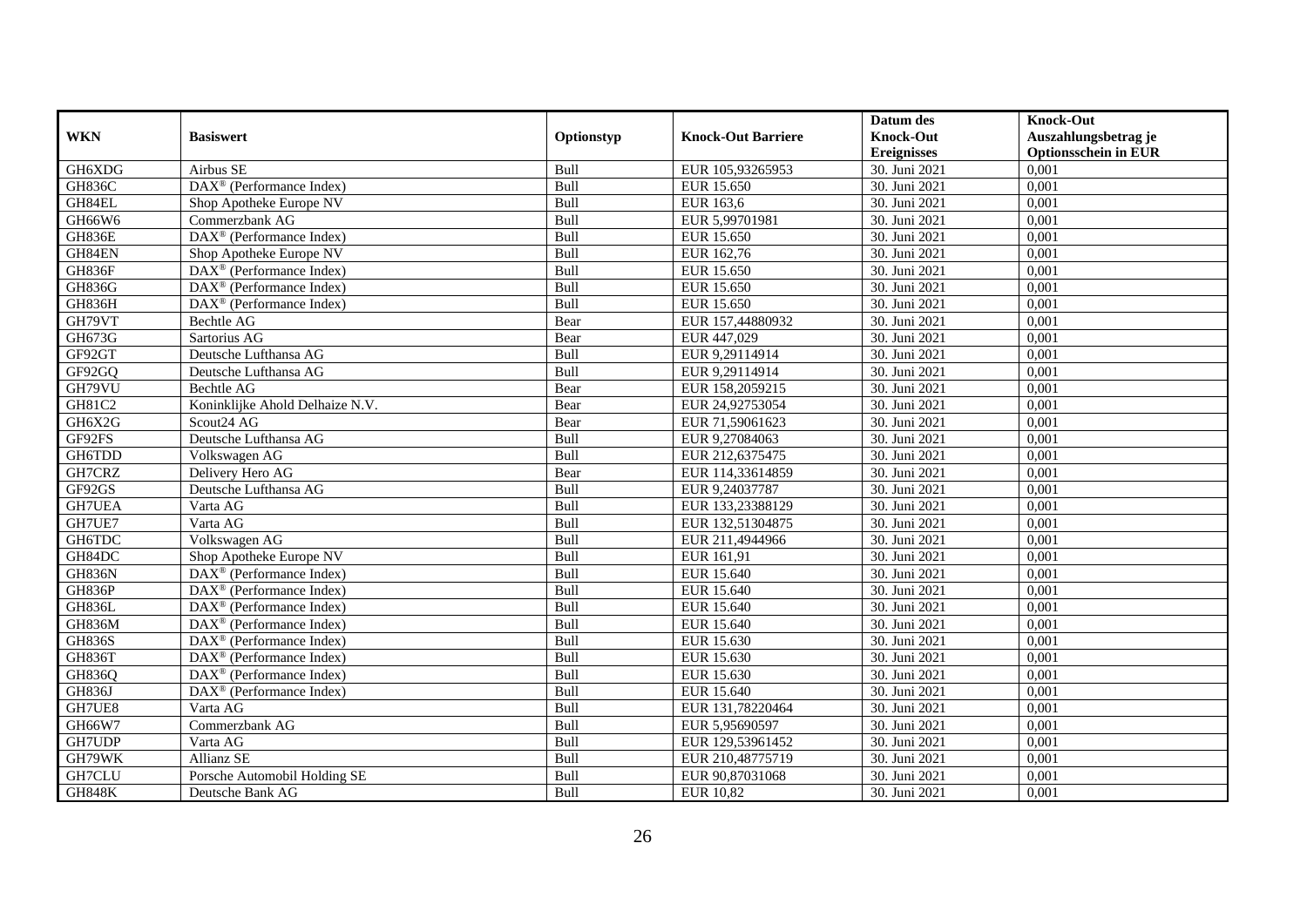|               |                                                          |             |                           | Datum des          | <b>Knock-Out</b>            |
|---------------|----------------------------------------------------------|-------------|---------------------------|--------------------|-----------------------------|
| <b>WKN</b>    | <b>Basiswert</b>                                         | Optionstyp  | <b>Knock-Out Barriere</b> | <b>Knock-Out</b>   | Auszahlungsbetrag je        |
|               |                                                          |             |                           | <b>Ereignisses</b> | <b>Optionsschein in EUR</b> |
| GH6TDR        | Volkswagen AG                                            | Bull        | EUR 210,34141893          | 30. Juni 2021      | 0,001                       |
| <b>GH7UEE</b> | Varta AG                                                 | Bull        | EUR 130,34053956          | 30. Juni 2021      | 0,001                       |
| GH4MSC        | <b>SAP SE</b>                                            | Bear        | EUR 121,07913919          | 30. Juni 2021      | 0,001                       |
| <b>GH1KTW</b> | Aegon N.V.                                               | Bull        | EUR 3,45647321            | 30. Juni 2021      | 0,001                       |
| <b>GH7UEB</b> | Varta AG                                                 | Bull        | EUR 131,0613721           | 30. Juni 2021      | 0,001                       |
| <b>GH837B</b> | DAX <sup>®</sup> (Performance Index)                     | Bull        | <b>EUR 15.600</b>         | 30. Juni 2021      | 0,001                       |
| <b>GH837C</b> | DAX <sup>®</sup> (Performance Index)                     | Bull        | <b>EUR 15.600</b>         | 30. Juni 2021      | 0,001                       |
| <b>GH837D</b> | $\text{DAX}^{\textcircled{}}$ (Performance Index)        | Bull        | EUR 15.600                | 30. Juni 2021      | 0,001                       |
| <b>GH838Q</b> | DAX <sup>®</sup> (Performance Index)/ X-DAX <sup>®</sup> | Bull        | EUR 15.600                | 30. Juni 2021      | 0,001                       |
| GH84AJ        | MorphoSys AG                                             | <b>Bull</b> | EUR 66,62                 | 30. Juni 2021      | 0,001                       |
| <b>GH837E</b> | DAX <sup>®</sup> (Performance Index)                     | Bull        | EUR 15.600                | 30. Juni 2021      | 0,001                       |
| <b>GH838P</b> | DAX <sup>®</sup> (Performance Index)/ X-DAX <sup>®</sup> | Bull        | <b>EUR 15.600</b>         | 30. Juni 2021      | 0,001                       |
| <b>GH84A8</b> | MorphoSys AG                                             | Bull        | EUR 66,96                 | 30. Juni 2021      | 0,001                       |
| <b>GH837F</b> | DAX <sup>®</sup> (Performance Index)                     | Bull        | EUR 15.600                | 30. Juni 2021      | 0,001                       |
| GH837G        | $\text{DAX}^{\textcircled{}}$ (Performance Index)        | Bull        | EUR 15.590                | 30. Juni 2021      | 0,001                       |
| <b>GH837H</b> | DAX <sup>®</sup> (Performance Index)                     | Bull        | <b>EUR 15.590</b>         | 30. Juni 2021      | 0,001                       |
| <b>GH837J</b> | $\text{DAX}^{\textcircled{p}}$ (Performance Index)       | Bull        | EUR 15.590                | 30. Juni 2021      | 0,001                       |
| <b>GH837K</b> | DAX <sup>®</sup> (Performance Index)                     | Bull        | EUR 15.590                | 30. Juni 2021      | 0,001                       |
| <b>GH837Y</b> | $\text{DAX}^{\textcircled{}}$ (Performance Index)        | Bull        | EUR 15.570                | 30. Juni 2021      | 0,001                       |
| <b>GH837Z</b> | $\text{DAX}^{\textcircled{}}$ (Performance Index)        | Bull        | EUR 15.570                | 30. Juni 2021      | 0,001                       |
| GH837W        | DAX <sup>®</sup> (Performance Index)                     | Bull        | EUR 15.570                | 30. Juni 2021      | 0,001                       |
| <b>GH837X</b> | DAX <sup>®</sup> (Performance Index)                     | Bull        | <b>EUR 15.570</b>         | 30. Juni 2021      | 0,001                       |
| <b>GH837Q</b> | DAX <sup>®</sup> (Performance Index)                     | Bull        | EUR 15.575                | 30. Juni 2021      | 0,001                       |
| <b>GH837R</b> | DAX <sup>®</sup> (Performance Index)                     | Bull        | EUR 15.575                | 30. Juni 2021      | 0,001                       |
| <b>GH837N</b> | $DAX^{\circledR}$ (Performance Index)                    | Bull        | EUR 15.580                | 30. Juni 2021      | 0,001                       |
| <b>GH837P</b> | DAX <sup>®</sup> (Performance Index)                     | Bull        | EUR 15.580                | 30. Juni 2021      | 0,001                       |
| <b>GH837L</b> | $\text{DAX}^{\textcircled{}}$ (Performance Index)        | Bull        | EUR 15.590                | 30. Juni 2021      | 0,001                       |
| <b>GH837M</b> | $\text{DAX}^{\textcircled{p}}$ (Performance Index)       | Bull        | <b>EUR 15.580</b>         | 30. Juni 2021      | 0,001                       |
| <b>GH837S</b> | $\text{DAX}^{\circledast}$ (Performance Index)           | Bull        | EUR 15.575                | 30. Juni 2021      | 0,001                       |
| <b>GH837T</b> | DAX <sup>®</sup> (Performance Index)                     | Bull        | EUR 15.575                | 30. Juni 2021      | 0,001                       |
| <b>GH837U</b> | $\text{DAX}^{\textcircled{}}$ (Performance Index)        | Bull        | EUR 15.575                | 30. Juni 2021      | 0,001                       |
| <b>GH837V</b> | DAX <sup>®</sup> (Performance Index)                     | Bull        | EUR 15.570                | 30. Juni 2021      | 0,001                       |
| GH8374        | $\text{DAX}^{\textcircled{p}}$ (Performance Index)       | Bull        | EUR 15.620                | 30. Juni 2021      | 0,001                       |
| GH8375        | $\overline{\text{DAX}^{\otimes}}$ (Performance Index)    | Bull        | EUR 15.620                | 30. Juni 2021      | 0,001                       |
| GH8370        | $\overline{\text{DAX}^{\otimes}}$ (Performance Index)    | Bull        | EUR 15.620                | 30. Juni 2021      | 0,001                       |
| <b>GH837A</b> | $\text{DAX}^{\textcircled{}}$ (Performance Index)        | Bull        | EUR 15.610                | 30. Juni 2021      | 0,001                       |
| GH8378        | $\text{DAX}^{\otimes}$ (Performance Index)               | Bull        | EUR 15.610                | 30. Juni 2021      | 0,001                       |
| GH7U4W        | 1 Feinunze Platin, Feinheit mind. 0,9995                 | Bull        | USD 1.056,699             | 30. Juni 2021      | 0,001                       |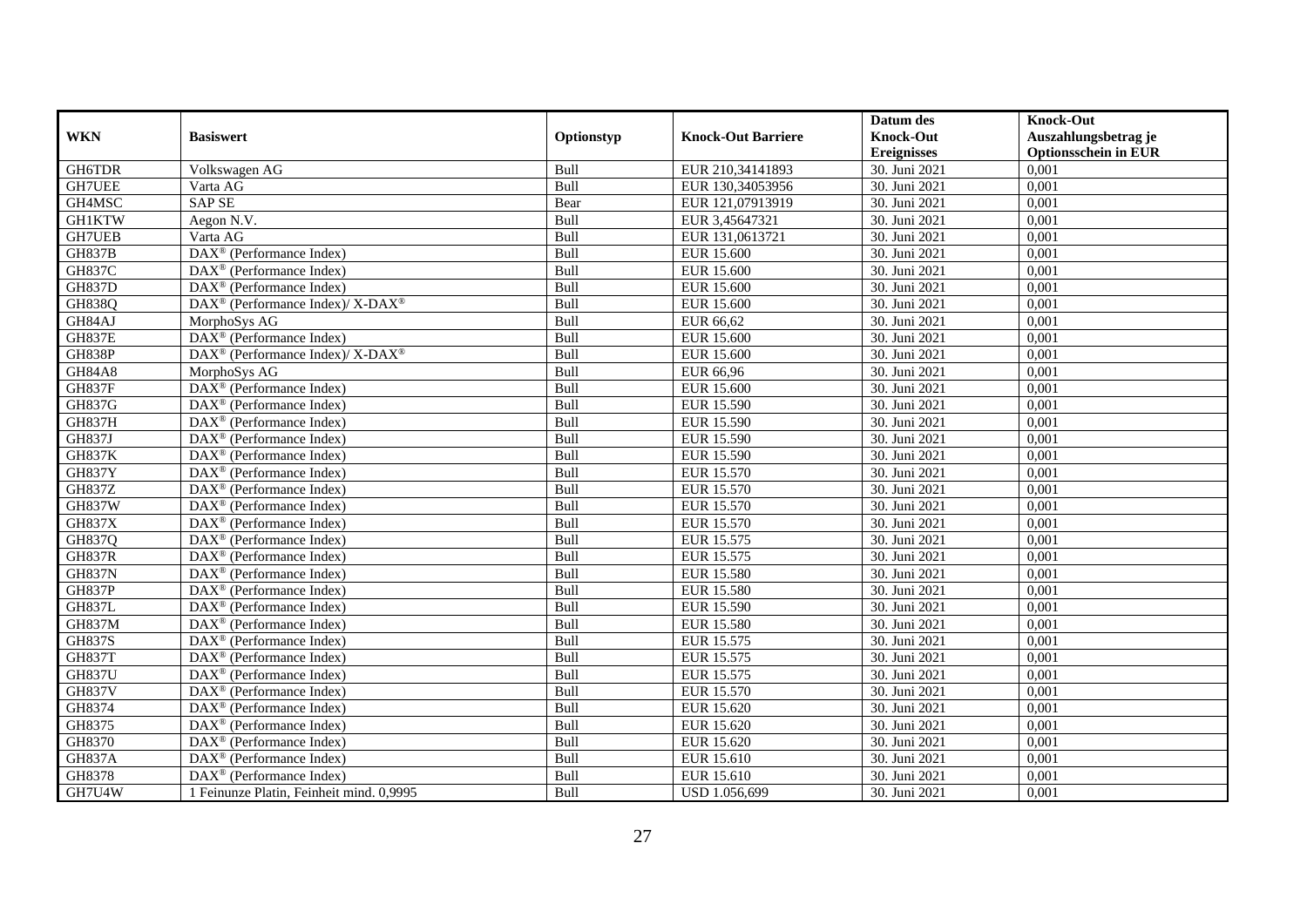|               |                                                         |            |                           | Datum des          | <b>Knock-Out</b>            |
|---------------|---------------------------------------------------------|------------|---------------------------|--------------------|-----------------------------|
| <b>WKN</b>    | <b>Basiswert</b>                                        | Optionstyp | <b>Knock-Out Barriere</b> | <b>Knock-Out</b>   | Auszahlungsbetrag je        |
|               |                                                         |            |                           | <b>Ereignisses</b> | <b>Optionsschein in EUR</b> |
| GH8379        | $\overline{\text{DAX}^{\otimes}}$ (Performance Index)   | Bull       | EUR 15.610                | 30. Juni 2021      | 0,001                       |
| GH7U4N        | 1 Feinunze Platin, Feinheit mind. 0,9995                | Bull       | USD 1.059,379             | 30. Juni 2021      | 0,001                       |
| <b>GH836W</b> | DAX <sup>®</sup> (Performance Index)                    | Bull       | EUR 15.625                | 30. Juni 2021      | 0,001                       |
| <b>GH836X</b> | DAX <sup>®</sup> (Performance Index)                    | Bull       | EUR 15.625                | 30. Juni 2021      | 0,001                       |
| GH8376        | DAX <sup>®</sup> (Performance Index)                    | Bull       | EUR 15.610                | 30. Juni 2021      | 0,001                       |
| GH8377        | $\text{DAX}^{\textcircled{}}$ (Performance Index)       | Bull       | EUR 15.610                | 30. Juni 2021      | 0,001                       |
| GH836Y        | $\text{DAX}^{\circledR}$ (Performance Index)            | Bull       | EUR 15.625                | 30. Juni 2021      | 0,001                       |
| <b>GH836Z</b> | $\overline{\text{DAX}}^{\textcirc}$ (Performance Index) | Bull       | EUR 15.625                | 30. Juni 2021      | 0,001                       |
| GH8372        | DAX <sup>®</sup> (Performance Index)                    | Bull       | EUR 15.620                | 30. Juni 2021      | 0,001                       |
| GH8373        | $\overline{\text{DAX}^{\otimes}}$ (Performance Index)   | Bull       | EUR 15.620                | 30. Juni 2021      | 0,001                       |
| <b>GH836U</b> | DAX <sup>®</sup> (Performance Index)                    | Bull       | EUR 15.625                | 30. Juni 2021      | 0,001                       |
| GH79WT        | Allianz SE                                              | Bull       | EUR 209,39657649          | 30. Juni 2021      | 0,001                       |
| GH6XBG        | Airbus SE                                               | Bull       | EUR 105,39126602          | 30. Juni 2021      | 0,001                       |
| GH6TDG        | Volkswagen AG                                           | Bull       | EUR 209,20839479          | 30. Juni 2021      | 0,001                       |
| GH84DE        | Shop Apotheke Europe NV                                 | Bull       | EUR 161,07                | 30. Juni 2021      | 0,001                       |
| GH7CJU        | Porsche Automobil Holding SE                            | Bull       | EUR 90,36937182           | 30. Juni 2021      | 0,001                       |
| GH81K8        | Eiffage S.A.                                            | Bull       | EUR 84,35                 | 30. Juni 2021      | 0,001                       |
| GH66VE        | Commerzbank AG                                          | Bull       | EUR 5,92682061            | 30. Juni 2021      | 0,001                       |
| GH6X4T        | Daimler AG                                              | Bull       | EUR 75,35395318           | 30. Juni 2021      | 0,001                       |
| GH6TDH        | Volkswagen AG                                           | Bull       | EUR 208,05531715          | 30. Juni 2021      | 0,001                       |
| GH8382        | DAX <sup>®</sup> (Performance Index)                    | Bull       | EUR 15.560                | 30. Juni 2021      | 0,001                       |
| GH8384        | $\overline{\text{DAX}}^{\textcirc}$ (Performance Index) | Bull       | EUR 15.560                | 30. Juni 2021      | 0,001                       |
| GH8380        | $DAX^{\circledR}$ (Performance Index)                   | Bull       | EUR 15.560                | 30. Juni 2021      | 0,001                       |
| GH8381        | DAX <sup>®</sup> (Performance Index)                    | Bull       | EUR 15.560                | 30. Juni 2021      | 0,001                       |
| GH8383        | $DAX^{\circledR}$ (Performance Index)                   | Bull       | EUR 15.560                | 30. Juni 2021      | 0,001                       |
| GH7ZMN        | NN Group N.V.                                           | Bull       | EUR 39,75089504           | 30. Juni 2021      | 0,001                       |
| GH8385        | DAX <sup>®</sup> (Performance Index)                    | Bull       | EUR 15.550                | 30. Juni 2021      | 0,001                       |
| GH8386        | DAX <sup>®</sup> (Performance Index)                    | Bull       | EUR 15.550                | 30. Juni 2021      | 0,001                       |
| GH8387        | $DAX^{\circledast}$ (Performance Index)                 | Bull       | EUR 15.550                | 30. Juni 2021      | 0,001                       |
| GH8388        | $DAX^{\circledast}$ (Performance Index)                 | Bull       | EUR 15.550                | 30. Juni 2021      | 0,001                       |
| GH80X6        | $\overline{\text{DAX}^{\otimes}}$ (Performance Index)   | Bull       | EUR 15.550                | 30. Juni 2021      | 0,001                       |
| GH80XF        | DAX <sup>®</sup> (Performance Index)                    | Bull       | <b>EUR 15.520</b>         | 30. Juni 2021      | 0,001                       |
| GH80XG        | $DAX^{\circledR}$ (Performance Index)                   | Bull       | <b>EUR 15.510</b>         | 30. Juni 2021      | 0,001                       |
| GH80X7        | $\overline{\text{DAX}}^{\textcirc}$ (Performance Index) | Bull       | EUR 15.540                | 30. Juni 2021      | 0,001                       |
| GH80XB        | DAX <sup>®</sup> (Performance Index)                    | Bull       | <b>EUR 15.540</b>         | 30. Juni 2021      | 0,001                       |
| GH80XC        | DAX <sup>®</sup> (Performance Index)                    | Bull       | EUR 15.540                | 30. Juni 2021      | 0,001                       |
| GH80X9        | $\text{DAX}^{\circledast}$ (Performance Index)          | Bull       | EUR 15.540                | 30. Juni 2021      | 0,001                       |
| GH80XA        | $\overline{\text{DAX}^{\otimes}}$ (Performance Index)   | Bull       | EUR 15.540                | 30. Juni 2021      | 0,001                       |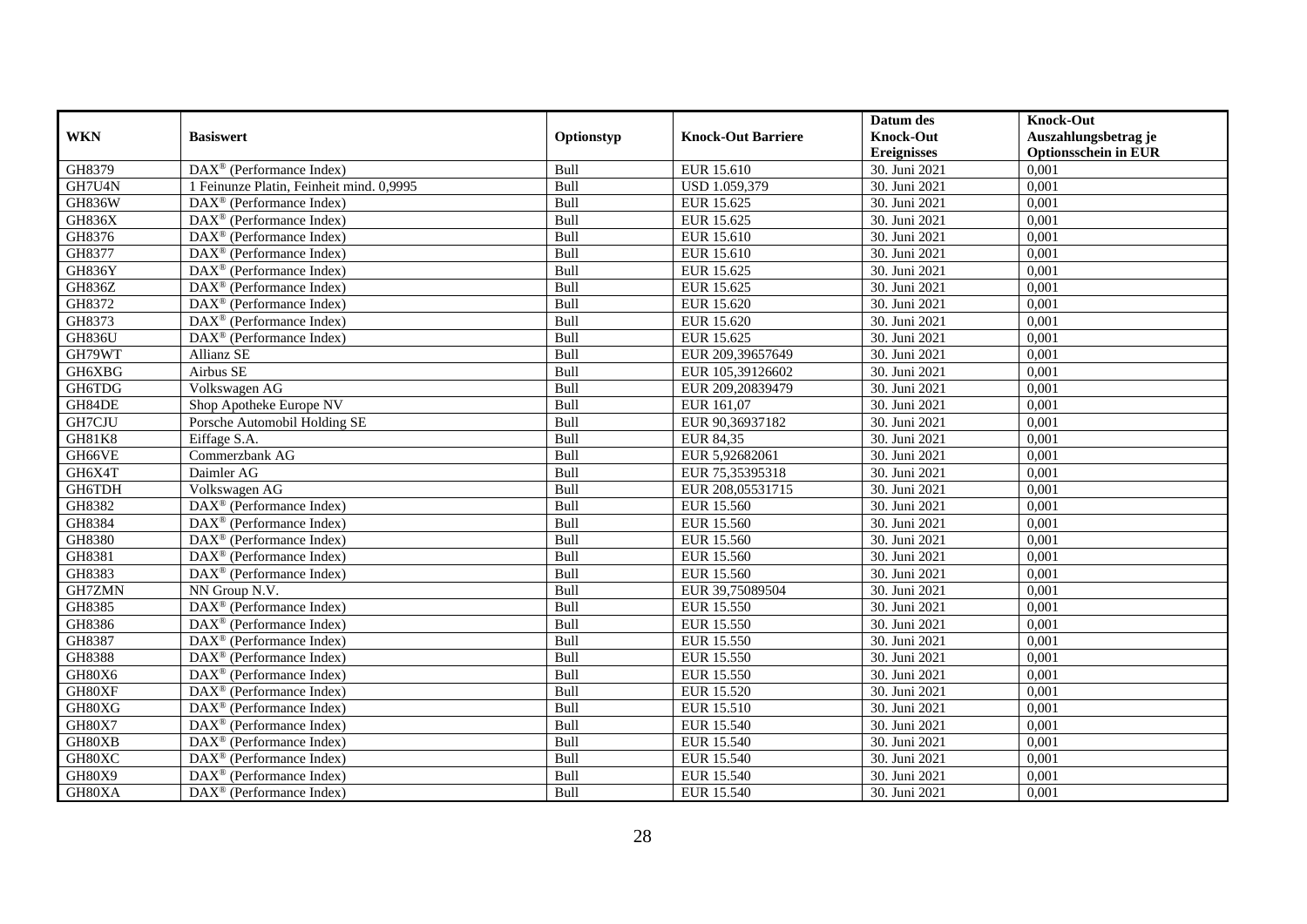|               |                                                                  |            |                           | Datum des          | <b>Knock-Out</b>            |
|---------------|------------------------------------------------------------------|------------|---------------------------|--------------------|-----------------------------|
| <b>WKN</b>    | <b>Basiswert</b>                                                 | Optionstyp | <b>Knock-Out Barriere</b> | <b>Knock-Out</b>   | Auszahlungsbetrag je        |
|               |                                                                  |            |                           | <b>Ereignisses</b> | <b>Optionsschein in EUR</b> |
| GH80XD        | DAX <sup>®</sup> (Performance Index)                             | Bull       | EUR 15.530                | 30. Juni 2021      | 0,001                       |
| GH80XE        | $\text{DAX}^{\circledast}$ (Performance Index)                   | Bull       | EUR 15.525                | 30. Juni 2021      | 0,001                       |
| GH7XAB        | $\text{DAX}^{\textcircled{}}$ (Performance Index)                | Bull       | EUR 15.530                | 30. Juni 2021      | 0,001                       |
| GH7XAJ        | $\text{DAX}^{\otimes}$ (Performance Index)                       | Bull       | EUR 15.525                | 30. Juni 2021      | 0,001                       |
| GH7XAK        | DAX <sup>®</sup> (Performance Index)                             | Bull       | EUR 15.520                | 30. Juni 2021      | 0,001                       |
| GH7XAG        | $\overline{\text{DAX}^{\otimes}}$ (Performance Index)            | Bull       | EUR 15.525                | 30. Juni 2021      | 0,001                       |
| GH7XAH        | $\text{DAX}^{\textcircled{n}}$ (Performance Index)               | Bull       | EUR 15.525                | 30. Juni 2021      | 0,001                       |
| GH7XAQ        | $\text{DAX}^{\textcircled{}}$ (Performance Index)                | Bull       | EUR 15.520                | 30. Juni 2021      | 0,001                       |
| GH7XAR        | $\text{DAX}^{\circledast}$ (Performance Index)                   | Bull       | EUR 15.510                | 30. Juni 2021      | 0,001                       |
| GH7XAM        | DAX <sup>®</sup> (Performance Index)                             | Bull       | EUR 15.520                | 30. Juni 2021      | 0,001                       |
| GH7XAN        | $DAX^{\circledR}$ (Performance Index)                            | Bull       | EUR 15.520                | 30. Juni 2021      | 0,001                       |
| GH7XAP        | $\text{DAX}^{\textcircled{p}}$ (Performance Index)               | Bull       | EUR 15.520                | 30. Juni 2021      | 0,001                       |
| GH7XA9        | $\text{DAX}^{\textcircled{p}}$ (Performance Index)               | Bull       | EUR 15.530                | 30. Juni 2021      | 0,001                       |
| GH7XAU        | $\text{DAX}^{\textcircled{p}}$ (Performance Index)               | Bull       | EUR 15.510                | 30. Juni 2021      | 0,001                       |
| GH7XAV        | DAX <sup>®</sup> (Performance Index)                             | Bull       | EUR 15.510                | 30. Juni 2021      | 0,001                       |
| GH7XAF        | $\overline{\text{DAX}}^{\textcircled{}}$ (Performance Index)     | Bull       | EUR 15.525                | 30. Juni 2021      | 0,001                       |
| GH7XAC        | DAX <sup>®</sup> (Performance Index)                             | Bull       | EUR 15.530                | 30. Juni 2021      | 0,001                       |
| GH7XAD        | $DAX^{\circledR}$ (Performance Index)                            | Bull       | EUR 15.525                | 30. Juni 2021      | 0,001                       |
| GH7XAS        | $\overline{\text{DAX}}^{\textcircled{}}$ (Performance Index)     | Bull       | EUR 15.510                | 30. Juni 2021      | 0,001                       |
| GH7XAT        | DAX <sup>®</sup> (Performance Index)                             | Bull       | EUR 15.510                | 30. Juni 2021      | 0,001                       |
| GH80Z8        | $\text{DAX}^{\circledR}$ (Performance Index)/ X-DAX <sup>®</sup> | Bull       | <b>EUR 15.500</b>         | 30. Juni 2021      | 0,001                       |
| GH7XBU        | DAX <sup>®</sup> (Performance Index)/ X-DAX <sup>®</sup>         | Bull       | <b>EUR 15.500</b>         | 30. Juni 2021      | 0,001                       |
| GH7XBV        | $\text{DAX}^{\circledR}$ (Performance Index)/ X-DAX <sup>®</sup> | Bull       | <b>EUR 15.500</b>         | 30. Juni 2021      | 0,001                       |
| GH7CK4        | Porsche Automobil Holding SE                                     | Bull       | EUR 89,38753166           | 30. Juni 2021      | 0,001                       |
| GH84EA        | Shop Apotheke Europe NV                                          | Bull       | EUR 158,53                | 30. Juni 2021      | 0,001                       |
| GH66VD        | Commerzbank AG                                                   | Bull       | EUR 5,8967352             | 30. Juni 2021      | 0,001                       |
| <b>GH848L</b> | Deutsche Bank AG                                                 | Bull       | EUR 10,77                 | 30. Juni 2021      | 0,001                       |
| GH1H16        | Aegon N.V.                                                       | Bull       | EUR 3,43742211            | 30. Juni 2021      | 0,001                       |
| GH6X4S        | Daimler AG                                                       | Bull       | EUR 74,96294677           | 30. Juni 2021      | 0,001                       |
| GH7CJV        | Porsche Automobil Holding SE                                     | Bull       | EUR 89,87845173           | 30. Juni 2021      | 0,001                       |
| GH1WHL        | Accor S.A.                                                       | Bull       | EUR 30,62989068           | 30. Juni 2021      | 0,001                       |
| GH3X80        | Bouygues S.A.                                                    | Bull       | EUR 30,61934437           | 30. Juni 2021      | 0.001                       |
| <b>GH84E9</b> | Shop Apotheke Europe NV                                          | Bull       | EUR 157,68                | 30. Juni 2021      | 0,001                       |
| GH84DG        | Shop Apotheke Europe NV                                          | Bull       | EUR 159,38                | 30. Juni 2021      | 0,001                       |
| GH84DD        | Shop Apotheke Europe NV                                          | Bull       | EUR 160,22                | 30. Juni 2021      | 0,001                       |
| GH84G6        | ThyssenKrupp AG                                                  | Bull       | <b>EUR 8,61</b>           | 30. Juni 2021      | 0,001                       |
| GH7APS        | Bayerische Motoren Werke AG (BMW)                                | Bull       | EUR 89,0908266            | 30. Juni 2021      | 0,001                       |
| GH81P6        | Compass Group Plc                                                | Bull       | GBP 14,74124861           | 30. Juni 2021      | 0,001                       |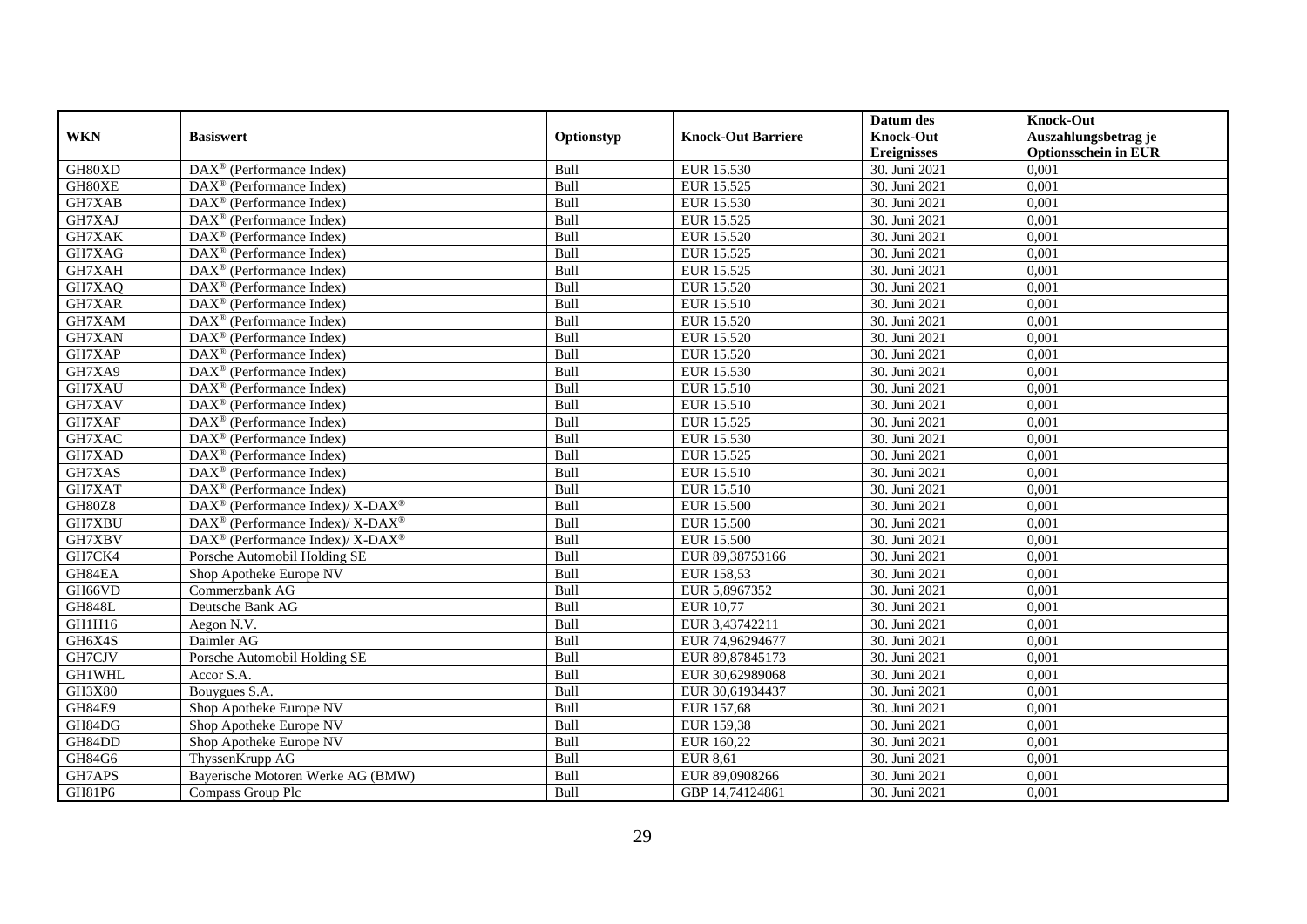|            |                                                          |            |                           | Datum des          | <b>Knock-Out</b>            |
|------------|----------------------------------------------------------|------------|---------------------------|--------------------|-----------------------------|
| <b>WKN</b> | <b>Basiswert</b>                                         | Optionstyp | <b>Knock-Out Barriere</b> | <b>Knock-Out</b>   | Auszahlungsbetrag je        |
|            |                                                          |            |                           | <b>Ereignisses</b> | <b>Optionsschein in EUR</b> |
| GH7XBC     | $\overline{\text{DAX}^{\otimes}}$ (Performance Index)    | Bull       | EUR 15.475                | 30. Juni 2021      | 0,001                       |
| GH80XL     | $DAX^{\circledR}$ (Performance Index)                    | Bull       | EUR 15.475                | 30. Juni 2021      | 0,001                       |
| GH7XBD     | $DAX^{\circledcirc}$ (Performance Index)                 | Bull       | EUR 15.475                | 30. Juni 2021      | 0,001                       |
| GH80XM     | $DAX^{\circledast}$ (Performance Index)                  | Bull       | EUR 15.470                | 30. Juni 2021      | 0,001                       |
| GH7XAY     | $DAX^{\circledast}$ (Performance Index)                  | Bull       | <b>EUR 15.500</b>         | 30. Juni 2021      | 0,001                       |
| GH80XJ     | $\text{DAX}^{\textcircled{}}$ (Performance Index)        | Bull       | EUR 15.490                | 30. Juni 2021      | 0,001                       |
| GH7XAZ     | $\text{DAX}^{\circledR}$ (Performance Index)             | Bull       | EUR 15.500                | 30. Juni 2021      | 0,001                       |
| GH80XK     | $DAX^{\circledR}$ (Performance Index)                    | Bull       | EUR 15.480                | 30. Juni 2021      | 0.001                       |
| GH7XBJ     | $\overline{\text{DAX}^{\otimes}}$ (Performance Index)    | Bull       | EUR 15.470                | 30. Juni 2021      | 0,001                       |
| GH80XH     | DAX <sup>®</sup> (Performance Index)                     | Bull       | <b>EUR 15.500</b>         | 30. Juni 2021      | 0,001                       |
| GH7XAW     | $DAX^{\circledR}$ (Performance Index)                    | Bull       | <b>EUR 15.500</b>         | 30. Juni 2021      | 0,001                       |
| GH7UDU     | $\overline{\text{DAX}}^{\textcirc}$ (Performance Index)  | Bull       | EUR 15.478,23031243       | 30. Juni 2021      | 0,001                       |
| GH7UD6     | DAX <sup>®</sup> (Performance Index)/ X-DAX <sup>®</sup> | Bull       | EUR 15.470,41714224       | 30. Juni 2021      | 0,001                       |
| GH6X51     | Daimler AG                                               | Bull       | EUR 74,57194036           | 30. Juni 2021      | 0,001                       |
| GH39UH     | Enel S.p.A.                                              | Bull       | EUR 7,87534853            | 30. Juni 2021      | 0,001                       |
| GH7UDZ     | DAX <sup>®</sup> (Performance Index)                     | Bull       | EUR 15.462,57395986       | 30. Juni 2021      | 0,001                       |
| GH84AG     | MorphoSys AG                                             | Bull       | EUR 66,28                 | 30. Juni 2021      | 0,001                       |
| GH7XAX     | $DAX^{\circledcirc}$ (Performance Index)                 | Bull       | EUR 15.500                | 30. Juni 2021      | 0,001                       |
| GH7XB4     | $DAX^{\circledR}$ (Performance Index)                    | Bull       | EUR 15.490                | 30. Juni 2021      | 0,001                       |
| GH7UDW     | DAX <sup>®</sup> (Performance Index)                     | Bull       | EUR 15.470,41714224       | 30. Juni 2021      | 0,001                       |
| GH7XB5     | DAX <sup>®</sup> (Performance Index)                     | Bull       | EUR 15.490                | 30. Juni 2021      | 0,001                       |
| GH7XB8     | $DAX^{\circledR}$ (Performance Index)                    | Bull       | <b>EUR 15.480</b>         | 30. Juni 2021      | 0,001                       |
| GH7UCQ     | DAX <sup>®</sup> (Performance Index)/ X-DAX <sup>®</sup> | Bull       | EUR 15.462,57395986       | 30. Juni 2021      | 0,001                       |
| GH7XB9     | $DAX^{\circledast}$ (Performance Index)                  | Bull       | EUR 15.475                | 30. Juni 2021      | 0,001                       |
| GH7XB0     | DAX <sup>®</sup> (Performance Index)                     | Bull       | <b>EUR 15.500</b>         | 30. Juni 2021      | 0,001                       |
| GH7XB1     | DAX <sup>®</sup> (Performance Index)                     | Bull       | EUR 15.490                | 30. Juni 2021      | 0,001                       |
| GH7UD9     | DAX <sup>®</sup> (Performance Index)/X-DAX <sup>®</sup>  | Bull       | EUR 15.478,23031243       | 30. Juni 2021      | 0,001                       |
| GH7XB6     | $DAX^{\circledR}$ (Performance Index)                    | Bull       | EUR 15.480                | 30. Juni 2021      | 0,001                       |
| GH7XB7     | $DAX^{\circledR}$ (Performance Index)                    | Bull       | <b>EUR 15.480</b>         | 30. Juni 2021      | 0,001                       |
| GH7XBA     | $DAX^{\circledcirc}$ (Performance Index)                 | Bull       | EUR 15.475                | 30. Juni 2021      | 0,001                       |
| GH7XBB     | $DAX^{\circledast}$ (Performance Index)                  | Bull       | EUR 15.475                | 30. Juni 2021      | 0,001                       |
| GH7XBG     | $\overline{\text{DAX}^{\otimes}}$ (Performance Index)    | Bull       | <b>EUR 15.470</b>         | 30. Juni 2021      | 0,001                       |
| GH7XBH     | $\text{DAX}^{\textcircled{}}$ (Performance Index)        | Bull       | EUR 15.470                | 30. Juni 2021      | 0,001                       |
| GH7KSN     | LVMH Moët Hennessy Louis Vuitton SE                      | Bull       | EUR 663,80336947          | 30. Juni 2021      | 0,001                       |
| GH7XBE     | $\text{DAX}^{\textcircled{}}$ (Performance Index)        | Bull       | EUR 15.470                | 30. Juni 2021      | 0,001                       |
| GH7XBF     | DAX <sup>®</sup> (Performance Index)                     | Bull       | EUR 15.470                | 30. Juni 2021      | 0,001                       |
| GH7XB2     | $\text{DAX}^{\circledast}$ (Performance Index)           | Bull       | EUR 15.490                | 30. Juni 2021      | 0,001                       |
| GH7XB3     | $\text{DAX}^{\textcircled{}}$ (Performance Index)        | Bull       | EUR 15.490                | 30. Juni 2021      | 0,001                       |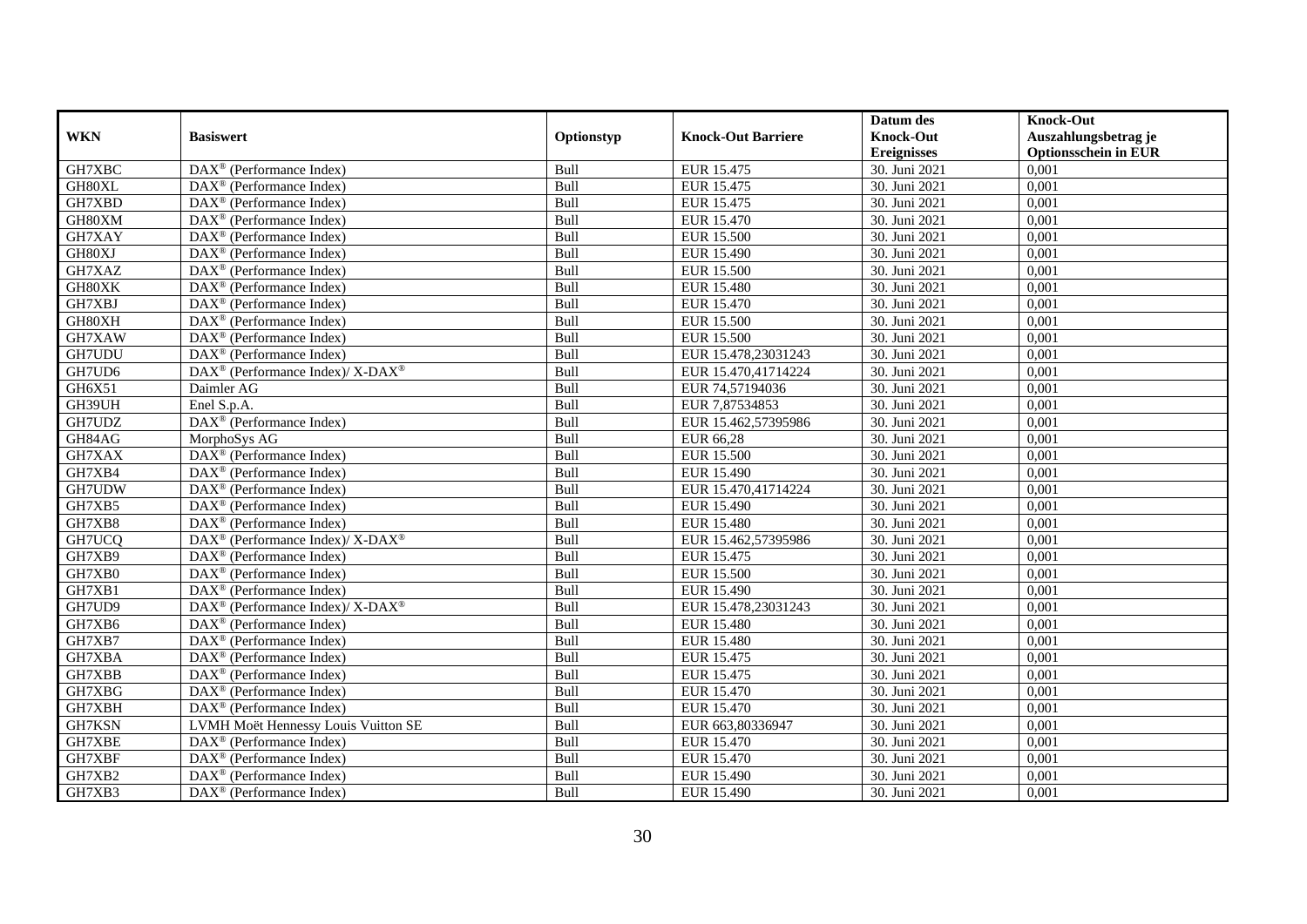|               |                                                                     |             |                           | Datum des          | <b>Knock-Out</b>            |
|---------------|---------------------------------------------------------------------|-------------|---------------------------|--------------------|-----------------------------|
| <b>WKN</b>    | <b>Basiswert</b>                                                    | Optionstyp  | <b>Knock-Out Barriere</b> | <b>Knock-Out</b>   | Auszahlungsbetrag je        |
|               |                                                                     |             |                           | <b>Ereignisses</b> | <b>Optionsschein in EUR</b> |
| GH84G3        | ThyssenKrupp AG                                                     | Bull        | <b>EUR 8,57</b>           | 30. Juni 2021      | 0,001                       |
| GH84CP        | Shop Apotheke Europe NV                                             | Bull        | EUR 156,84                | 30. Juni 2021      | 0,001                       |
| GH7ZHZ        | Straumann Holding AG                                                | Bull        | CHF 1.460,2550375         | 30. Juni 2021      | 0,001                       |
| GH7QKL        | 10-Year U.S. Treasury Note Future (Generic Front<br>Month Future)   | Bear        | <b>USD 132,43</b>         | 30. Juni 2021      | 0.001                       |
| GH84AF        | MorphoSys AG                                                        | Bull        | EUR 65,95                 | 30. Juni 2021      | 0,001                       |
| GH84CQ        | Shop Apotheke Europe NV                                             | Bull        | EUR 155,99                | 30. Juni 2021      | 0,001                       |
| GH84EE        | Shop Apotheke Europe NV                                             | <b>Bull</b> | EUR 155,15                | 30. Juni 2021      | 0.001                       |
| GH7P8S        | 1 Feinunze Palladium, Feinheit mind. 0,9995                         | Bear        | USD 2.709,001             | 30. Juni 2021      | 0,001                       |
| GH162U        | Merck KGaA                                                          | Bear        | EUR 162,1745055           | 30. Juni 2021      | 0,001                       |
| GH1D6C        | NYMEX Light, Sweet Crude Oil Future (Generic Front<br>Month Future) | Bear        | <b>USD 74,11</b>          | 30. Juni 2021      | 0,001                       |
| GH84AH        | MorphoSys AG                                                        | Bull        | EUR 65,27                 | 30. Juni 2021      | 0.001                       |
| GH84AE        | MorphoSys AG                                                        | Bull        | EUR 65,61                 | 30. Juni 2021      | 0,001                       |
| <b>GH7R52</b> | Walmart Inc.                                                        | Bear        | USD 139,32005543          | 30. Juni 2021      | 0,001                       |
| GH7R4Q        | Walmart Inc.                                                        | Bear        | USD 140,6792755           | 30. Juni 2021      | 0,001                       |
| GH7R4M        | Walmart Inc.                                                        | Bear        | USD 139,99966547          | 30. Juni 2021      | 0,001                       |
| GH7PL3        | Cotton No. 2 Future (Generic Front Month Future)                    | Bull        | <b>USD 0.87</b>           | 30. Juni 2021      | 0,001                       |
| <b>GH71R3</b> | <b>Costco Wholesale Corporation</b>                                 | Bear        | USD 400,31058972          | 30. Juni 2021      | 0,001                       |
| GH7Y8B        | Dow Jones Industrial Average® Index                                 | Bull        | <b>USD 34.260</b>         | 30. Juni 2021      | 0.001                       |
| GH81S3        | Amazon.com, Inc.                                                    | Bear        | USD 3.458,45048948        | 30. Juni 2021      | 0,001                       |
| <b>GH5LDH</b> | Prudential plc                                                      | Bull        | GBP 13,82749219           | 30. Juni 2021      | 0,001                       |
| GH7RAC        | TransDigm Group Incorporated                                        | Bull        | USD 642,46808782          | 30. Juni 2021      | 0.001                       |
| GH7ZH7        | <b>Cognizant Technology Solutions Corporation</b>                   | Bull        | USD 68,88888599           | 30. Juni 2021      | 0,001                       |
| GH81F6        | Trip.com Group Limited                                              | Bear        | USD 36,20602695           | 30. Juni 2021      | 0,001                       |
| GH4BRC        | Consolidated Edison                                                 | Bull        | USD 71,86183251           | 30. Juni 2021      | 0.001                       |
| GH7P8T        | 1 Feinunze Palladium, Feinheit mind. 0,9995                         | Bear        | USD 2.721,637             | 30. Juni 2021      | 0,001                       |
| GH84FL        | Tesla Inc                                                           | Bull        | <b>USD 680.19</b>         | 30. Juni 2021      | 0.001                       |
| <b>GH846K</b> | Facebook, Inc.                                                      | Bear        | <b>USD 348,09</b>         | 30. Juni 2021      | 0,001                       |
| GH8466        | Facebook, Inc.                                                      | Bear        | <b>USD 351.53</b>         | 30. Juni 2021      | 0,001                       |
| <b>GH846T</b> | Facebook, Inc.                                                      | Bear        | <b>USD 349,81</b>         | 30. Juni 2021      | 0,001                       |
| GH7ZE9        | Heineken N.V.                                                       | Bull        | EUR 102,22666376          | 30. Juni 2021      | 0,001                       |
| GH7NWK        | 3M Company                                                          | Bear        | USD 197,85925911          | 30. Juni 2021      | 0,001                       |
| GH4SGT        | EUR/USD (WM-Fixing)                                                 | Bull        | $\overline{USD}$ 1,1856   | 30. Juni 2021      | 0,001                       |
| GH459Q        | <b>ECOLAB INC</b>                                                   | Bull        | USD 204,53869617          | 30. Juni 2021      | 0,001                       |
| GH81GR        | The Charles Schwab Corporation                                      | Bull        | USD 72,88718678           | 30. Juni 2021      | 0,001                       |
| GH84CT        | Shop Apotheke Europe NV                                             | Bull        | EUR 154,31                | 30. Juni 2021      | 0,001                       |
| <b>GH847Y</b> | VF Corporation                                                      | Bear        | <b>USD 81,7</b>           | 30. Juni 2021      | 0,001                       |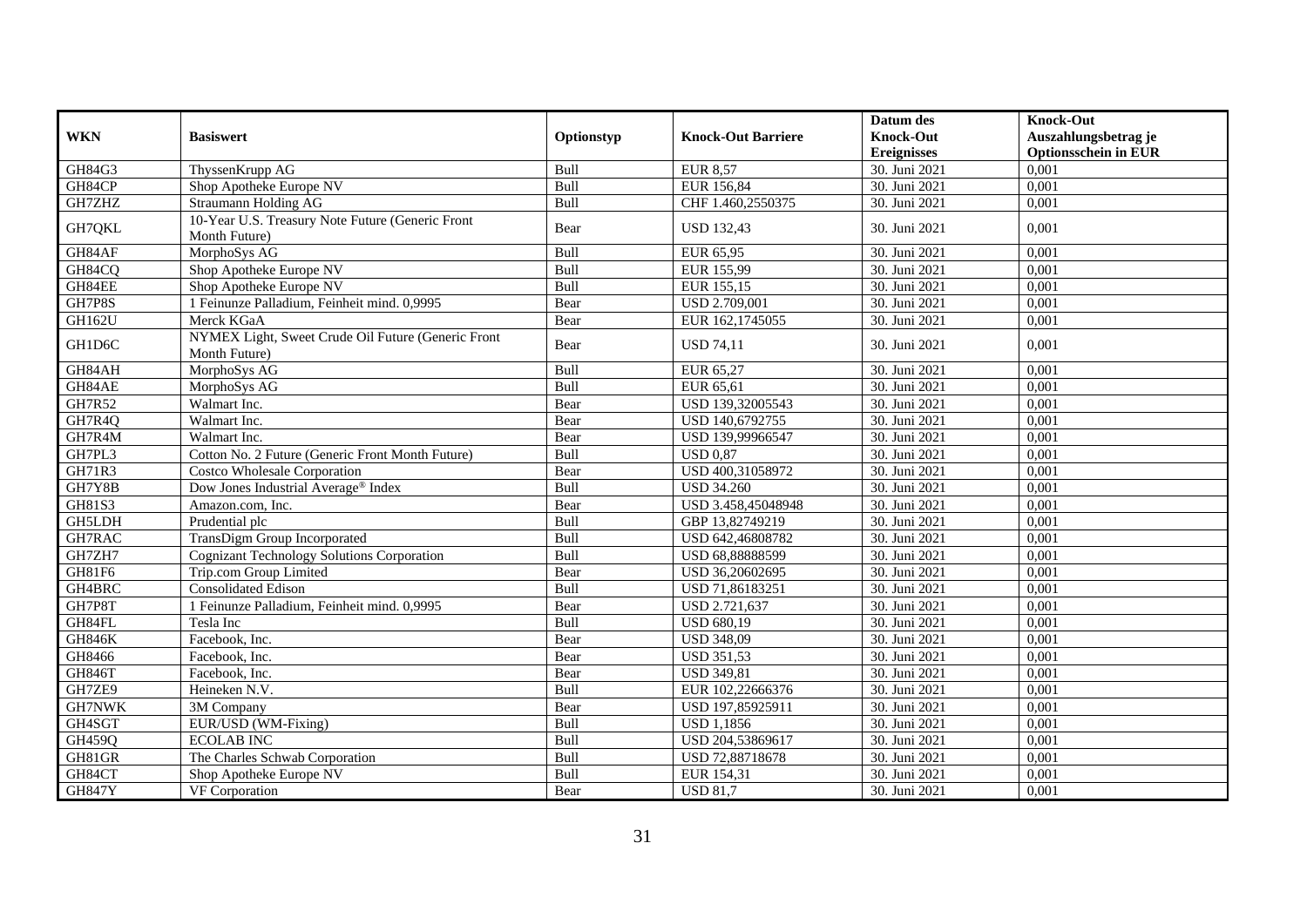|               |                                                               |            |                           | Datum des          | <b>Knock-Out</b>            |
|---------------|---------------------------------------------------------------|------------|---------------------------|--------------------|-----------------------------|
| <b>WKN</b>    | <b>Basiswert</b>                                              | Optionstyp | <b>Knock-Out Barriere</b> | <b>Knock-Out</b>   | Auszahlungsbetrag je        |
|               |                                                               |            |                           | <b>Ereignisses</b> | <b>Optionsschein in EUR</b> |
| GH81MK        | The TJX Companies, Inc.                                       | Bull       | USD 66,56656356           | 30. Juni 2021      | 0,001                       |
| <b>GH849E</b> | <b>BIOGEN INC.</b>                                            | Bear       | <b>USD 348,51</b>         | 30. Juni 2021      | 0,001                       |
| <b>GH849F</b> | <b>BIOGEN INC.</b>                                            | Bear       | <b>USD 345,14</b>         | 30. Juni 2021      | 0,001                       |
| GH7P8X        | 1 Feinunze Palladium, Feinheit mind. 0,9995                   | Bear       | USD 2.734,235             | 30. Juni 2021      | 0,001                       |
| <b>GH776S</b> | Moderna Inc                                                   | Bear       | USD 239,50673468          | 30. Juni 2021      | 0,001                       |
| GH7YTW        | NASDAQ-100 Index®                                             | Bear       | <b>USD 14.580</b>         | 30. Juni 2021      | 0,001                       |
| GH7P95        | 1 Feinunze Palladium, Feinheit mind. 0,9995                   | Bear       | USD 2.746,817             | 30. Juni 2021      | 0,001                       |
| <b>GH1FCT</b> | ICE Brent Crude Oil Future (Generic Front Month<br>Future)    | Bear       | <b>USD 75,34</b>          | 30. Juni 2021      | 0.001                       |
| GH71RA        | NetEase Inc ADR                                               | Bear       | USD 115,30399454          | 30. Juni 2021      | 0,001                       |
| <b>GH847F</b> | Darden Restaurants                                            | Bear       | <b>USD 143,58</b>         | 30. Juni 2021      | 0,001                       |
| GH1645        | Apple Inc.                                                    | Bear       | USD 136,74962806          | 30. Juni 2021      | 0,001                       |
| GH7CKP        | Beyond Meat, Inc.                                             | Bear       | USD 158,2992052           | 30. Juni 2021      | 0.001                       |
| GH7QKC        | <b>EUREX Euro Bund Future (Generic Front Month</b><br>Future) | Bear       | EUR 172,65                | 30. Juni 2021      | 0.001                       |
| GH84J6        | NIKE, Inc.                                                    | Bear       | <b>USD 154,8</b>          | 30. Juni 2021      | 0,001                       |
| GH7KQT        | Airbnb, Inc.                                                  | Bull       | USD 144,92826413          | 30. Juni 2021      | 0,001                       |
| GH7NZT        | Xilinx Inc.                                                   | Bear       | USD 141,92869481          | 30. Juni 2021      | 0,001                       |
| <b>GH776U</b> | Moderna Inc                                                   | Bear       | USD 238,42245367          | 30. Juni 2021      | 0,001                       |
| GH79Q3        | Beyond Meat, Inc.                                             | Bear       | USD 159,70695239          | 30. Juni 2021      | 0,001                       |
| <b>GH849B</b> | <b>BIOGEN INC.</b>                                            | Bear       | <b>USD 346,83</b>         | 30. Juni 2021      | 0,001                       |
| GH7KQV        | Airbnb, Inc.                                                  | Bull       | USD 145,69020022          | 30. Juni 2021      | 0,001                       |
| GH7P1X        | Xilinx Inc.                                                   | Bear       | USD 145,21380388          | 30. Juni 2021      | 0.001                       |
| GH752Q        | Moderna Inc                                                   | Bear       | USD 243,51762801          | 30. Juni 2021      | 0,001                       |
| <b>GH776W</b> | Moderna Inc                                                   | Bear       | USD 240,71038609          | 30. Juni 2021      | 0,001                       |
| GH8499        | <b>BIOGEN INC.</b>                                            | Bear       | <b>USD 343,45</b>         | 30. Juni 2021      | 0,001                       |
| <b>GH776X</b> | Moderna Inc                                                   | Bear       | USD 242,05330293          | 30. Juni 2021      | 0,001                       |
| GH7GSG        | NIO Inc                                                       | Bear       | USD 52,88446982           | 30. Juni 2021      | 0,001                       |
| GH8495        | <b>BIOGEN INC.</b>                                            | Bear       | <b>USD 341,76</b>         | 30. Juni 2021      | 0,001                       |
| GH8468        | NIO Inc                                                       | Bear       | <b>USD 51.7</b>           | 30. Juni 2021      | 0,001                       |
| GH846F        | NIO Inc                                                       | Bear       | <b>USD 49,98</b>          | 30. Juni 2021      | 0,001                       |
| GH846G        | NIO Inc                                                       | Bear       | <b>USD 50,48</b>          | 30. Juni 2021      | 0,001                       |
| <b>GH846P</b> | NIO Inc                                                       | Bear       | <b>USD 50,23</b>          | 30. Juni 2021      | 0,001                       |
| <b>GH846C</b> | NIO Inc                                                       | Bear       | <b>USD 51,46</b>          | 30. Juni 2021      | 0,001                       |
| <b>GH0YAD</b> | Advanced Micro Devices, Inc.                                  | Bear       | USD 93,0301861            | 30. Juni 2021      | 0,001                       |
| <b>GH847E</b> | NIO Inc                                                       | Bear       | <b>USD 52,44</b>          | 30. Juni 2021      | 0,001                       |
| <b>GH846B</b> | NIO Inc                                                       | Bear       | <b>USD 49,74</b>          | 30. Juni 2021      | 0,001                       |
| <b>GH846Q</b> | NIO Inc                                                       | Bear       | <b>USD 50,72</b>          | 30. Juni 2021      | 0,001                       |